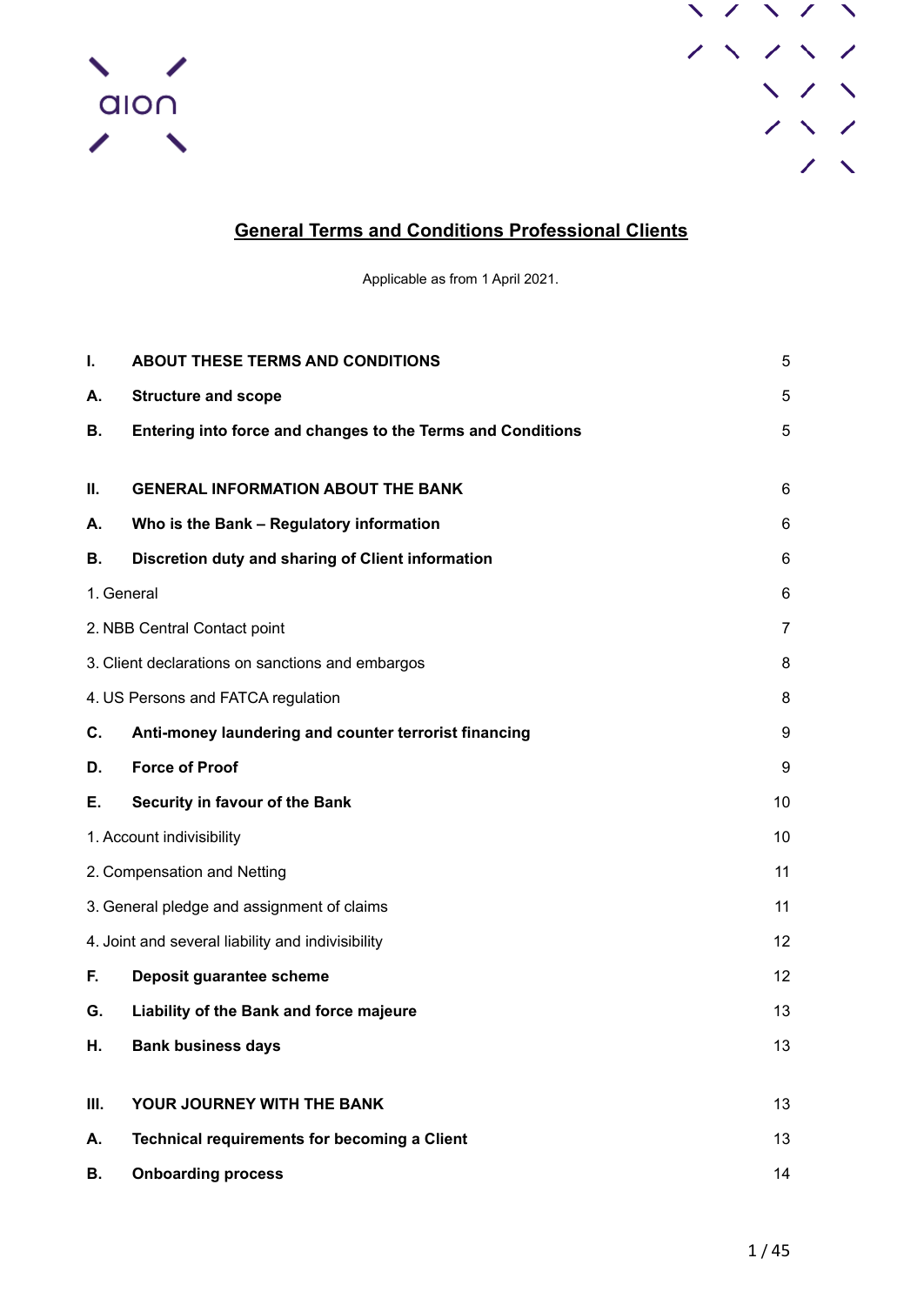|      | alon                                                                                                 |  |    |  |
|------|------------------------------------------------------------------------------------------------------|--|----|--|
|      |                                                                                                      |  |    |  |
|      |                                                                                                      |  |    |  |
| C.   | <b>Client capacity and restrictions</b>                                                              |  | 15 |  |
| D.   | <b>Access to the Applications</b>                                                                    |  | 15 |  |
|      | 1. Access to the Mobile Application (the "App" or "Mobile App")                                      |  | 15 |  |
|      | 2. Access to the Web Application (the "Web App")                                                     |  | 16 |  |
| Е.   | Your interactions with the Bank                                                                      |  | 16 |  |
|      | 1. Means of communication                                                                            |  | 16 |  |
|      | 2. Representation of Clients having the form of a legal entity                                       |  | 17 |  |
| F.   | Termination of the contractual relationship                                                          |  | 17 |  |
|      | 1. Termination of the relationship by the Client                                                     |  | 17 |  |
|      | 2. Termination of the relationship by the Bank                                                       |  | 18 |  |
| a)   | Termination of the relationship due to the Bank's will                                               |  | 18 |  |
| b)   | Termination of the relationship due to the Bank's legal obligation                                   |  | 19 |  |
|      | 3. Deposit and Consignment Fund                                                                      |  | 19 |  |
|      | 4. Bankruptcy, dissolution or death of the Client                                                    |  | 19 |  |
| IV.  | <b>PACKAGE AND SERVICES</b>                                                                          |  | 20 |  |
| А.   | <b>Membership</b>                                                                                    |  | 20 |  |
|      | 1. Description of the Membership system                                                              |  | 20 |  |
|      | 2. Upgrade and downgrade                                                                             |  | 21 |  |
|      | 3. Fees and commissions                                                                              |  | 21 |  |
| 21   | 4. Expansion of the Bank's offering: future products and/or services available within the Membership |  |    |  |
| В.   | Fair usage of the Bank's products                                                                    |  | 22 |  |
| C.   | <b>Standard services</b>                                                                             |  | 22 |  |
|      | 1. Accounts                                                                                          |  | 22 |  |
| a)   | Current accounts                                                                                     |  | 22 |  |
| İ.   | General information                                                                                  |  | 22 |  |
| ii.  | Positive and negative balance                                                                        |  | 23 |  |
| iii. | Overdraft facility                                                                                   |  | 23 |  |
| iv.  | <b>Interests</b>                                                                                     |  | 23 |  |
|      |                                                                                                      |  |    |  |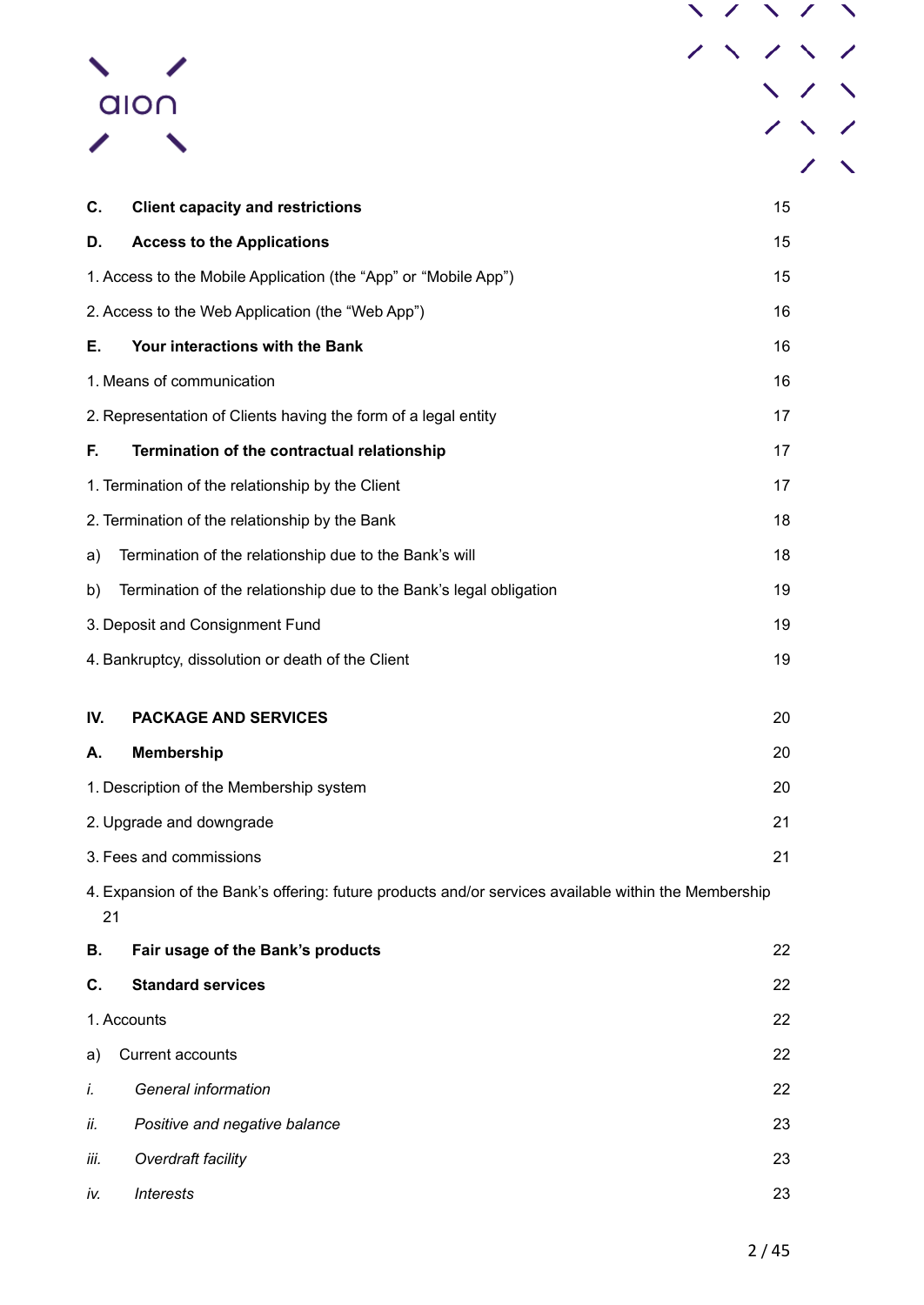|       | alo∩                                                           |  |    |  |
|-------|----------------------------------------------------------------|--|----|--|
|       |                                                                |  |    |  |
|       |                                                                |  |    |  |
| V.    | Balance information and transaction statements                 |  | 23 |  |
| VÍ.   | Payment received in foreign currency                           |  | 24 |  |
| vii.  | Voluntary closing of the account                               |  | 24 |  |
| viii. | Account top-up                                                 |  | 24 |  |
| b)    | Savings account                                                |  | 24 |  |
| i.    | General information                                            |  | 24 |  |
| ii.   | Allowed transactions                                           |  | 24 |  |
| iii.  | Interest rate                                                  |  | 25 |  |
| iv.   | General rules on savings accounts                              |  | 25 |  |
|       | 2. Payment services                                            |  | 25 |  |
| a)    | General provisions on payment services                         |  | 25 |  |
| İ.    | Payment services offered by the Bank                           |  | 25 |  |
| ii.   | Payment orders                                                 |  | 25 |  |
| iii.  | Cost and charges in relation with payment services             |  | 26 |  |
| iv.   | Execution date and maximum execution time                      |  | 26 |  |
| V.    | Standing orders and scheduled transfers                        |  | 27 |  |
| vi.   | Multi-signature payments orders (for Client-entities only)     |  | 28 |  |
| vii.  | Liability                                                      |  | 28 |  |
| viii. | Information after execution of a payment transaction           |  | 30 |  |
| b)    | Credit transfers                                               |  | 31 |  |
| C)    | Debit cards                                                    |  | 31 |  |
| İ.    | Debit card creation during onboarding and physical debit cards |  | 31 |  |
| ii.   | Use of the debit card                                          |  | 32 |  |
| İΪİ.  | Debit card settings / limits                                   |  | 32 |  |
| iv.   | Security of the debit card                                     |  | 32 |  |
| V.    | Payments with the debit card                                   |  | 33 |  |
| vi.   | Payments with the debit card in another currency               |  | 33 |  |
| d)    | Foreign Exchange Transactions ("Max currency")                 |  | 33 |  |
| İ.    | General principle                                              |  | 33 |  |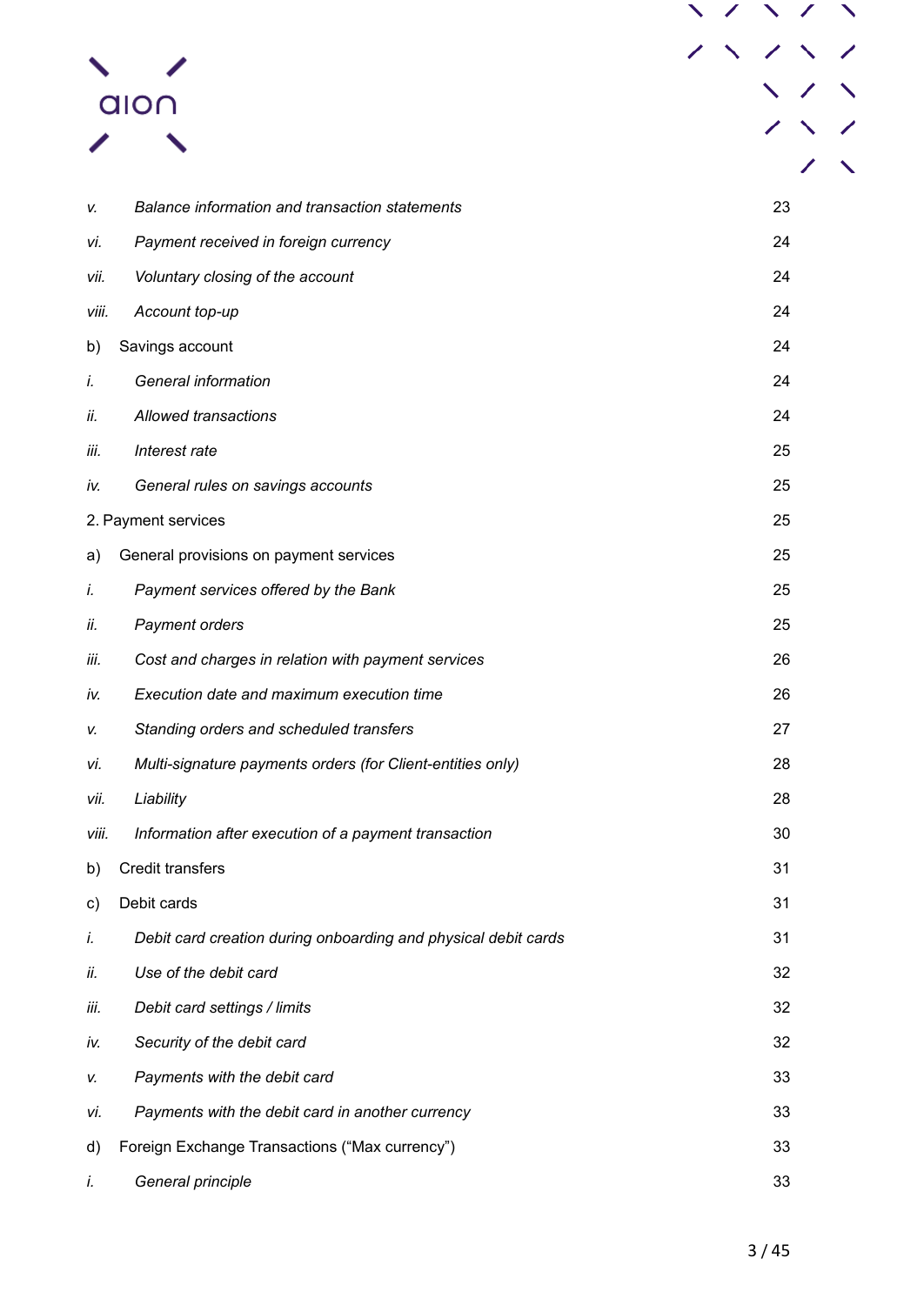|      | alo∩                                                     |  |    |  |
|------|----------------------------------------------------------|--|----|--|
|      |                                                          |  |    |  |
|      |                                                          |  |    |  |
| ii.  | Use of the interbank rate                                |  | 33 |  |
| iii. | Cancellation of orders                                   |  | 34 |  |
| iv.  | Transaction refusal, suspension or cancellation          |  | 34 |  |
|      | 3. Instalment loans and overdraft facilities             |  | 35 |  |
|      | 4. Credit card                                           |  | 35 |  |
|      | 5. Basic Business Max services                           |  | 35 |  |
| a)   | <b>Max Accounting services</b>                           |  | 36 |  |
| i.   | Invoice Manager ("My Invoices")                          |  | 36 |  |
| ii.  | My Expenses                                              |  | 36 |  |
| b)   | Max Security services                                    |  | 37 |  |
| i.   | <b>ID Theft Monitor Service</b>                          |  | 37 |  |
| ii.  | Password Keeper Service                                  |  | 37 |  |
| D.   | <b>Premium services</b>                                  |  | 37 |  |
|      | 1. Premium Business Max services                         |  | 37 |  |
| a)   | Max Accounting services                                  |  | 38 |  |
| İ.   | Files for accountant ("My Files")                        |  | 38 |  |
| ii.  | Accounting service ("My Accountant")                     |  | 38 |  |
|      | 2. Concierge Services                                    |  | 39 |  |
| a)   | Introduction                                             |  | 39 |  |
| b)   | Access to the Concierge Services                         |  | 39 |  |
| C)   | <b>Concierge Services</b>                                |  | 39 |  |
| d)   | Payment                                                  |  | 40 |  |
| e)   | <b>Specific Services</b>                                 |  | 40 |  |
| f)   | Bank's commitments                                       |  | 41 |  |
| g)   | Liability                                                |  | 41 |  |
| h)   | Complaints                                               |  | 41 |  |
| V.   | <b>CUSTOMER HAPPINESS CENTRE AND COMPLAINTS HANDLING</b> |  | 42 |  |
| А.   | <b>Customer Happiness Centre</b>                         |  | 42 |  |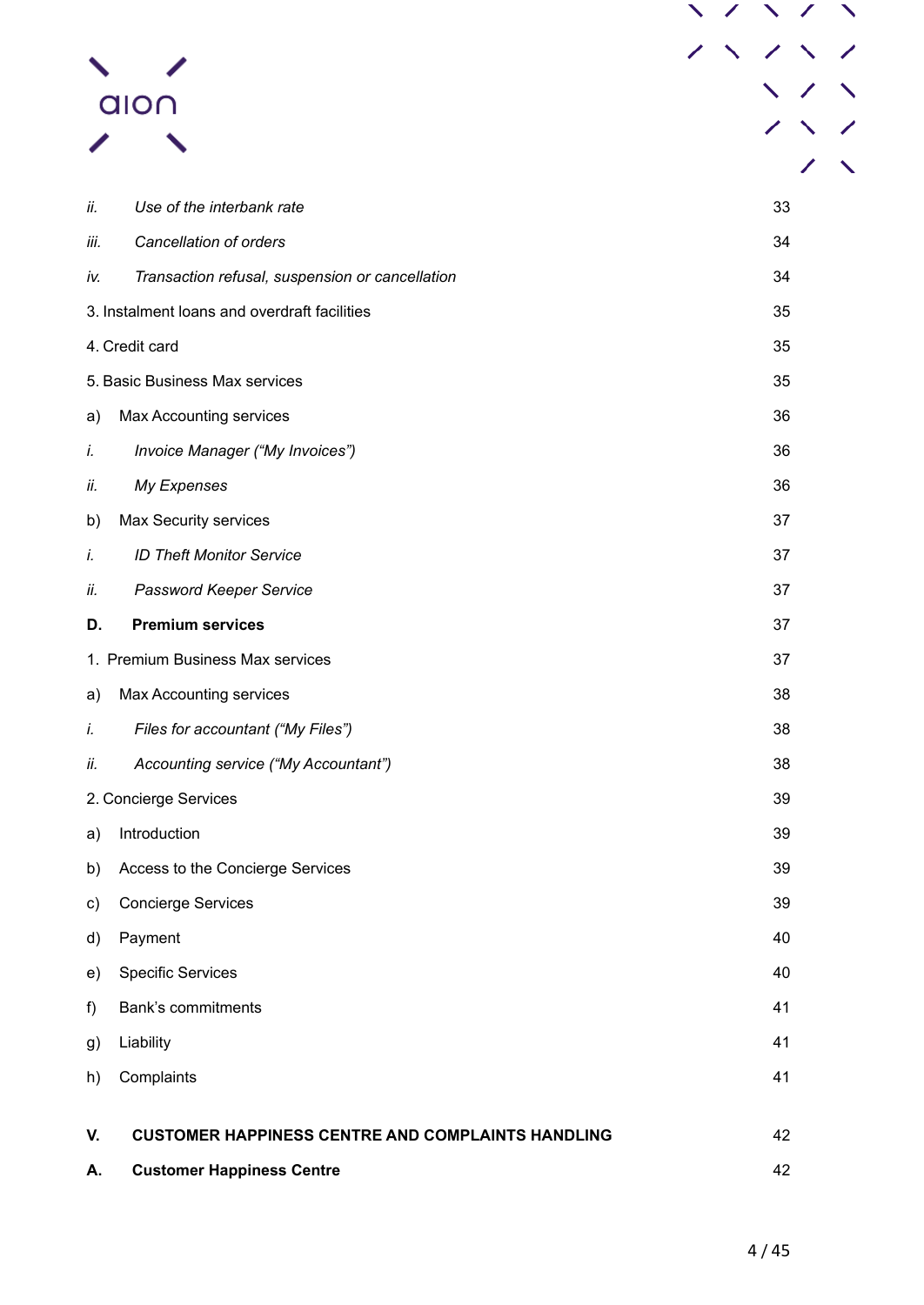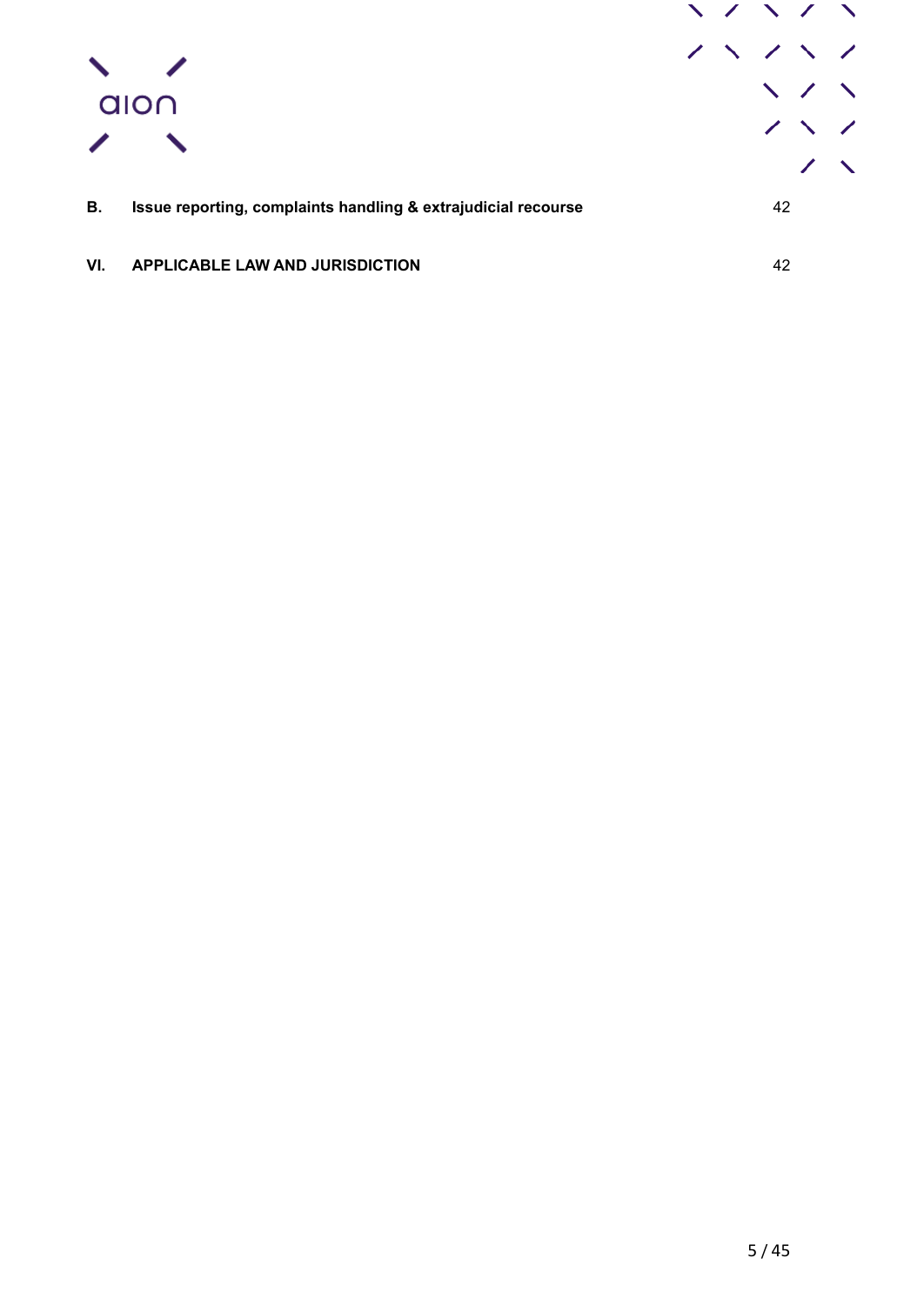



## **I. ABOUT THESE TERMS AND CONDITIONS**

## <span id="page-5-1"></span><span id="page-5-0"></span>**A. Structure and scope**

These terms and conditions (hereinafter the "**Terms and Conditions**") govern the contractual relationship between Aion Bank SA/NV (hereinafter the "**Bank**", "**we**", "**us**" or "**our**") and you as the client (the "**Client**", "**you**" or "**your**"). The Terms and Conditions apply only in relationships with Clients that qualify as a Professional Client, i.e. a self-employed physical person acting solely for professional purposes, who is not a consumer in the meaning of Article I.1, 2° of the Code of 28 February 2013 of Economic Law (hereinafter the "Code of Economic Law") or a legal entity.

Separate terms and conditions apply to clients that qualify as consumers and can be found here: [www.aion.be/terms-conditions.html](http://www.aion.be/terms-conditions.html).

The Client therefore confirms that it is not a consumer in the meaning of Article I.1, 2° of the Code of Economic Law.

The Client and the Bank agree that they want to make use to the fullest extent possible of the contractual opt-outs in B2B relationships mentioned in the Articles VII.29 and VII.55 of the Code of Economic Law.

The following documents are deemed to form an integral part of the Terms and Conditions:

- Appendix I: Fees and Charges list
- Appendix II: Use of Wallet Providers Services
- Appendix III: Specific Terms and Conditions of Business Tools Service provided by CashDirector and the Bank – Cash Rules

These documents listed above, as well as the Terms and Conditions are at all times available through the Bank's mobile application (the "**App**"), the web application (the "**Web App**") or on the Bank's website: [www.aion.be](http://www.aion.be) (the "**Website**") or provided to the Client on a durable medium upon request.

### <span id="page-5-2"></span>**B. Entering into force and changes to the Terms and Conditions**

The contractual relationship between you and the Bank enters into force immediately after your successful onboarding as a Client.

The Bank has the right to unilaterally change the provisions of these Terms and Conditions. The Client is informed of every change of the Terms and Conditions through a notification in the App and a copy of the new terms and conditions is provided to the Client on a durable medium upon request.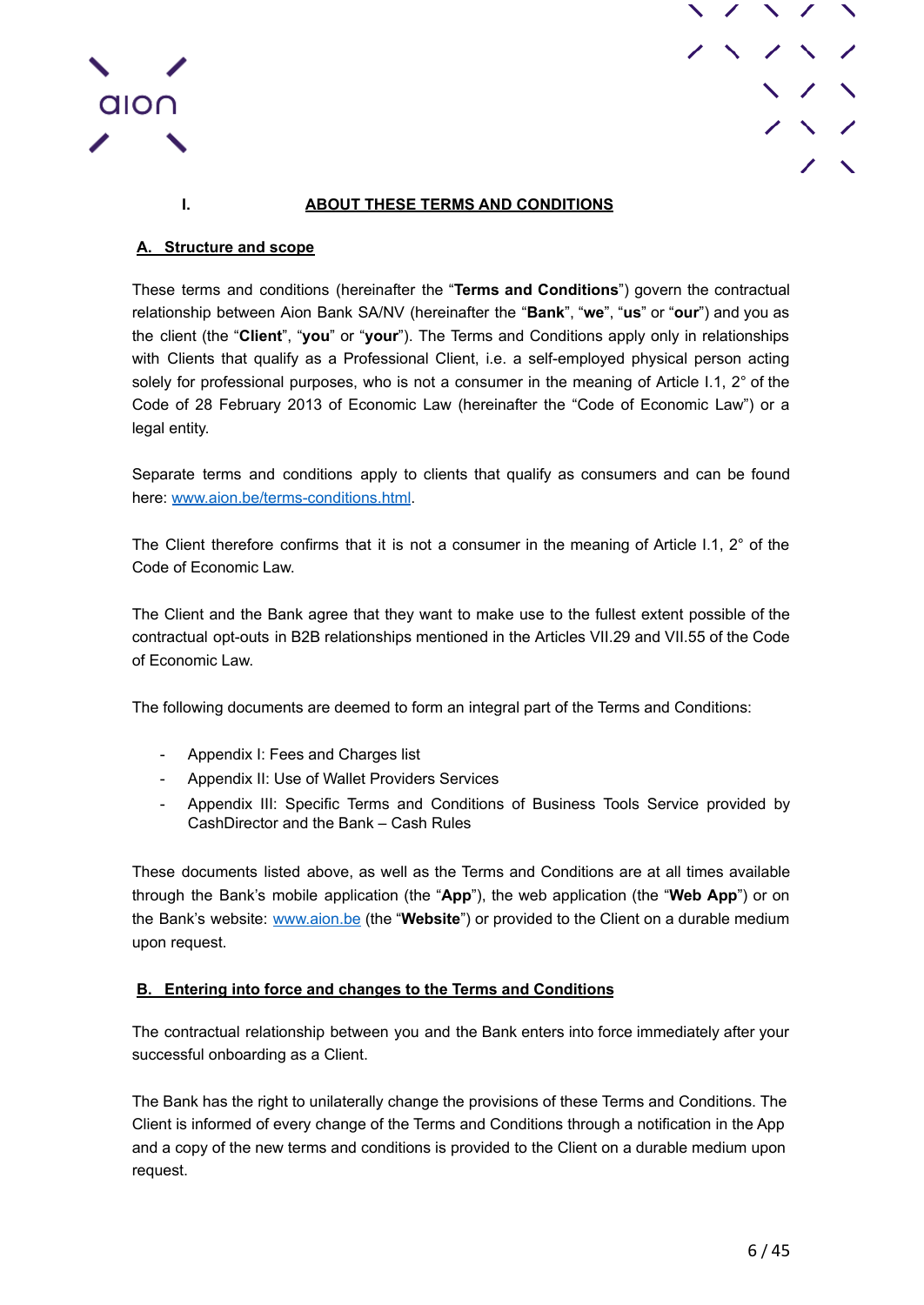

In case the Client does not agree with the proposed changes, the Client has the right to terminate the relationship with the Bank free of charge prior to the entry into force of the new terms and conditions. In case the Client does not make use of this right, the Client is deemed to have accepted the new terms and conditions.

Unless otherwise provided in these Terms and Conditions, every change to these Terms and Conditions and other agreements enters into force at the earliest two (2) weeks after the date of the notification to the Client. This two-weeks' term does not apply to changes regarding the interest rates and currency exchange rates and to changes to the Membership. These last changes enter into force immediately and without prior notification to the Client, without prejudice to general contract law and other provisions of these Terms and Conditions. Changes in relation to interest rates and currency exchange rates are communicated as soon as possible to the Client through the App or by e-mail. The Client is entitled to terminate the agreements on which the changes in interest rates and/or currency exchange rates apply, within two (2) weeks of their communication to the Client. In the absence of any such termination the Client is deemed to have accepted these changes.

## **II. GENERAL INFORMATION ABOUT THE BANK**

### <span id="page-6-1"></span><span id="page-6-0"></span>**A. Who is the Bank – Regulatory information**

Aion Bank SA/NV is a credit institution incorporated as a company limited by shares under the laws of Belgium, with registered office at Manhattan Center, Avenue du Boulevard 21, 1210 Brussels, Belgium, registered with the Crossroads Bank of Enterprises under number 403.199.306, VAT BE403.199.306. The Bank is licensed by the National Bank of Belgium and the European Central Bank as a credit institution under the Belgian banking law of 25 April 2014.

### <span id="page-6-2"></span>**B. Discretion duty and sharing of Client information**

### **1. General**

<span id="page-6-3"></span>As a credit institution governed by Belgian law, the Bank is subject to a discretion duty. The Bank is nevertheless authorised to share information regarding a Client's transactions to third parties upon the explicit approval of the Client. The Bank is also entitled to share such information whenever this is the consequence of a Belgian or foreign applicable legal or regulatory provision or upon request of a competent judicial or administrative authority. This will notably be the case in relation to regulation on anti-money laundering and terrorist financing, fraud and abuse of information, insider trading and the regulation on important interests and public takeover bids.

The Client is aware of the fact that in accordance with the obligations stemming from international treaties entered into by Belgium, notably set out in Section II.B.4 below, the Client's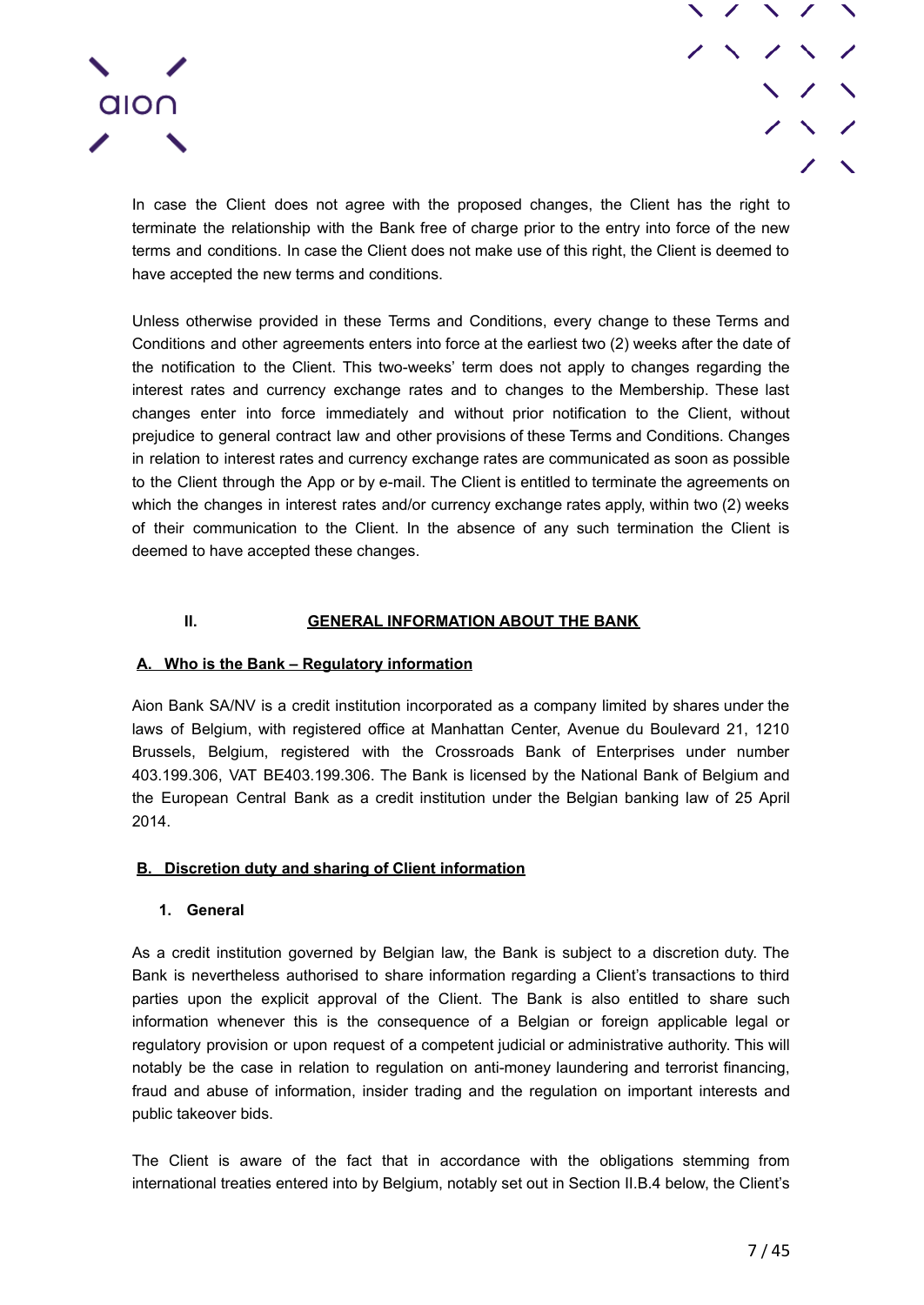

identity and information regarding the Client's accounts can be communicated to foreign competent authorities, including tax authorities, as a result of a valid request in this respect. The Bank cannot be held liable for the damage as a result of a transfer of information regarding the Client's legal or tax situation by the Bank, or as a result of the non-compliance by the Client with its obligations resulting from its legal or tax status.

The Client allows the Bank to share its identity and all other useful information to the said authorities whenever such authorities request this information.

The Bank cannot be held liable in case a Client has not complied with its tax obligations in the country of incorporation or registration or towards any country that sees the Client as its tax resident or believes that the Client has obligations of a tax nature to comply with. The Client undertakes to compensate the Bank for any damage resulting from the non-compliance by the Client of these obligations.

Please note that under certain conditions described in our Privacy Policy, Client data will be processed by the Bank. For all information in relation to the processing of Client data, please see our Privacy Policy: [www.aion.be/privacy-policy.html](http://www.aion.be/privacy-policy.html).

## **2. NBB Central Contact point**

<span id="page-7-0"></span>The Bank must disclose, by 31 March of each year, the following data for every Client to the Central Point of Contact of the National Bank of Belgium ("**CPC**"):

- Client identification data:
	- In case the Client qualifies as a natural person: the surname, official first name, date and place of birth (or, where none on record, the native country);
	- In case the Client qualifies as legal entity: the number under which they are registered at the Crossroads Bank for Enterprises or, if not available, the full name, the potential legal form and the country of establishment;
- the end date of the calendar year to which the disclosed data relates (i.e. the calendar year prior to the one in which it was disclosed to the CPC);
- a list of the accounts held alone or jointly by the Client at any time during the calendar year referred to above;
- contracts entered into with the Client, referred to in Article 1.5° of the Royal Decree of 17 July 2013 (i.e. particularly credit and loan agreements, contracts for investment services and/or activities) in force at any time during the calendar year referred to above.

This data is recorded by the CPC and kept for a period of eight (8) years.

The Client has the right to consult the data held in its name by the CPC at the National Bank of Belgium (Boulevard de Berlaimont 14, 1000 Brussels). The Client has the right to ask, via the Bank, for any inaccurate data held in its name by the CPC to be corrected or deleted.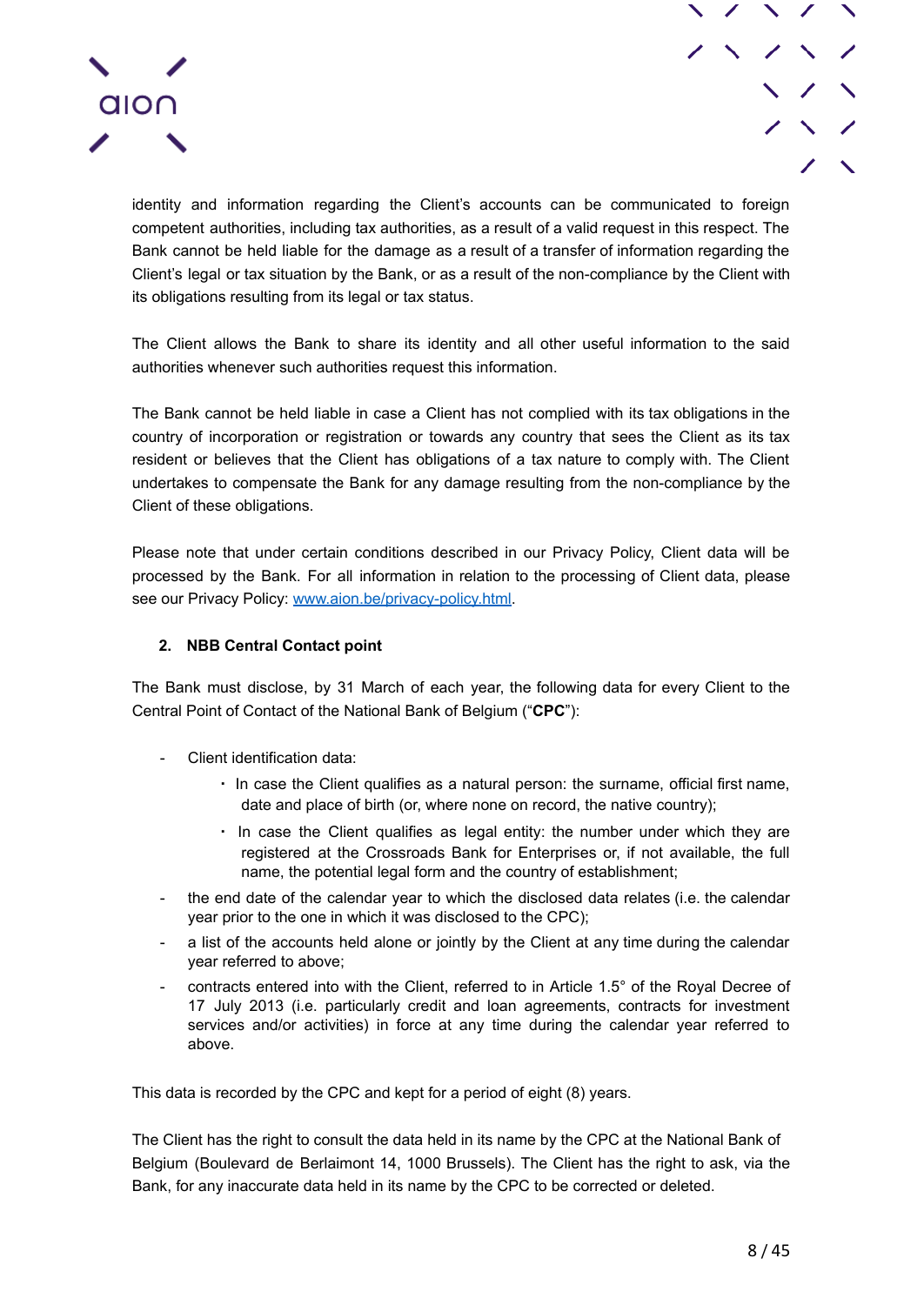

The data disclosed to the CPC may be accessed by the tax authorities, either to determine the Client's taxable income, or to ascertain the Client's financial position to ensure payment of taxes and withholding taxes owed on principal and additional amounts, any tax increases and administrative fines, interest and costs.

## **3. Client declarations on sanctions and embargos**

<span id="page-8-0"></span>For the purpose of this Section II.B.3, "**Sanctions**" means any financial, economic or trade sanctions or restrictive measures enacted, administered, imposed or enforced by the European Union, Belgium, the United Nations Security Council, the U.S. Department of the Treasury's Office of Foreign Assets Control (OFAC) and/or the U.S. Department of State, or any other relevant sanctions authority.

The Client declares and warranties that it is not subject to Sanctions, has no establishment in a country which is subject to Sanctions, does not use the currencies of such countries, or does not hold financial instruments issued by these countries.

During the whole contractual relationship with the Bank, the Client must inform the Bank immediately of any change relating to the above.

Besides, the Client specifically undertakes and warrants that it will not directly or indirectly, use the proceeds of any payment or collections or lend, contribute or otherwise make available any monies to fund any activities or business of or with any person, or in any country or territory, that, is, a sanctioned person or sanctioned country, or in any other manner that would result in a violation of Sanctions by any person.

In case of breach of the above, the Bank shall be entitled to terminate the contract without any prior notice. Furthermore, the Client undertakes to compensate the Bank for any damage resulting from a breach by the Client of the obligations above.

### **4. US Persons and FATCA regulation**

<span id="page-8-1"></span>The Client undertakes to inform the Bank immediately if it is or will become a US Person, i.e. a US-resident self-employed physical person acting solely for professional purposes or a U.S.-owned entity, being a legal entity created or organized in the U.S. or under the laws of the U.S., or as a U.S.-based branch of a non-U.S. company ("**US Person**") in accordance with US regulations and, more generally, which status it has according to the American regulation relating to "Foreign Account Tax Compliance Act" ("**FATCA**") in force.

The Client must keep the Bank informed of any modification of its status.

The Client expressly acknowledges that the Bank may provide any information regarding the Client's FATCA or CRS regulation status and/or residence for tax purposes as well as the Client's accounts when permitted by law. In this case, the Bank reserves the right to disclose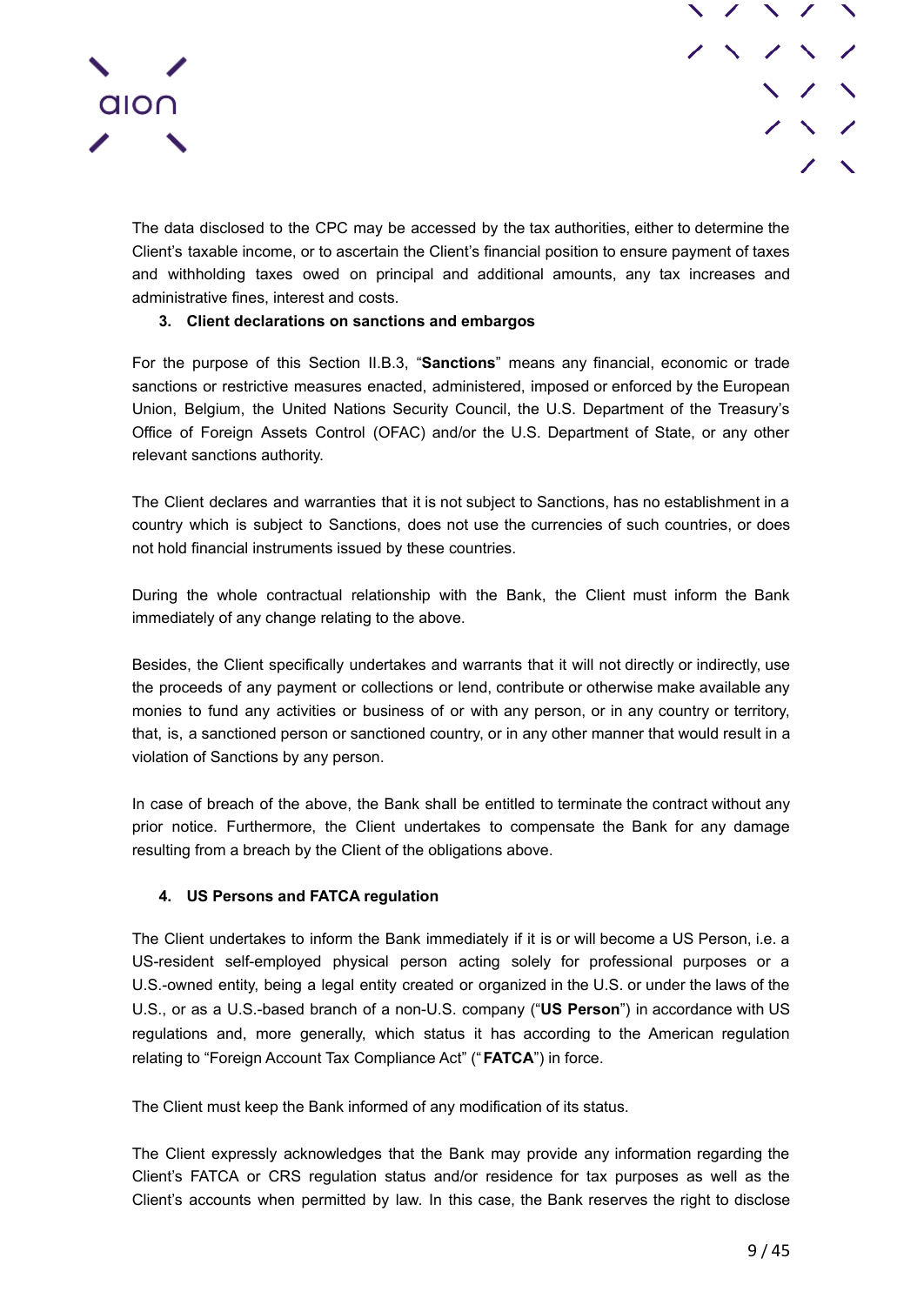

such information to the competent authorities. In addition, the Client is informed that according to FATCA regulation and international agreements signed or to be signed with Belgium, the Bank could be held to report certain information regarding the Client and the assets held and/or the income the Client has received to the competent tax authorities. Furthermore, in the event that certain indications, as defined by any applicable law, lead the Bank to presume that the Client could be a US Person, the latter is obliged to respond promptly, and within the period granted by the Bank, to the questions raised in relation with its links with the United States of America and/or its eventual status regarding FATCA regulation and to provide the Bank with any relevant documentary evidence at the Bank's convenience.

Should the Client fail to do so, the Bank will be entitled to terminate the relationship without any further notice and/or to apply any withholding tax imposed by any applicable laws or regulations.

### <span id="page-9-0"></span>**C. Anti-money laundering and counter terrorist financing**

The Client declares and warranties that it will not breach any applicable legal provision regarding anti-money laundering and counter terrorist financing in the meaning of the law of 18 September 2017 on the prevention of money laundering and terrorist financing and the restriction on the use of cash. The Client furthermore understands that the Bank monitors all Client onboarding and Client transactions in accordance with these rules and that appropriate action will be taken against any violation of these rules.

### <span id="page-9-1"></span>**D. Force of Proof**

Unless otherwise provided in these Terms and Conditions or specific agreements entered into between the Client and the Bank, the Client accepts that the Bank can make use of all methods of proof authorised by the law.

The Client explicitly recognises that all orders given by it through whatever medium and all electronic information, registrations of telephone conversations, (App or Web App) notifications and electronic messages from the Bank have the same force of proof as a physical written document.

Regardless of the nature or the amount of the act to be proven, the Bank is always allowed to provide proof by presenting a copy or a reproduction of an original document. Without prejudice to counter-evidence presented by the Client, a copy or a reproduction of the document will be considered as a faithful copy of the original with the same force of proof as the original.

The proof of the execution of each payment transaction is validly provided by the inscription of the transaction in the Bank's electronic logbook. Without prejudice to the right of the Client to prove the contrary, the Bank can prove thereby that the transaction has been authenticated and that no technical errors occurred, in a way that can be accepted that the transaction was correctly registered and booked.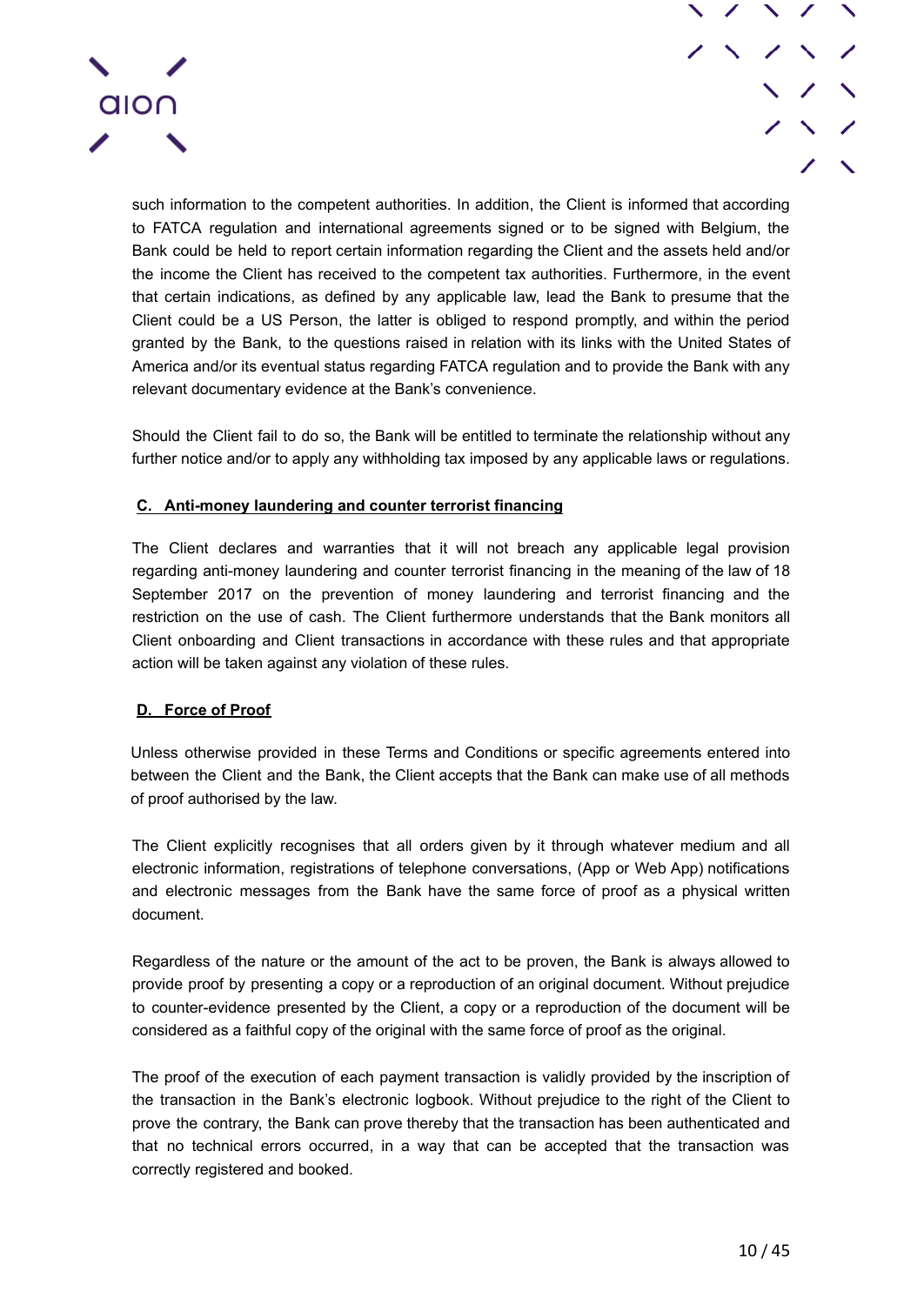



The following technical procedures of electronic signature by the Client are put at the disposal of the Client by the Bank or are accepted by the Bank:

- The use of the payment card in combination with the PIN code and/or contactless payment without PIN code;
- Phone number and password / PIN code created during the onboarding process, whether or not in combination with a confirmation code received through SMS;
- Recognition of the registered Device and the password / PIN code;
- Recognition of biometrical features such as for example (one of) the fingerprint(s) and/or facial features by a compatible Device of the Client.
- (together referred to as "**Technical Procedures of Electronic Signature**")

The Client acknowledges and accepts that, unless explicitly stated otherwise by any legal or contractual provision, the use of any of the Technical Procedures of Electronic Signature to have access to the App or Web App and/or make use of the App or Web App constitutes an electronic signature in the sense of Article XII.15 of the Code of Economic Law. The Client acknowledges and accepts that such use by the Client, which is validated by the Bank's electronic systems and is recognised as coming from the Client, fulfils the requirements of imputability and integrity of the content which are connected to a signature in the sense of Article 1322, second indent, of the Civil Code.

The Client acknowledges and accepts that the electronic signature which is created through the use of any of the Technical Procedures of Electronic Signature constitutes sufficient and complete proof of:

- the identity of that person as the Client;
- the Client's agreement with the content of the operations, requests, and orders which are confirmed and/or transmitted with that signature; and
- the correspondence of the content of the operations, requests, and orders confirmed and/or transmitted by the Client and the content of the operations, requests, and orders which the Bank has received.

The Client acknowledges and accepts that it is bound by the electronic signature and is liable for the operations, requests, and orders which are confirmed and/or transmitted, subject to counter-evidence produced by the Client.

### <span id="page-10-0"></span>**E. Security in favour of the Bank**

All banking transactions between the Bank and the Client are carried out as part of an overall business relationship between the two parties. As a result, all transactions between the Client and the Bank are interrelated.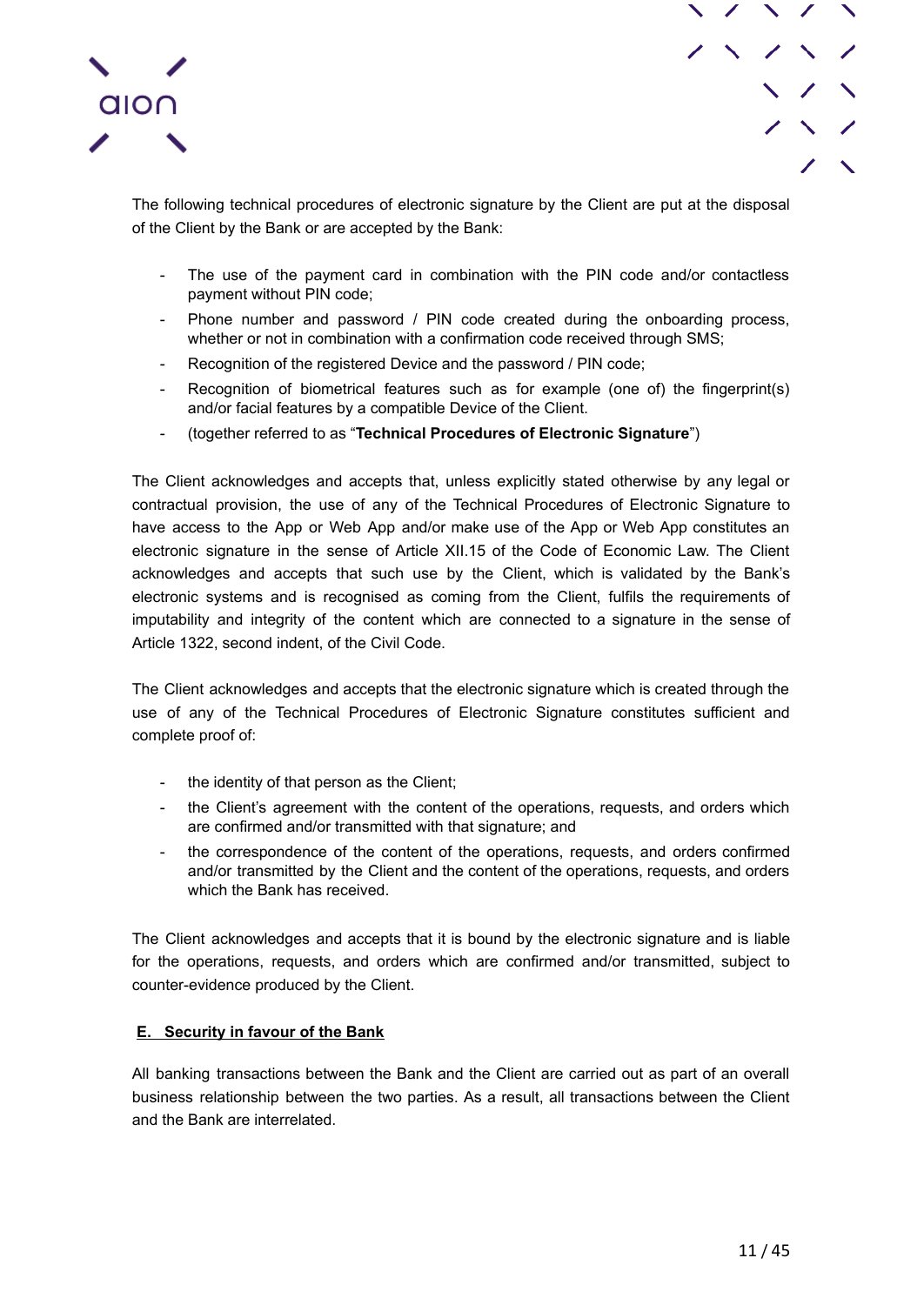



## **1. Account indivisibility**

<span id="page-11-0"></span>Without prejudice to the laws, regulations and agreements governing special purpose accounts, all the accounts, of whatever nature, in any currency or unit of account, opened in name of the Client in the books of the Bank at one or more of its registered offices in Belgium or abroad, form part of one single and indivisible account from a legal point of view.

At any time, the Bank has the right to merge these accounts and to make, by simple notice, transfers from one account to another, of a debit balance to a credit balance and vice versa, and even from a debit balance to a debit balance. The balance of the single account is secured by all the collateral pledged as security and personal guarantees linked to any of these various accounts.

If some accounts are held in foreign currencies, they shall be converted into euros at the exchange rate applicable on the account settlement or transfer date.

## **2. Compensation and Netting**

<span id="page-11-1"></span>Subject to statutory provisions to the contrary, the Bank may, at any time, set off against each other mutual claims and debts that exist between the Bank and the Client, even after the occurrence of a concurrence situation with respect to the Client, such as a collective debt settlement, bankruptcy, attachment, any insolvency procedure or any similar Belgian or foreign procedure.

This set-off may be undertaken irrespective of the form and subject of the claims and debts, irrespective of the currency or unit of account and irrespective of whether or not the mutual claims and debts are due and payable. The set-off shall also apply where the Client is not the only debtor or creditor of the relevant debt or claim. If there are two or more mutual claims and debts, the set-off shall occur first and foremost in respect of the unsecured portion of the debts and, within these debts, first in respect of fees, then late interest, then interest, and finally the principal; thereafter, the set-off shall occur in respect of the secured portion of the debts and, within these debts, first in respect of fees, then late interest, then interest, and finally the principal. Where applicable, the credit balances in foreign currency shall be converted to euros at the exchange rate applicable on the bank business day on which the set-off occurs. The Client is entitled to invoke a prior legal set-off of debts which are liquid, certain and due in the Client's relations to the Bank.

This Clause also applies to joint debtors or sureties of the Client.

### **3. General pledge and assignment of claims**

<span id="page-11-2"></span>Subject to specific legal provisions and as security for the repayment of any sums which might be due to the Bank by the Client, either alone or jointly with one or more third parties, as a result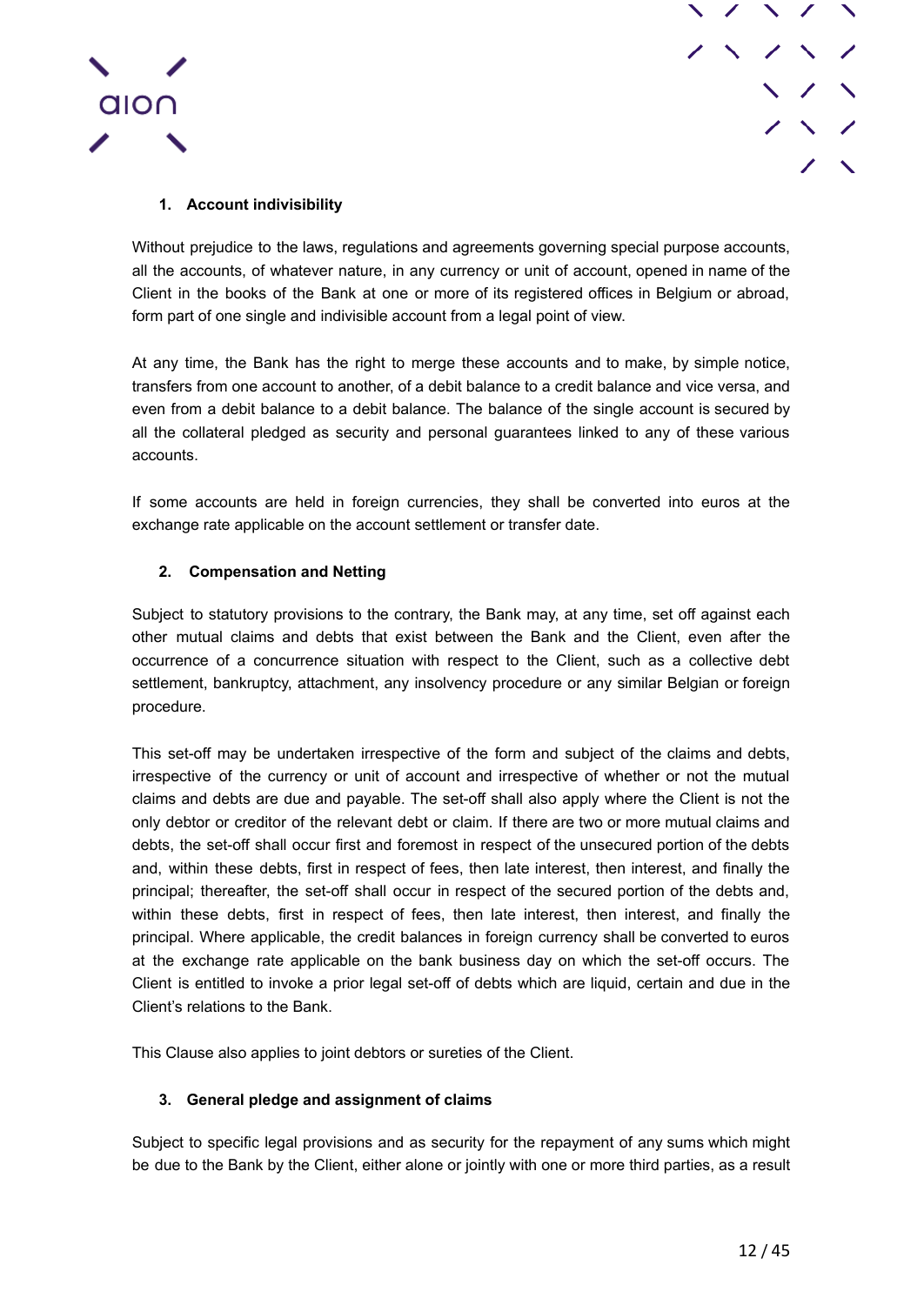



of any present and/or future claims, for any reason whatsoever, or as a result of any sureties, guarantees or any other security interests issued or to be issued in favour of the Bank:

- the Client pledges in favour of the Bank all cash which is held in the Client's name or for the Client's account with the Bank;
- the Client assigns to the Bank all the Client's present and future claims against third parties, for any reason whatsoever, including but not limited to trade receivables and other receivables against the Client's clients, claims for performance and services, claims for the sale of goods, claims relating to the proceeds of movable assets or real estate, rental claims, claims against employers, claims against credit institutions or other financial institutions, claims in respect of damages, pensions, insurance benefits, social security allowances, or claims against the government under tax regulations.

The Bank is entitled to notify the assignment to the debtors of the assigned claims at any time, and to do everything to render the assignment opposable to third parties, and to charge the costs thereof to the Client. The Client undertakes to provide the Bank on its first demand and without delay with all information and documents relating to the assigned claims. The Client authorises the Bank to gather such information or documents from any third party debtors of the assigned claims. The Bank has the right to execute the pledge and the assigned claims according to the applicable laws and to use the proceeds for the repayment of the sums due to the Bank as mentioned above. The Client undertakes not to do anything which may reduce the value of the assigned claims or render its execution more difficult. The Client undertakes not to pledge or assign these claims to third parties, without the prior written consent of the Bank.

### **4. Joint and several liability and indivisibility**

<span id="page-12-0"></span>All persons that are, in whatever capacity, joint holders of an account, co-borrowers of a facility or involved in one and the same operation, are jointly and severally and indivisibly liable ("*solidairement et indivisiblement*" / "*hoofdelijk en ondeelbaar*") towards the Bank for all obligations associated with it.

The Client's heirs and general successors or successors under general title, if any, are also jointly and severally and indivisibly liable ("*solidairement et indivisiblement*" / "*hoofdelijk en ondeelbaar*") for all its obligations towards the Bank.

## <span id="page-12-1"></span>**F. Deposit guarantee scheme**

The Bank, as a credit institution governed by Belgian law is a member of the Belgian deposit guarantee scheme ("*le Fonds de garantie pour les services financiers*"/"*het Garantiefonds voor financiële diensten*", hereafter the "**Fund**").

The Fund ensures, up to a 100.000,- EUR, the protection of cash deposits (including deposit bonds – "*bons de caisse*"/"*kasbons*") held by the Bank should the Bank default (within the meaning of applicable law). Where the Fund should intervene, the calculation of the repayable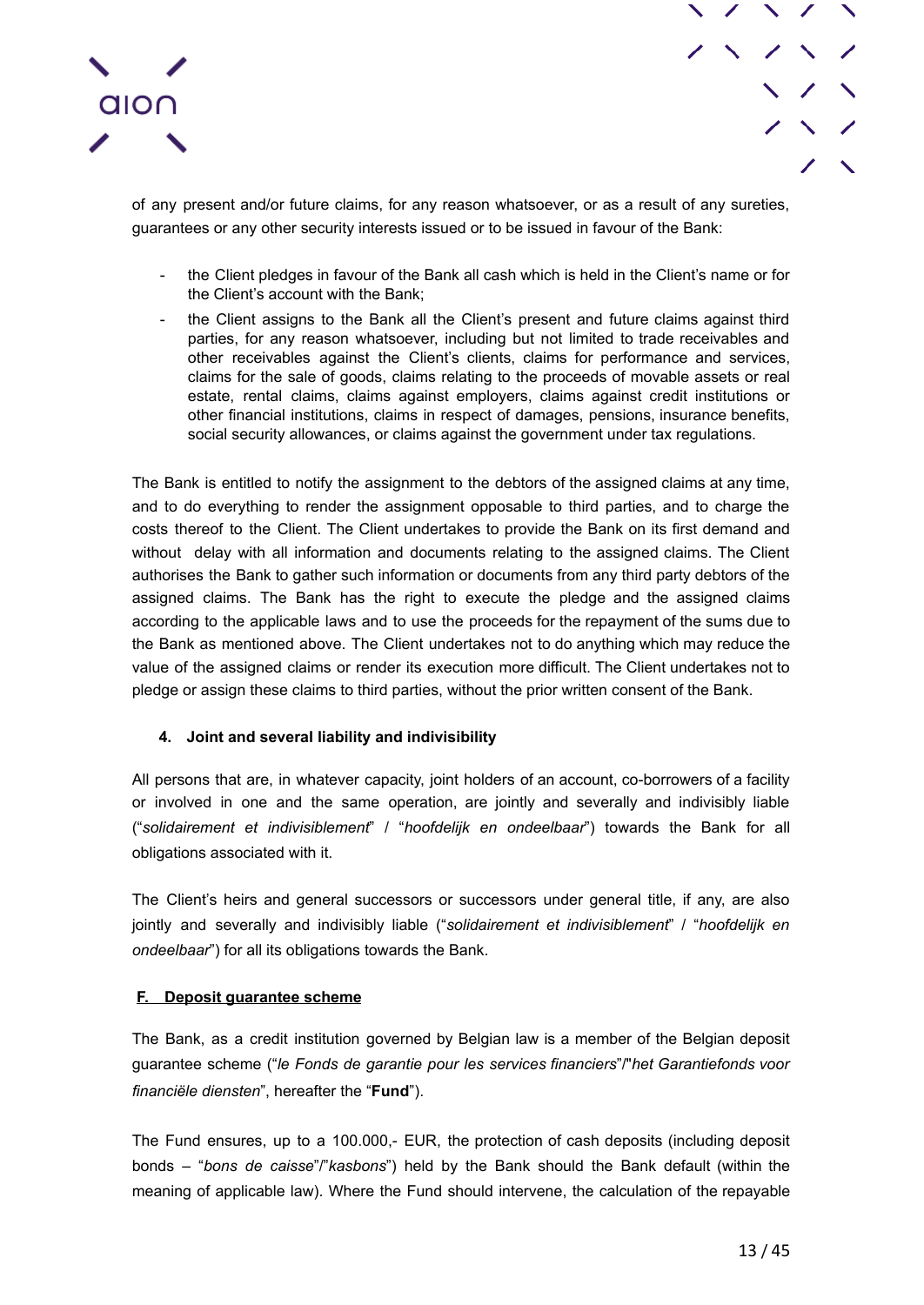



amount will take into account the liabilities of the depositor, as defined by Royal Decree of 16 March 2009. A detailed description of the conditions for the Fund's intervention and of other applicable rules is available at www.fondsdegarantie.belgium.be/fr or www.garantiefonds.belgium.be/nl[.](https://www.garantiefonds.belgium.be/nl)

In accordance with legal provisions relating to the Fund, the depositor information sheet is sent to the Client via email on a durable medium prior to the opening of an account with the Bank. The Client acknowledges receipt of this depositor information sheet by accepting these Terms and Conditions.

As required by law, the Bank is also a member of the Belgian protection scheme for deposits and financial instruments ("Fonds de protection des dépôts et instruments financiers" / "Beschermingsfonds voor deposito's en financiële instrumenten", hereafter the "**Protection fund**"). The Protection fund ensures, to a certain extent, the protection of financial instruments deposited with the Bank should the Bank default (within the meaning of applicable law). A detailed description of the conditions for the Protection fund's intervention and of other applicable rules is available at www.protectionfund.be.

### <span id="page-13-0"></span>**G. Liability of the Bank and force majeure**

Without prejudice to other specific provisions of these Terms and Conditions, the Bank shall be liable only for its fraud and for gross negligence committed in the framework of its professional activities by the Bank or its employees.

In any event, the Bank shall never be liable, under any circumstances, for loss or damage resulting directly or indirectly from force majeure or measures taken by Belgian or foreign authorities.

Consequently, the Bank shall not be liable for any adverse consequences of, inter alia:

- fire, flood, acts of war or terrorism;
- strikes (including by the Bank staff);
- transactions carried out on the instructions of persons with de facto power in the event of war, disturbances, riots or occupation of territory by foreign or illegal forces;
- its computer systems being out of service  $-$  even temporarily  $-$  for any reason whatsoever, and the destruction or deletion of data stored in those systems;
- mistakes by or interruptions of the activities of Belgian or foreign postal services, companies that provide telephone, electronic or IT services or companies that provide private transport.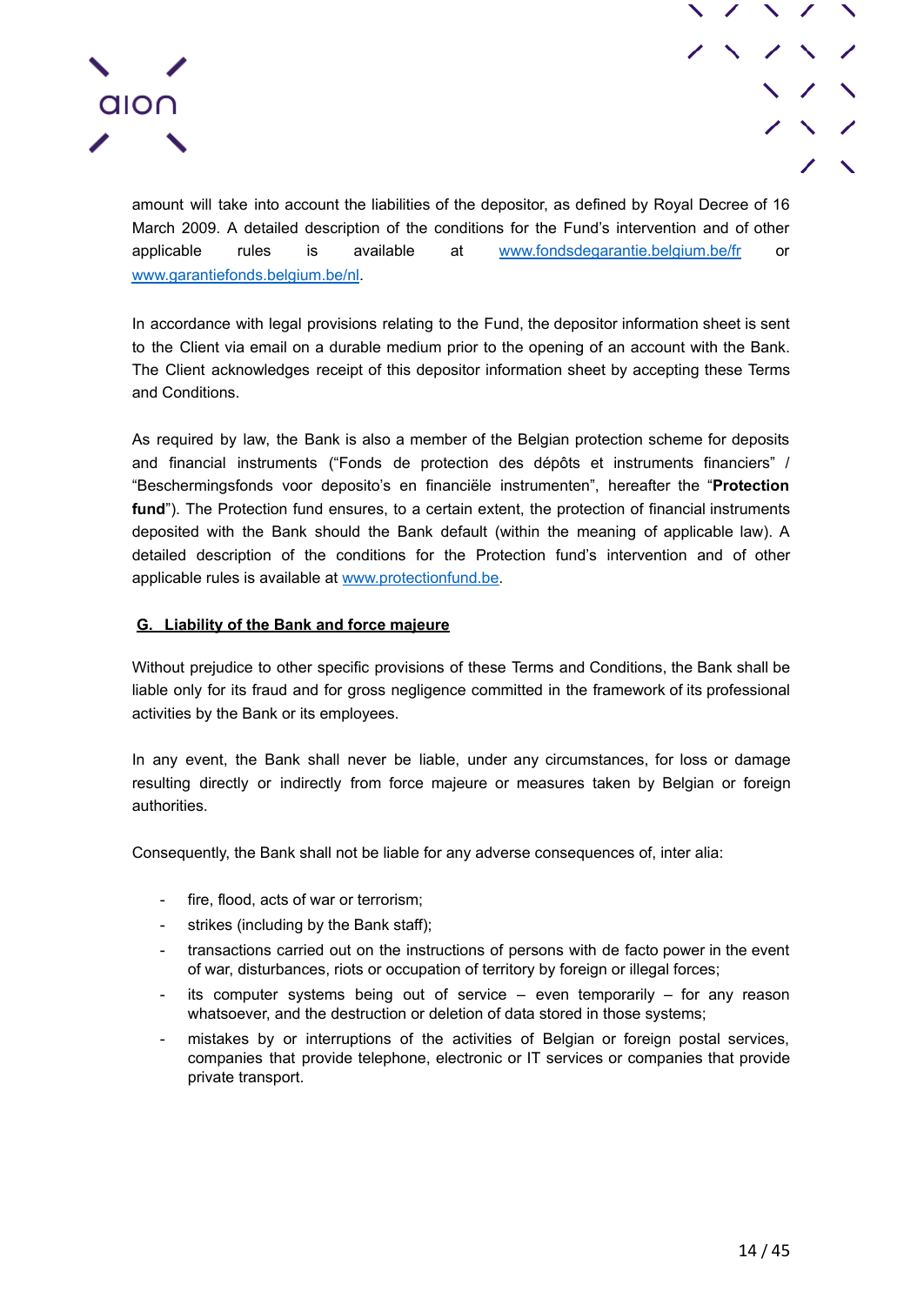



## <span id="page-14-0"></span>**H. Bank business days**

The Bank executes payment transactions on bank business days. Bank business days are all days except for every Saturday, every Sunday, public holiday and days where the company seat of the Bank in Belgium is not open.

## **III. YOUR JOURNEY WITH THE BANK**

### <span id="page-14-2"></span><span id="page-14-1"></span>**A. Technical requirements for becoming a Client**

In order to become a Client of the Bank, you need a smartphone (the "**Device**") meeting the minimum technical requirements set out below. Up to five (5) different Devices may be paired to your account with the Bank. However, as your Device is used as a personal identification device, only one Device at the time may be logged in to your account with the Bank. Due to security reasons we are forced to discontinue our service for any outdated version of the respecting operating system of your Device and outdated versions of the App. We will notify you thirty (30) calendar days before we stop supporting a version of the respective operating system and invite you to update your software during that period of time.

Please note that these Terms and Conditions will not be updated each time a specific Device or operating system or web browser version is no longer supported. For the most recent information on supported operating systems please see the FAQ on our Website via [www.aion.be/faq/](http://www.aion.be/faq/).

### <span id="page-14-3"></span>**B. Onboarding process**

You can become a Client of the Bank, under the condition that you qualify as a Professional Client registered in Belgium or one of the other countries served by the Bank as set out in the FAQ on our Website ("**Eligible Countries**"), and you have a smartphone which meets the technical requirements set out above, on which the App is installed and you are (i) a natural person who is at least 18 years old, Belgian resident, having full legal capacity, or (ii) a legal entity.

In order to become a Client via the App, first download the App.

After installing the App, you will be taken through all the necessary steps to associate your smartphone including:

- provision of your phone number and email address
- verification of your phone number with SMS code
- set up of your PIN code to secure the Device
- check of your ID document and check if your face matches the document
- selection of the Membership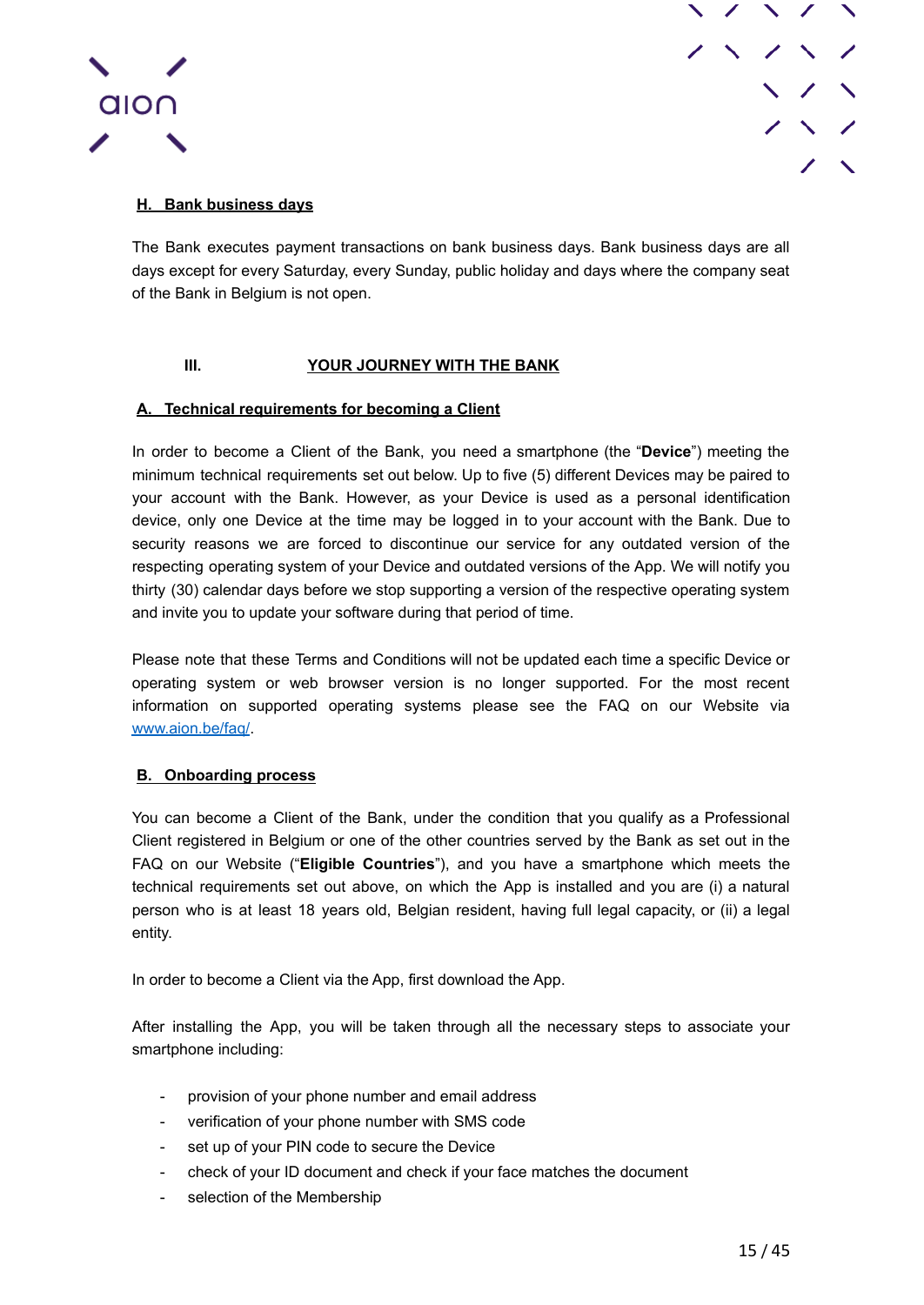



- your acquaintance with the agreement
- signing of the agreement
- final steps (confirmation of opening of a bank account)

After opening the App on your smartphone, an onboarding process is initiated during which you can apply electronically for becoming a Client of the Bank. By submitting an electronic Client relation application to the Bank, you are submitting a binding offer for the conclusion of a contract for the provision of services by the Bank as described in these Terms and Conditions.

If the Client is a legal entity, the main onboarding process will be carried out by the first of its director(s) ("*administrateurs*/*bestuurders*") and/or manager(s) ("*gérants*/*zaakvoerders*") to launch the App. Then, other director(s) will be contacted separately to read and approve these Terms and Conditions and to check and validate the information provided by the first director during the onboarding process.

The onboarding process via the App can be replaced by the identification process done by a Bank's employee. Where applicable, the Client signs the agreement on paper, installs and opens the App according to the Bank's instruction. The agreement is conditional upon satisfactory results of the identification and verification of the identity of the Client concerned and enters into force according to the last sentence of this Section III.B.

As a licensed credit institution, the Bank is legally obliged to identify its Clients and verify their identity prior to entering into a business relationship with them. At the first request of the Bank, the Client will supply all information and documents regarding, amongst others, its identity, the origin of its money and funds, for which it will sign a declaration at the Bank's request. The Client shall only hold funds with the Bank that originate from legitimate activities. The Client shall not use the services of the Bank nor the funds for money laundering or for financing terrorism or other prohibited activities.

If the onboarding process is successful and the Bank is satisfied with the identification and verification of the identity of the Client concerned, the Bank will confirm the acceptance of the Client and the contractual relationship between the Client and the Bank, based on these Terms and Conditions, enters into force.

### <span id="page-15-0"></span>**C. Client capacity and restrictions**

Professional Clients who are natural persons must be over 18 years old and residents of one of the Eligible Countries with full legal capacity to be onboarded on their own behalf as Client of the Bank.

Restrictions may also apply to certain legal entities or certain jurisdictions, e.g. due to technical limitations.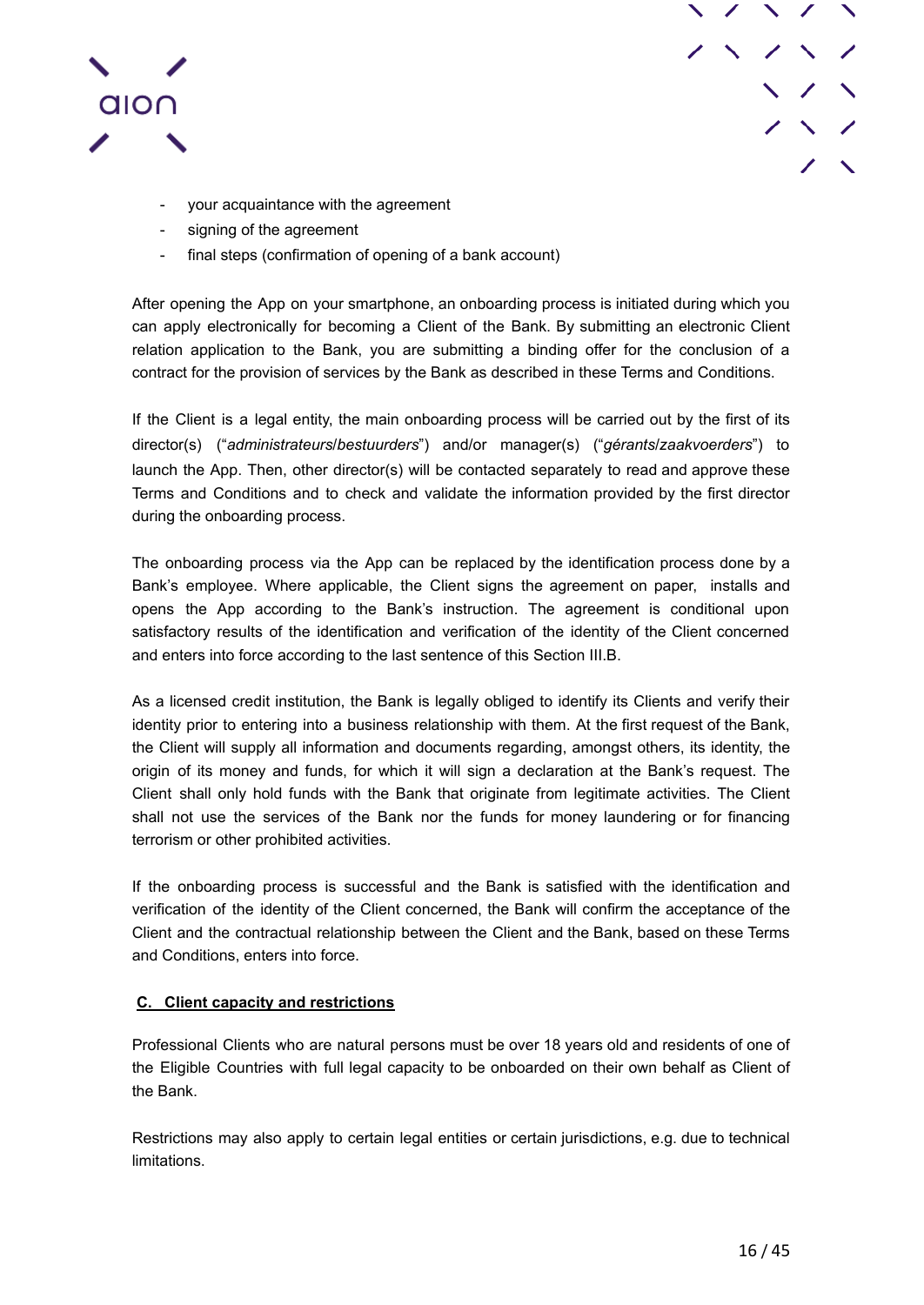



The Client undertakes to inform the Bank as soon as the Client no longer complies with the client capacity requirements set out above. The Bank will then assess whether the relationship with the Client can be maintained.

## <span id="page-16-0"></span>**D. Access to the Applications**

## **1. Access to the Mobile Application (the "App" or "Mobile App")**

<span id="page-16-1"></span>The Client can access the App with the phone number and PIN code created during the onboarding process or, optionally, via biometric recognition tools such as facial recognition and fingerprint recognition technology.

Each Client has to act in a direct relationship towards the Bank. Without prejudice to Section III.E.2, the Client is unable to appoint any (general or special) proxyholder to access or manage the App.

If the Client cannot access its account through the App for any reason whatsoever, the Client should contact the Bank through the procedure described in the FAQ on our Website.

### **2. Access to the Web Application (the "Web App")**

<span id="page-16-2"></span>The Web App can be accessed through the use of the Bank's Mobile App. Logging in to the Web App is rendered impossible after deletion or deactivation of the Mobile App from the Client's Device.

Logging in to the Web App is possible through the generation of a onetime login number via the App settings panel. This number should be provided in the Web App login page.

Without prejudice to Section III.E.2, the Client is unable to appoint any (general of special) proxyholder to access or manage the Web App.

Orders, such as logging in to the Web App, initiation of payment orders and confirmation of the loan application, entered into the Web App may be authorised by confirmation of the order concerned through the Mobile App or by SMS.

If the Client cannot access its account through the Web App for any reason whatsoever, the Client should contact the Bank through the procedure described in the FAQ on our Website.

### <span id="page-16-3"></span>**E. Your interactions with the Bank**

### **1. Means of communication**

<span id="page-16-4"></span>The main channels of interaction with the Bank are the App and Web App.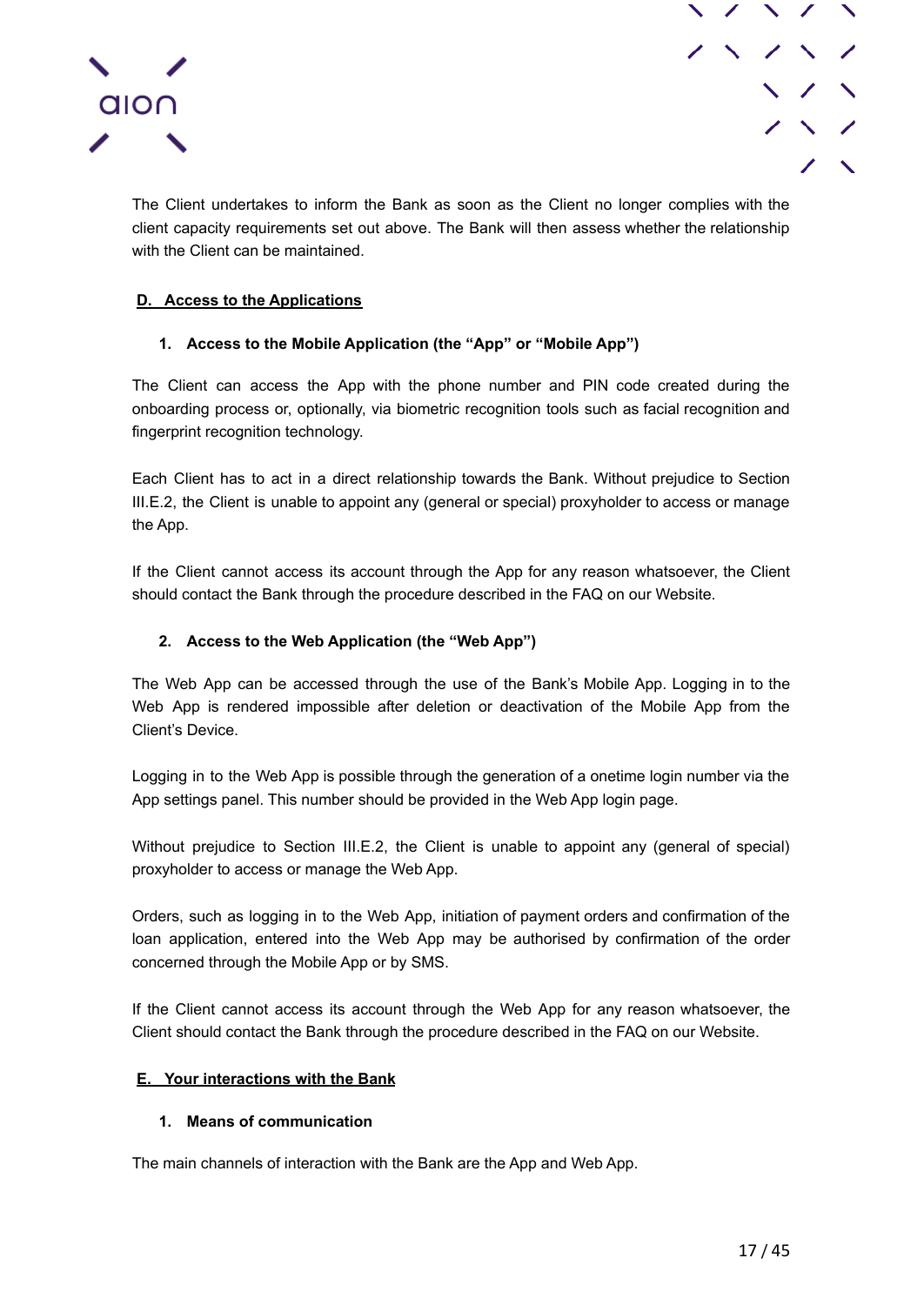



The Bank can also send notifications to the Client via email or using mobile push notifications.

If needed, the Bank can also send text messages (SMS) or call the Client.

The Client can choose the language of the contractual relationship (including these Terms and Conditions) and communication during the onboarding process. At this stage, available languages are English, Dutch and French. Any change in this respect will be communicated via the App.

The Client can freely change the language via the App settings panel. As the case may be, this change will not affect contracts which have already been entered into by the Client and the Bank (e.g. these Terms and Conditions).

Information and declarations, which concern your contractual relationship with the Bank on the basis of these Terms and Conditions or any other contractual document will be communicated by the Client in the App.

In case of issue/complaint, please refer to Section V "Customer Happiness Centre and Complaints Handling" below.

## **2. Representation of Clients having the form of a legal entity**

<span id="page-17-0"></span>All directors or managers of a client having the form of a legal entity (the "**Client-entity**"), who have been onboarded on the App and thereby have approved these Terms and Conditions (the "**Proxyholders**"), acting together as a competent corporate body, hereby expressly grant to each of them the necessary powers of attorney to represent the Client-entity, each acting alone, in all the Client-entity's relationship with the Bank.

These powers of attorney cover all possible transactions and any act of management or disposition interpreted in the broadest sense possible. In other words, each of the Proxyholders may carry out any possible transaction on behalf of the Client-entity towards the Bank.

These powers of attorney can only be terminated in compliance with the Bank's dedicated online procedure. These powers of attorney have a contractual nature and will bind the Client-entity and the Proxyholders regardless of whether the Proxyholders (still) hold any director's or manager's mandate within the Client-entity.

In addition, all directors or managers of the Client-entity who have been onboarded on the App and thereby have approved these Terms and Conditions and all their onboarded successors confirm that any transaction carried out by any of the Proxyholders will always be made in the Client-entity's interest and on the basis of an appropriate and documented decision of the competent corporate body of the Client-entity and they will hold the Bank harmless and compensate the Bank for any consequence resulting from a breach to this representation.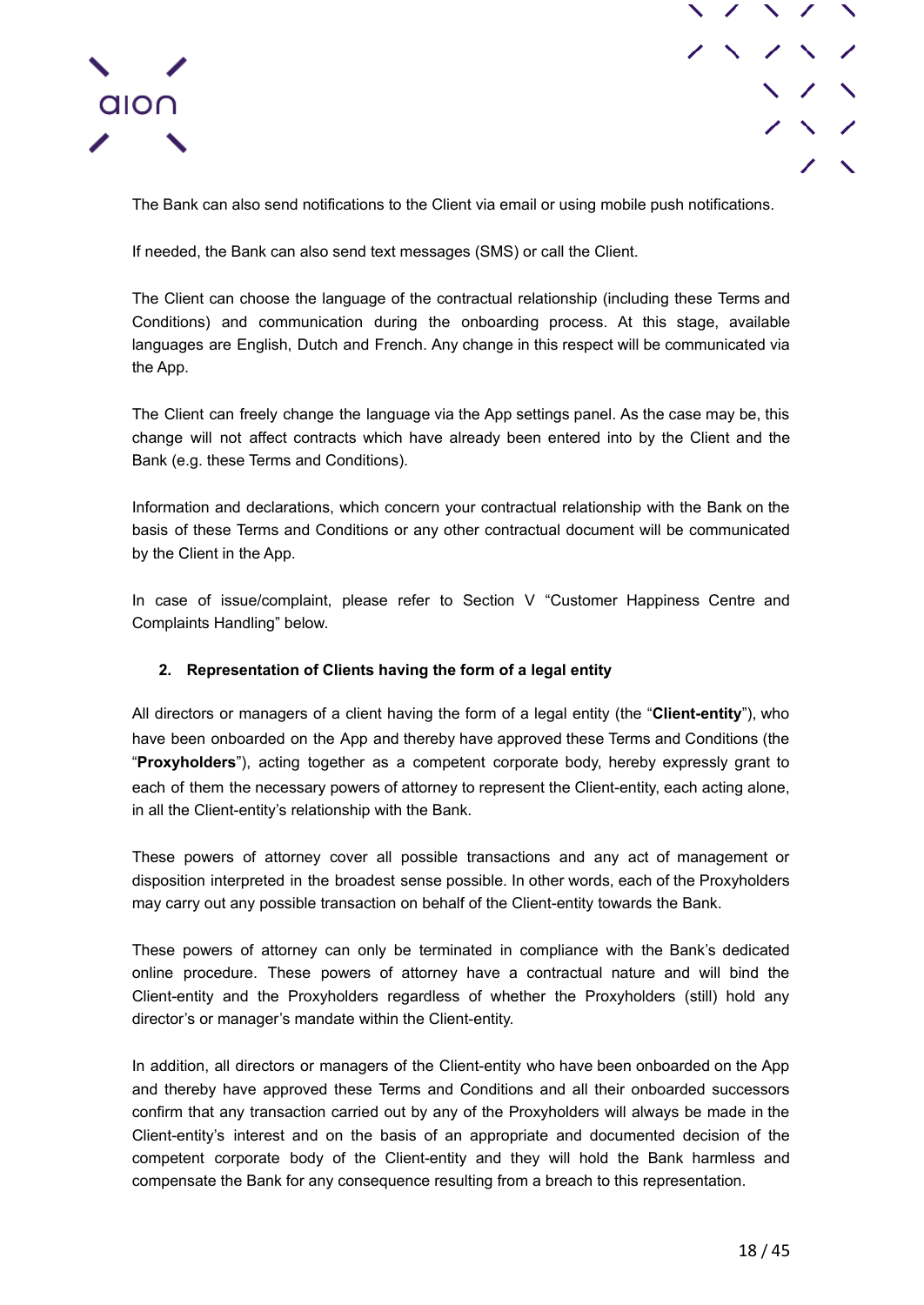

The abovementioned directors or managers and any of their onboarded successors undertake to inform the Bank immediately of any change in the composition of the Client-entity's corporate bodies.

Any communication or notification of any nature sent to at least one of the Proxyholders is deemed to have been received by the Client-entity.

### <span id="page-18-0"></span>**F. Termination of the contractual relationship**

### **1. Termination of the relationship by the Client**

<span id="page-18-1"></span>Unless otherwise agreed in special terms and conditions (e.g. if a credit is concluded), the Client can terminate the contract with the Bank concluded for an indefinite term at any time via the Customer Happiness Centre (see below Section V.A "Customer Happiness Centre"). Such termination of the contractual relationship is subject to a thirty (30) calendar days' prior notice period. After the thirty (30) calendar days' period has expired, the Bank stops providing its services. During the notice period the Client must transfer remaining credit balance (if any) to another account held with a different bank.

The Client is aware that it might take up to fourteen (14) calendar days after the expiration of notice period for the Bank to process all the Client's ongoing transactions, close, and reconcile the Client's products and services and send the remaining amount (if any) to the indicated account.

Without prejudice to specific clauses, contracts concluded for a definite term cannot be terminated before the term concerned has expired and if the Client has not closed and settled all its obligations towards the Bank, including unsettled card transactions, or negative account balances.

Upon termination of the relationship, all obligations of the former Client become immediately and automatically due, without any formal notification being required. Any interest habitually applicable in circumstances of indebtedness shall fall due with respect to any negative balance outstanding and all other existent debt. At that time, the Bank will charge the Client its habitual provisions. The termination itself will be free of charge. The Client undertakes to immediately destroy any physical payment cards of the Bank in its possession upon termination of the relationship. The assets held by the Bank on behalf of a former Client shall cease to bear interest with respect from the termination of the relationship.

In the event that, after restitution of all sums due, the former Client's account has a positive balance, the Bank will make the said balance available to the former Client in the manner determined by the Bank and at the Client's risk.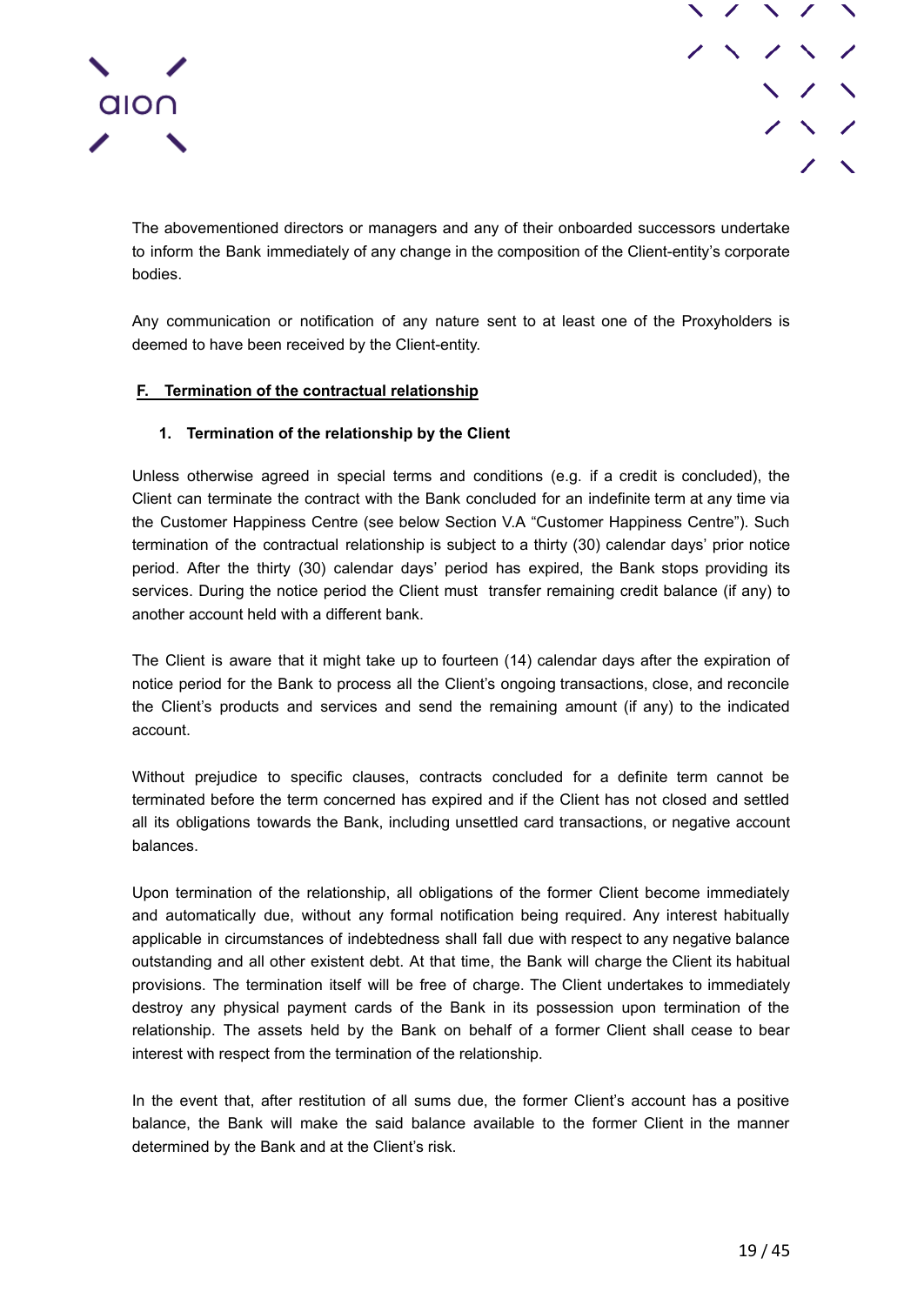



## **2. Termination of the relationship by the Bank**

<span id="page-19-0"></span>Any termination notice by the Bank will be communicated through the Customer Happiness Centre (via push notification) and/or by e-mail.

### a) Termination of the relationship due to the Bank's will

<span id="page-19-1"></span>The Bank is authorised to terminate the contract with the Client concluded for an indefinite term and/or close any account at any time without justification, by giving at least sixty (60) calendar days' prior notice of its decision, if the Client:

- does not pay the subscription fee during at least two (2) consecutive months and there is a lack of money on any other current account held by that Client;
- breaches the "fair usage" principle applicable to the contractual relationship (see below Section IV.B "Fair usage of the Bank's products"); or
- changes its residency status in a way that is unacceptable by the Bank (notably see Section III.C "Client capacity and restrictions").

After the sixty (60) calendar days' period has expired, the Bank stops providing its services. The Client transfers the credit balance to another account held with a different bank, or indicates the account where the credit balance should be transferred to.

Upon termination of the relationship, all obligations of the former Client become immediately and automatically due, without any formal notification being required. Any interest habitually applicable in circumstances of indebtedness shall fall due with respect to any negative balance outstanding and all other existent debt. At that time, the Bank will charge the Client its habitual provisions. The termination itself will be free of charge. The Client undertakes to immediately destroy any physical payment cards of the Bank in its possession upon termination of the relationship. The assets held by the Bank on behalf of a former Client shall cease to bear interest with respect from the termination of the relationship.

In the event that, after restitution of all sums due, the former Client's account has a positive balance, the Bank will make said balance available to the former Client in the manner determined by the Bank and at the Client's risk.

### b) Termination of the relationship due to the Bank's legal obligation

<span id="page-19-2"></span>The Bank is authorised and in some cases even obliged to terminate the contract with the Client concluded for an indefinite term at any time without providing prior notice of its decision to the Client, in case of:

- AML suspicions / prevention / elimination; or
- fraud suspicions / prevention / elimination; or
- security issues.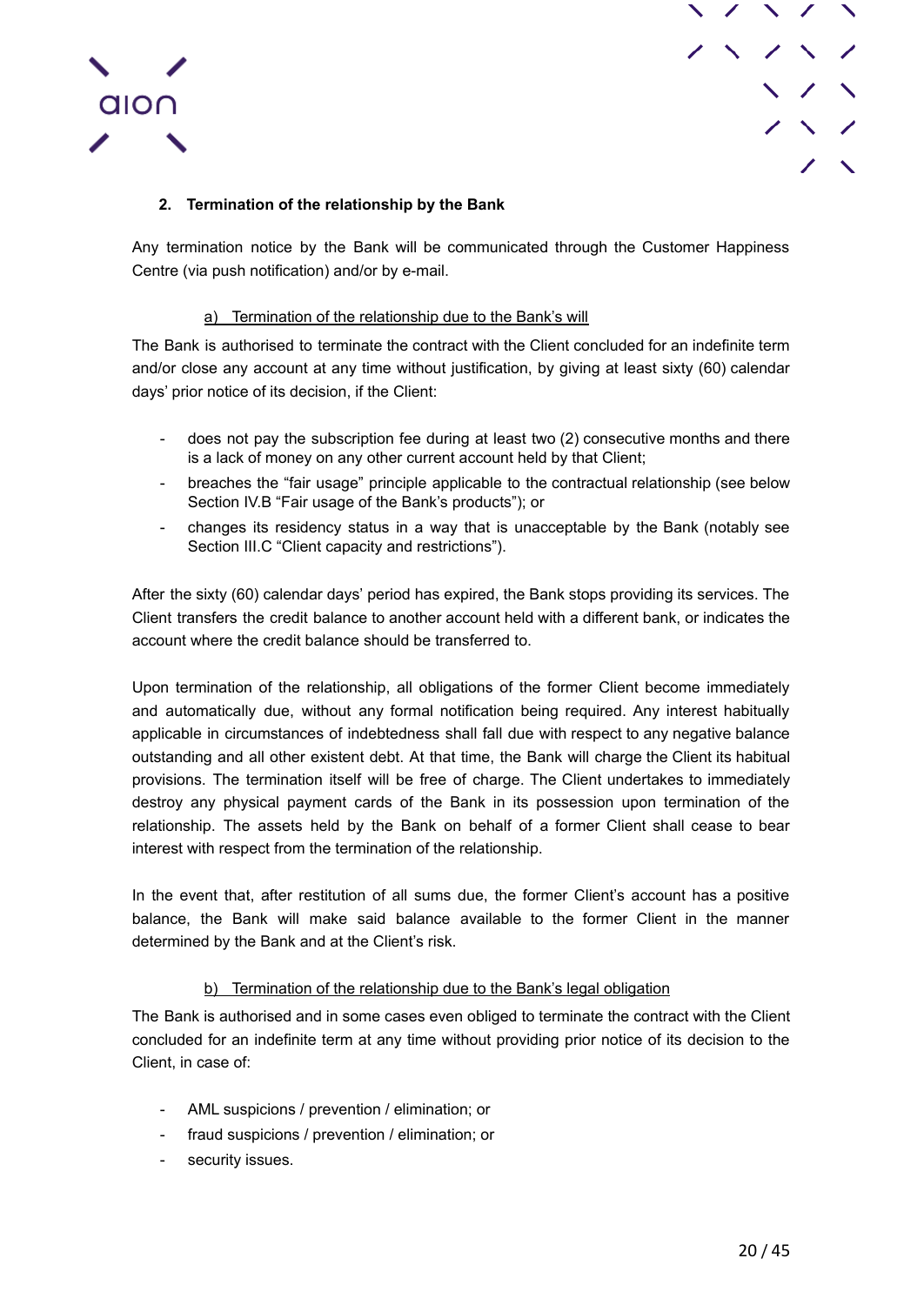



In these cases, the Bank will be allowed to block the Client's access to the Mobile App and Web App. The Bank will stop providing its services immediately.

## **3. Deposit and Consignment Fund**

<span id="page-20-0"></span>If the Client gives no instruction as to the transfer of the assets held following termination of the relationship, the Bank reserves the right to transfer the former Client's assets to the Deposit and Consignment Fund ("*deposito-en consignatiekas*"/"*caisse de dépôts et consignations*") after five (5) years.

## **4. Bankruptcy, dissolution or death of the Client**

<span id="page-20-1"></span>The Bank shall be notified as soon as possible of the bankruptcy, the dissolution or the death (the case being) of the Client. If such notification is given orally, it must be confirmed in writing. From the date of receipt of such written notification, the Bank shall ensure that no transactions whatsoever are performed by the representatives or proxyholders (if any).

The assets held by the Bank in the name of such Professional Client shall be released to the benefit of the heirs and/or legal beneficiaries upon production of the relevant official documents, the case being confirming the succession and any other documents required by law and/or deemed necessary by the Bank.

The Bank will check these documents carefully, but shall only be liable in the event of gross negligence in this respect.

### **IV. PACKAGE AND SERVICES**

### <span id="page-20-3"></span><span id="page-20-2"></span>**A. Membership**

### **1. Description of the Membership system**

<span id="page-20-4"></span>In order to access the Bank's services, the Client must subscribe to one of the two membership packages (the "**Memberships**") offered by the Bank:

- the Basic Membership;
- the Premium Membership.

In order to subscribe to one of these Memberships, the Client must be onboarded in accordance with Section III above.

Once the Client has subscribed to one of these Memberships, the Client will be able to access and activate the Standard services. If the Client has subscribed to the Premium Membership, the Client will also be able to activate the Premium services.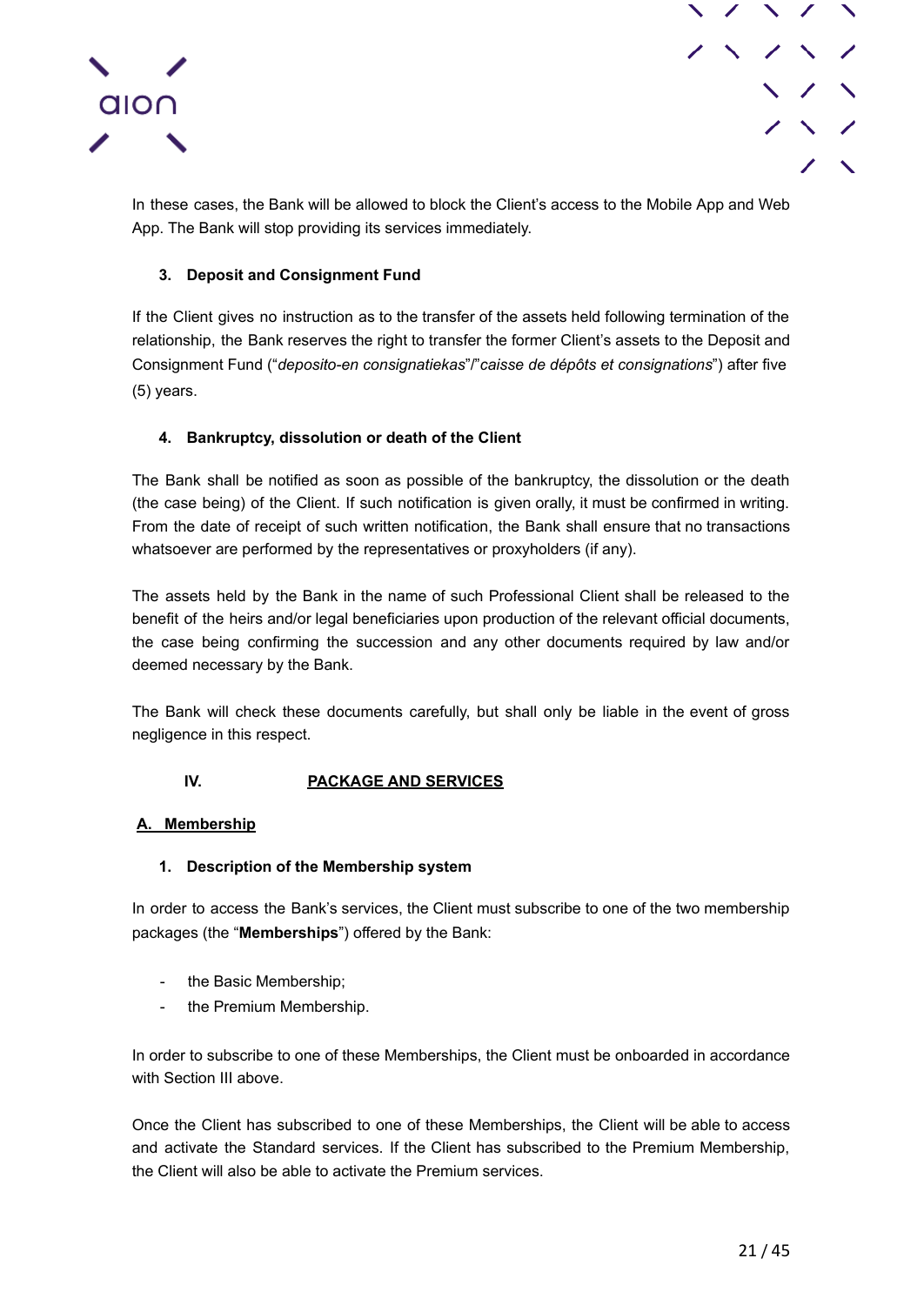

Besides the Client's current account and unless otherwise provided, each service offered by the Bank listed below must be activated separately.

- The Standard services included within the Basic Membership are the following:
- Primary (current) account;
- Savings account;
- Payment services, including payment instruments;
- Instalment loans and overdraft facilities;
- Credit card;
- Basic Business Tools (Basic Business Max services).
- Premium services comprise additionally:
	- Additional current accounts in multiple currencies;
	- Premium Business Tools (Premium Business Max services) ;
	- Concierge Services.

The names used for the different products and services in the list above and throughout this document may at certain points be different than the commercial names used for these products and services. The Bank will make its best efforts to avoid all risk of confusion in this respect.

The list of services is subject to changes from time to time and the latest information in this respect can be found on the App. In case the changes to the Memberships do not affect any payment services, Section I.B last paragraph on the two-weeks notification period will not apply to such changes.

Apart from instalment loans, all the Bank's services are only available to Clients with an active Membership. These services can thus not be kept without Membership. If the Client concludes a service with a definite duration, the Client will need to keep its Membership active for at least the duration of the said service and pay the applicable Membership fees.

The Client is allowed to subscribe to only one Membership at a time as a Professional Client.

Some or all of the services may not be available for Clients registered in Eligible Countries other than Belgium.

Furthermore, some of the services may temporarily not be available in Belgium and/or other Eligible Countries due to legal and/or regulatory reasons, for example when not all required approvals have been obtained from the proper authorities. Information concerning unavailability of services can be found in the FAQ section on our Website.

### **2. Upgrade and downgrade**

<span id="page-21-0"></span>The Client can upgrade its Membership from Basic to Premium at any time by using the dedicated option in the App. The upgrade enters into force instantly.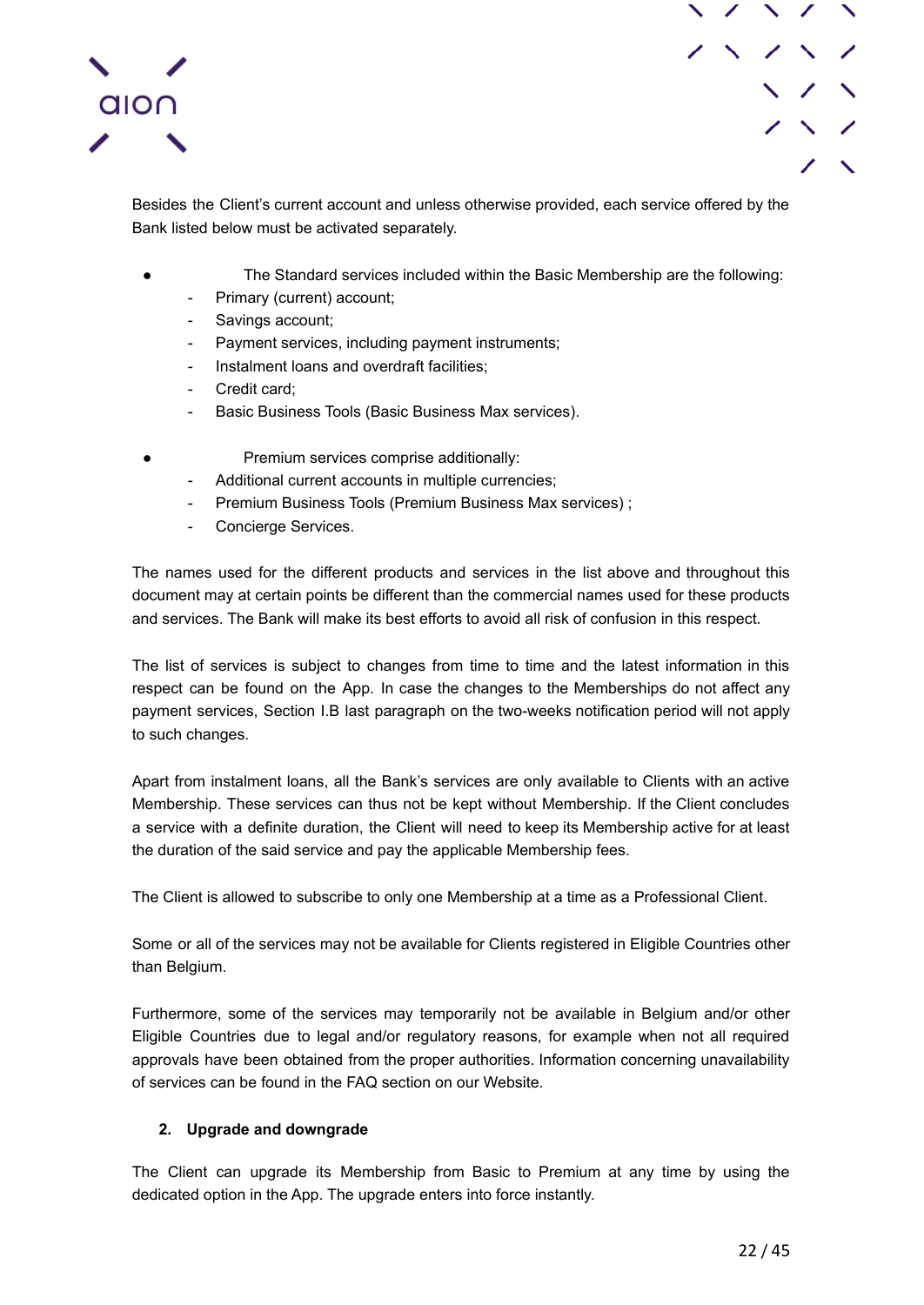

The Client can downgrade its Membership from Premium to Basic at any time by using the dedicated option in the App, unless if the Client has not settled and closed one of the Premium services, which are exclusive to the Premium Membership. The downgrade enters into force at the end of the monthly Premium Membership period concerned.

## **3. Fees and commissions**

<span id="page-22-0"></span>The monthly fees and all other charges in relation with the Membership are detailed in Appendix I ("Fees and Charges list").

Fees will be charged the day before the end of each monthly period (D-1). The Bank may offer a free trial period or other promotional advantages. In case of lack of funds on the Client's current account, a fee will be charged after depositing funds by the Client on the current account or an account held with a different bank that was added to the Client's account with the Bank.

The fees will be charged from i) the Client's primary current account or ii) an account held with a different bank added to the Client's account with the Bank or iii) if the Client has no current account opened at the Bank, the Client should transfer the money to a dedicated account with the Bank.

## **4. Expansion of the Bank's offering: future products and/or services available within the Membership**

<span id="page-22-1"></span>The Bank may expand its offering with new products and/or services in the future.

These future products and/or services may be provided directly by the Bank or by third party service providers cooperating with the Bank. These products and/or services must be activated separately by the Client and are subject to specific terms and conditions as provided to the Client at the moment of applying for the opening of the product or service concerned.

Some or all of these products and/or services may not be available for Clients from Eligible Countries other than Belgium.

As soon as future products and/or services become available this will be announced in the App.

### <span id="page-22-2"></span>**B. Fair usage of the Bank's products**

The Membership is strictly personal. Each Client is responsible for its Membership and must ensure that no other persons use the Membership benefits. The Client understands that the use of the services under the Membership is strictly limited to professional purposes. The Client expressly agrees not to use its Membership for other purposes such as private or non-business purposes.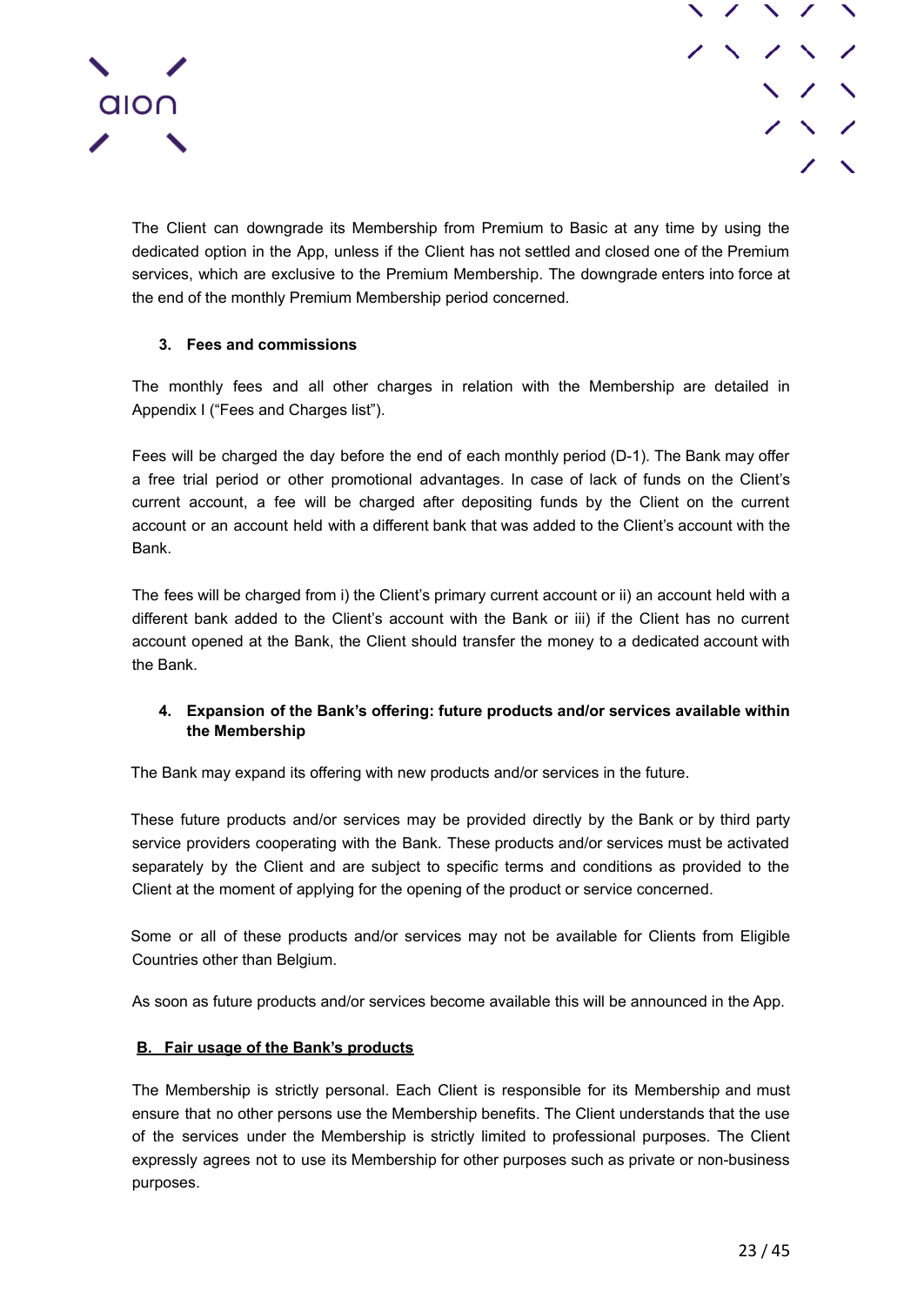

The Bank may, at its sole discretion, restrict, suspend or terminate the Membership of its Client (with or without prior notice/warning, depending on the gravity of the behaviour) in case it has reasonable reasons to believe that the use of its services by the Client is abusive, improper or fraudulent. The same applies if the use of the Bank's services by the Client could cause a prejudice to the Bank or other Clients or third parties. This will notably be the case if the Client uses the Membership in a manner which is considered to be offensive, defamatory, obscene or contrary to public interest or national security.

## <span id="page-23-0"></span>**C. Standard services**

<span id="page-23-1"></span>The following services are part of the Basic and Premium Membership.

## **1. Accounts**

### a) Current accounts

## *i. General information*

<span id="page-23-3"></span><span id="page-23-2"></span>A primary current account is automatically created and opened for each Client after the completion of the onboarding process. This current account can be held only in EUR or any other currency made available by the Bank.

Each Client can have one primary current account. Accounts are always held by one single Client and the Bank does not offer joint accounts at this stage.

Clients with a Premium Membership may open additional current accounts in the following currencies: Euro (EUR), Swiss franc (CHf), US dollar (USD), and Pound sterling (GBP). The Bank may limit the number of current accounts opened by a Client.

### *ii. Positive and negative balance*

<span id="page-23-4"></span>Subject to any special agreement, each account must be kept in positive balance at all times. The Bank may therefore refuse to execute or postpone the execution of orders for which there are not sufficient funds in the account. Orders will never be executed in part.

Any tolerance of the Bank in respect of a debit balance or overdraft in excess of the agreed limit, even if this is renewed more than once, may never be construed as constituting a right to maintain or renew such consent. Contractual overdraft services can be subscribed to separately as set out under Section IV.C.1.a).iii below.

If for any reason (including, but not limited to, any technical error on our behalf or on behalf of our third-party provider) the Client has a negative balance on its current account, or a negative balance which exceeds the overdraft facility entered into with the Bank, the Client may be required by the Bank to rebalance its account immediately, except if the Client has subscribed to a separate overdraft facility agreement for the account concerned. The Bank can also take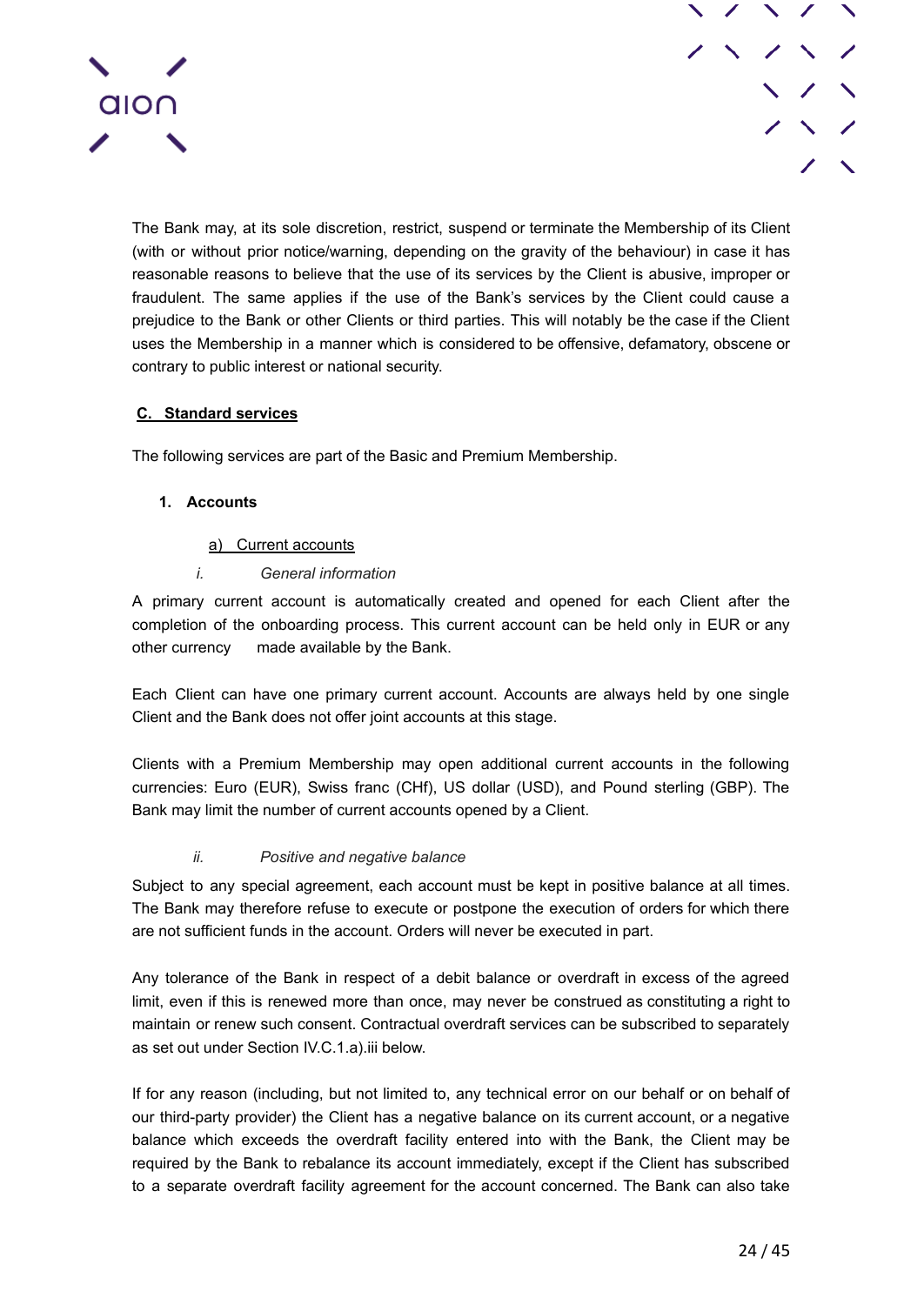



any necessary measure in accordance with Section II.E above ("Security in favour of the Bank").

If the Client fails to rebalance its account within sixty (60) calendar days, the Bank has the right to terminate the contract.

Unauthorised overdrafts (debit balance or overdraft in excess of the agreed limit) will be notified to the National Bank of Belgium (file of non-regulated registrations). The Bank also reserves the right to divulge this information to the persons or entities appointed to recover these debts.

## *iii. Overdraft facility*

<span id="page-24-0"></span>The Bank offers overdraft facility services in relation with current accounts. The subscription to this service requires an additional onboarding on the App during which the creditworthiness of the Client will be evaluated as well as the conclusion of an additional contract.

### *iv. Interests*

<span id="page-24-1"></span>Current accounts do not produce interest in favour of the Client. Besides, in principle, Clients who did not subscribe to an overdraft facility agreement (see above Section IV.C.1.a).iii. will not be able to have a negative balance on their account, except if offline transactions are executed (e.g. in a plane) or in case of technical issue. As the case may be, the Bank will in such cases charge interest to the Client. Please refer to Appendix I ("Fees and Charges list") for more details.

### *v. Balance information and transaction statements*

<span id="page-24-2"></span>The account balance of the Client will be available through the App. The account balance presented on the App may not take into account pending debit and credit transactions.

Besides, all incoming and outgoing transfers, card payments, ATM withdrawals and deposits in relation to the current account of the Client will be confirmed by transaction statements available on the App.

Clients must immediately inform the Bank via the chat of the App of any errors they discover on balance information and/or transaction statements supplied by the Bank.

If Clients do not object immediately, and, in any event, within sixty (60) calendar days of the date on which the information was made available, the account statements shall be deemed approved by the Client.

## *vi. Payment received in foreign currency*

<span id="page-24-3"></span>Deposits, transfers and remittances in foreign currency in favour of the Client will be converted into the currency of the recipient account and booked to the said account, as the case may be after deduction of the exchange costs.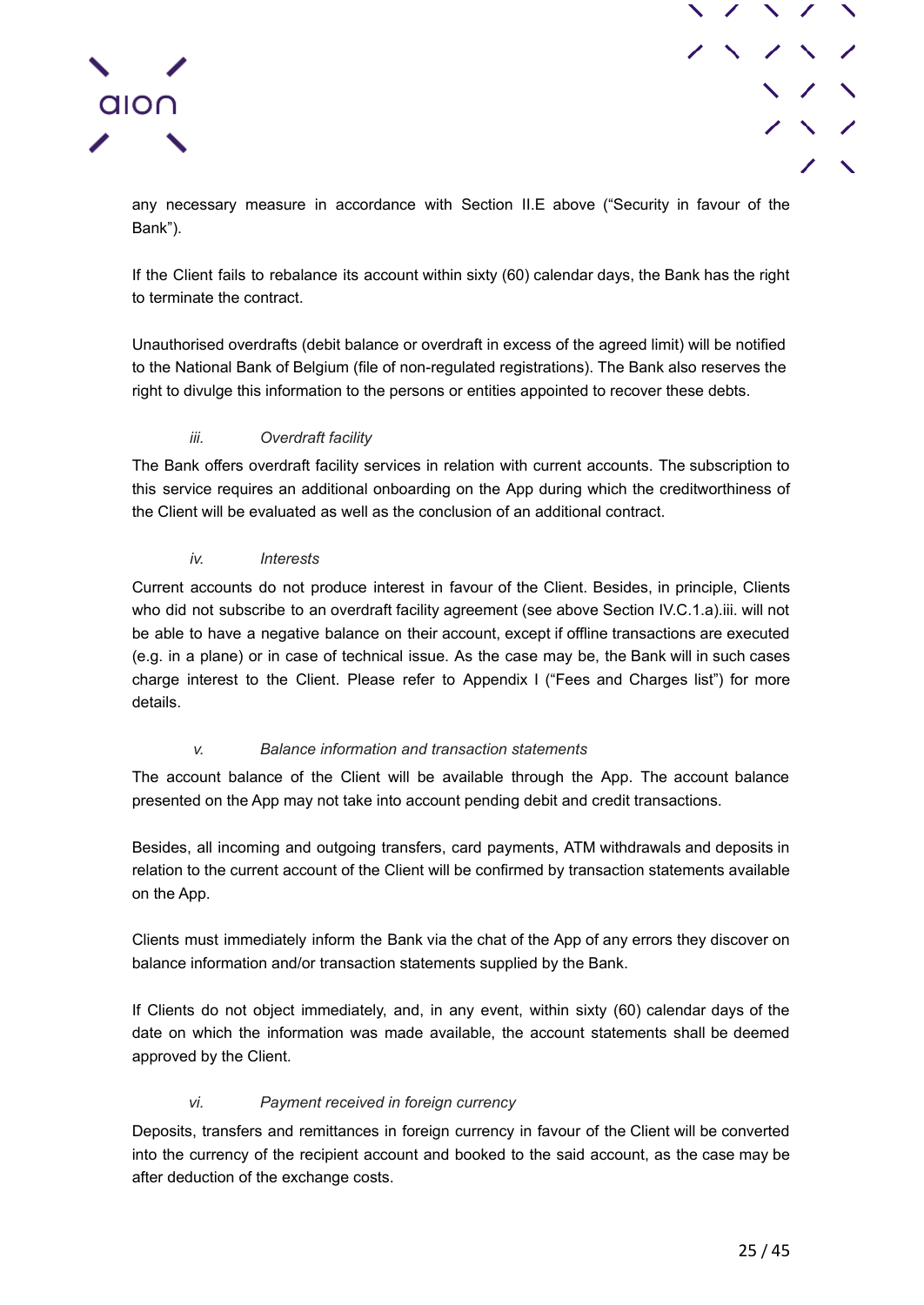



### *vii. Voluntary closing of the account*

<span id="page-25-0"></span>Each Client can decide to close its account on a voluntary basis by contacting the Support Centre referred to in Section V.A ("Customer Happiness Centre") below.

### *viii. Account top-up*

<span id="page-25-1"></span>Clients may use the account top-up service in which an external source of funds can be used in order to increase balance on the indicated account. One of the account top up methods consists in using a payment card issued by another financial institution.

We may introduce discretionary limitations with regard to security options including but not limited to amount per period or additional methods for verification.

### b) Savings account

### *i. General information*

<span id="page-25-3"></span><span id="page-25-2"></span>A savings account is automatically created and opened for each Client after the completion of the onboarding process. The savings account can be held only in EUR currency.

Each Client can have one savings account. Accounts are always held by one single Client and the Bank does not offer joint accounts at this stage.

### *ii. Allowed transactions*

<span id="page-25-4"></span>Savings accounts held with the Bank can be credited by transfers from current accounts held with the Bank or with any other financial institutions or from another savings account held with the Bank in the name of the same Client.

Savings accounts held with the Bank can be debited by transfers to a current or savings account of the same holder with the Bank.

Other inbound or outbound transactions are not possible.

### *iii. Interest rate*

<span id="page-25-5"></span>The savings account does not generate any interest (i.e. interest rate is set at 0.00%).

### *iv. General rules on savings accounts*

<span id="page-25-6"></span>The rules set out above relating to account statements, payment received in other currencies and voluntary/compulsory closing of the account which are applicable to current accounts also apply to savings accounts.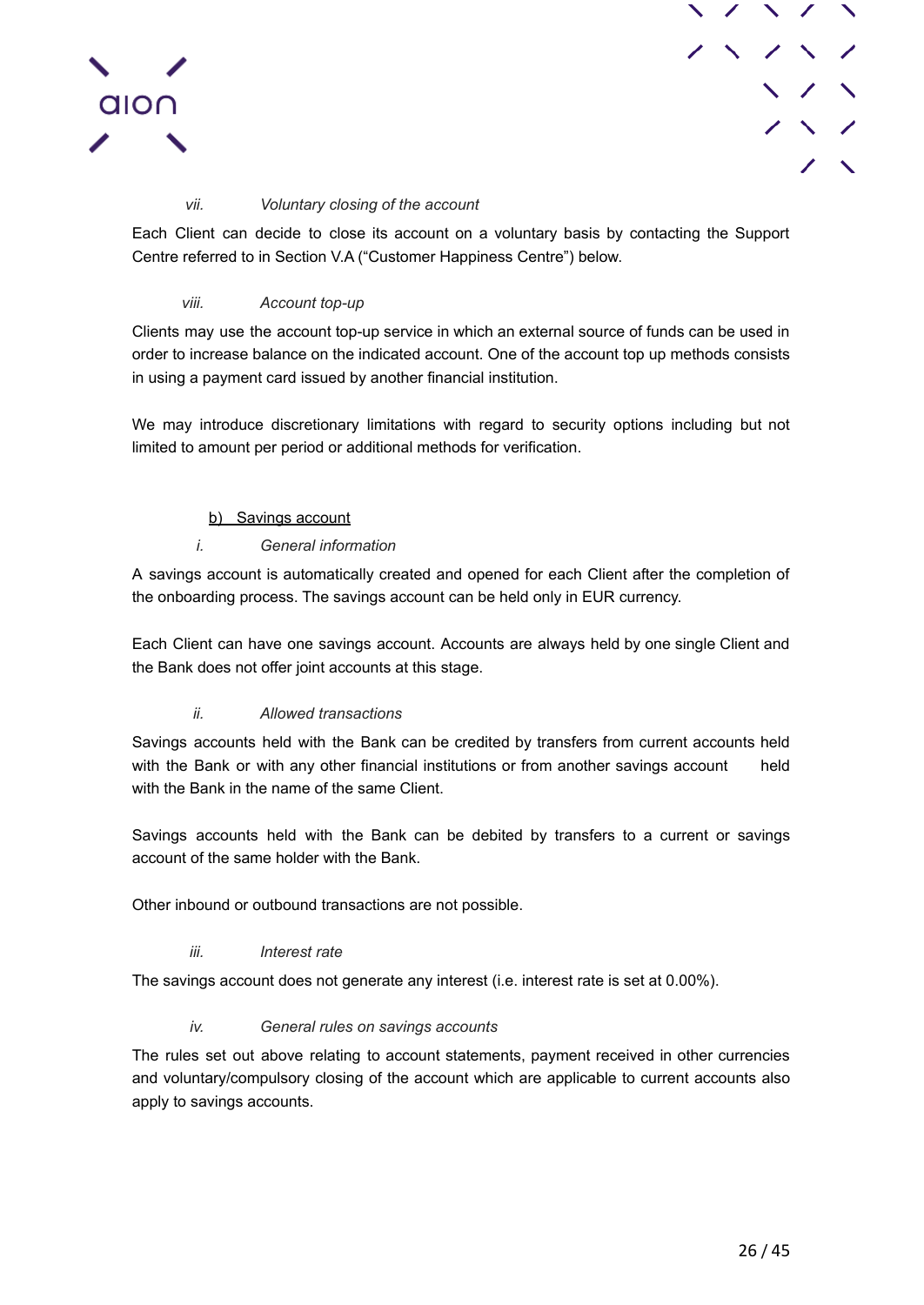



## <span id="page-26-0"></span>**2. Payment services**

a) General provisions on payment services

*i. Payment services offered by the Bank*

<span id="page-26-2"></span><span id="page-26-1"></span>The Bank provides different payment services:

- national and cross-border transaction in EUR including SEPA Credit Transfer;
- international transfers including SWIFT transactions;
- FX payments (Max currency);
- payment transactions with the use of payment cards or similar payment instruments;
- cash deposits and withdrawals (CDM/ATM).

Some of these payment operations are executed through a payment instrument.

In making payment accounts available in the form of current accounts and enabling payment transactions and the use of payment instruments, the Bank acts as the Client's payment service provider in the meaning of art. I.9,2° of the Code of Economic Law.

All terms used in this Section are deemed to have the same meaning as in the Code of Economic Law and as in Directive 2015/2366 on payment services.

The Client and the Bank agree that they want to make use to the fullest extent possible of the contractual opt-outs in B2B relationships mentioned in the Articles VII.29 and VII.55 of the Code of Economic Law.

### *ii. Payment orders*

<span id="page-26-3"></span>Payments are processed on the basis of the payment orders of the Client.

Payment orders can be initiated through the App, with a payment card issued by the Bank or by any other means agreed upon between the Client and the Bank.

When transferring a payment order to the Bank, the Client must provide the unique identifier of the payer/payee i.e. the IBAN, and, as the case may be, any other information requested by the Bank.

The Bank can always refuse to process a payment in case it suspects fraud or other illegal behaviour.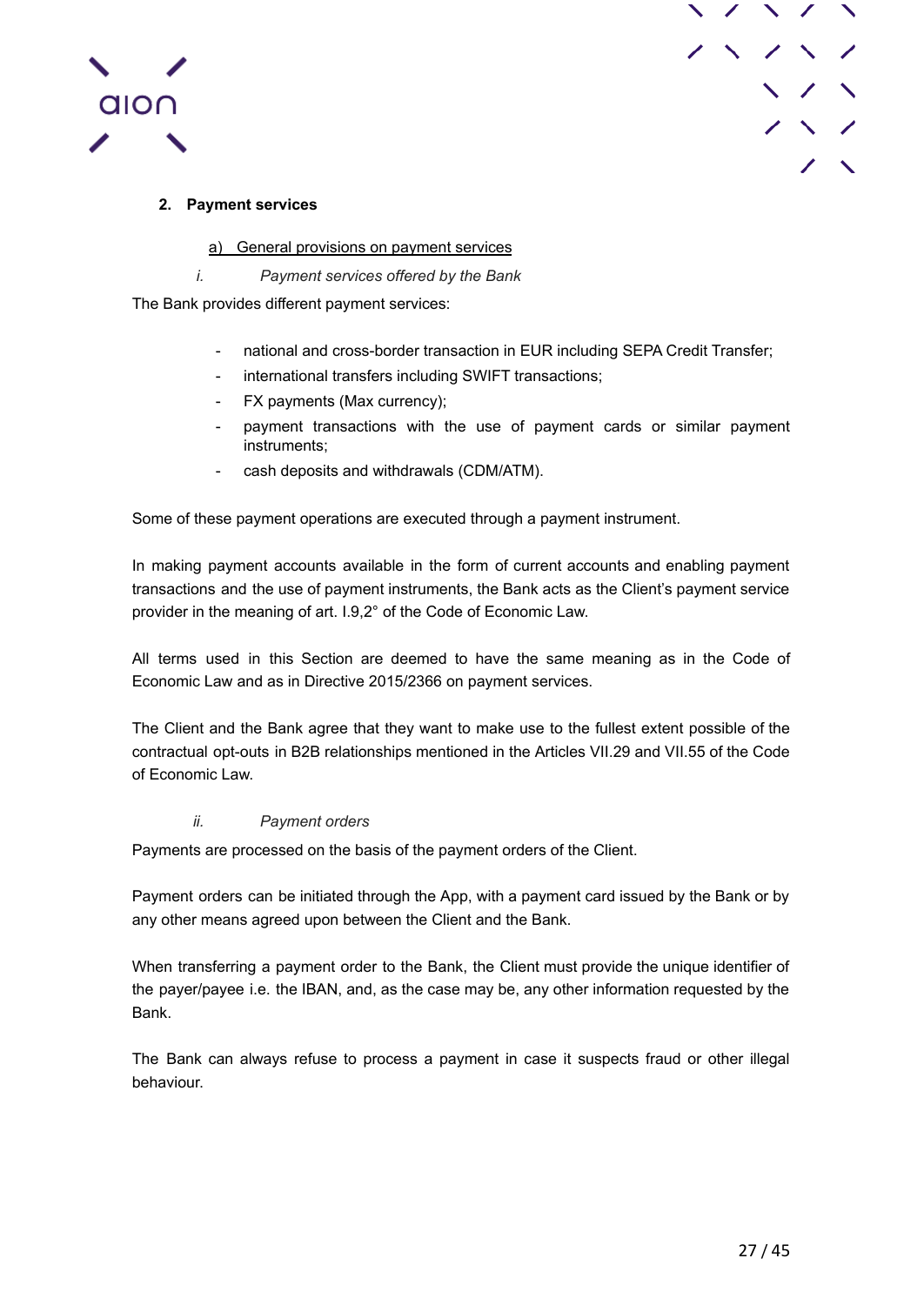



### *iii. Cost and charges in relation with payment services*

<span id="page-27-0"></span>The cost and charges, value dates, interest and reference exchange rates applying to current accounts and payment services offered by the Bank are given in Appendix I ("Fees and Charges list").

The fees and commissions in relation with all outgoing transactions are shared respectively between the payer and the payee (SHA option).

Please note that different costs and fees can apply (e.g. to cash withdrawals), depending on the Membership formula.

### *iv. Execution date and maximum execution time*

<span id="page-27-1"></span>The Bank executes payment transactions on bank business days. Additional information on these bank business days is available in the FAQ on our Website or may be communicated to the Client upon request.

The execution time applicable to a payment transaction depends on the country and currency of the transaction and the type of transaction (national, cross-border or international).

Payment transactions can be:

- 1. national (executed in euros where the payment service providers of the payer and of the payee, or the only payment service provider involved in the payment transaction, are (is) located in Belgium);
- 2. cross-border (executed in euros, except in the case above, or in a currency of a member country of the European Economic Area and where the payment service providers of the payer and of the payee, or the only payment service provider involved in the payment transaction, are (is) located in the European Economic Area); or
- 3. international (in all other cases).

The Bank will do its utmost to process transactions as fast as possible and within the time period indicated below.

When the Client submits a payment order through the App, the Bank informs the Client of the estimated date of payment processing. This information is calculated on the basis of available information. In any case, the final delivery date will not be later than what is described below.

If the day on which the Bank receives the order is not a bank business day, the order will be deemed to have been received the next bank business day.

The Bank may set deadlines, after which processing on the same bank business day is no longer possible. Such deadlines may vary according to the type of payment transaction, communication channel etc. If the Bank receives the Client's order after the deadline as it has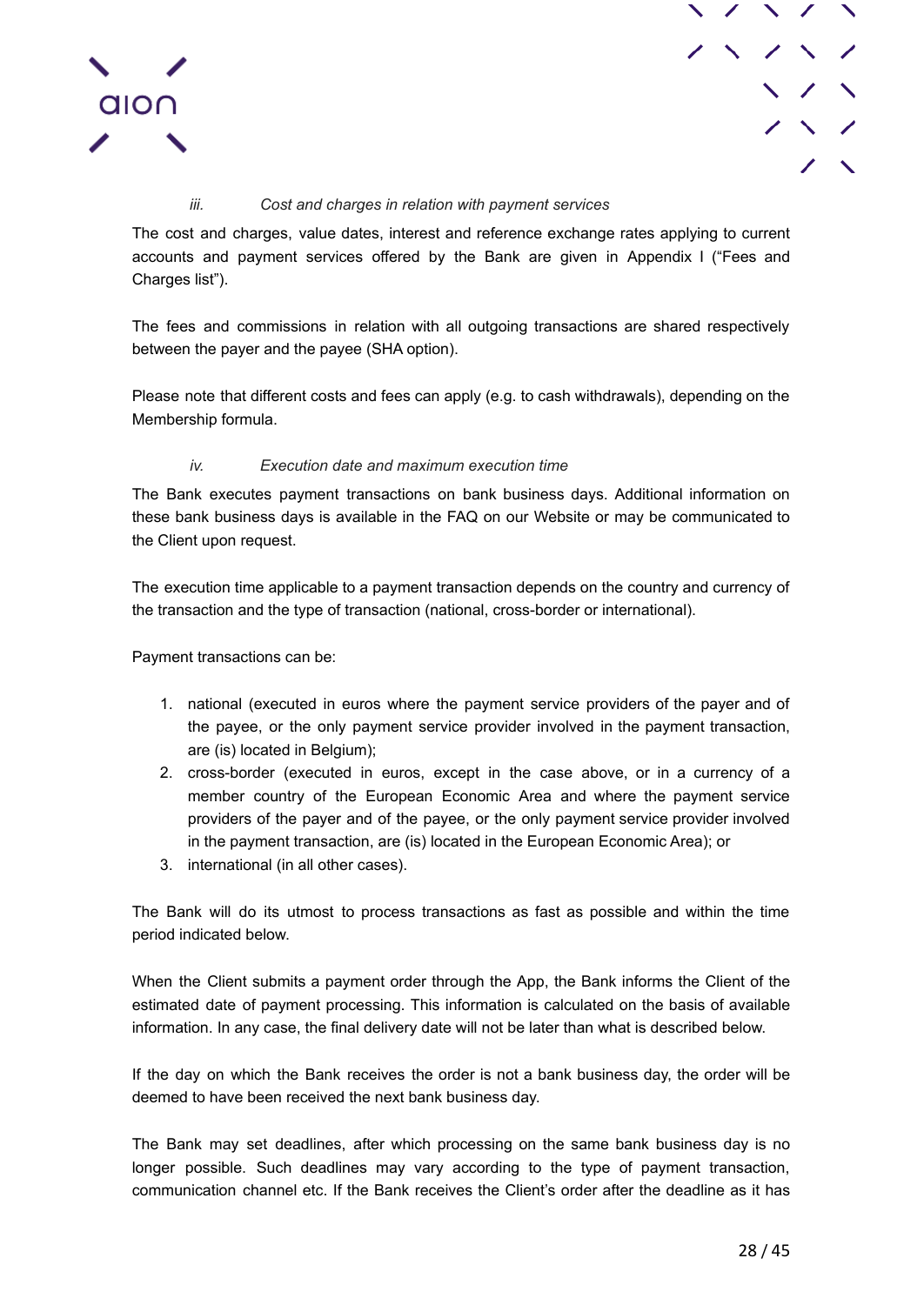

been specified, the order will be deemed to have been received the next bank business day. Additional information on this is available in the FAQ on our Website or may be communicated to the Client upon request.

### *v. Standing orders and scheduled transfers*

<span id="page-28-0"></span>Subject to the above, notably in terms of delay and bank business days, the Client may set standing orders and schedule transfers.

Scheduled transfers operate as a regular transfer but have a pre-set date of execution scheduled by the Client.

Standing orders are recurring transfers, the details of which (amounts, frequency, recipient account, etc.) have been pre-set and approved by the Client.

Both standing orders and scheduled transfers will in principle be executed on the scheduled date in the morning.

If the funds available on the paying account on the date of transfer are insufficient to proceed to the full transfer, attempts to proceed to the said transfer will be made once a day during the five (5) following calendar days. If the funds remain insufficient during this period of time, the transfer will be cancelled automatically.

## *1) National and cross-border payment transactions in euros (or which entail maximum one currency conversion)*

The maximum execution time for a payment transaction initiated by the Client is one (1) bank business day from the point in time of receipt of the order.

The execution time shall be reduced to the close of business on the bank business day on which the order is received for national payment transactions initiated electronically by the Client in which the Bank also acts for the payee.

The same rule applies to cross-border payment transactions in the currency of a member country of the European Economic Area not denominated in euros or involving a currency conversion between the euro and a currency of a member country of the European Economic Area.

### *2) Other cross-border transactions*

The maximum execution time for a payment transaction initiated by the payee is four (4) bank business days from the point in time of receipt of the order.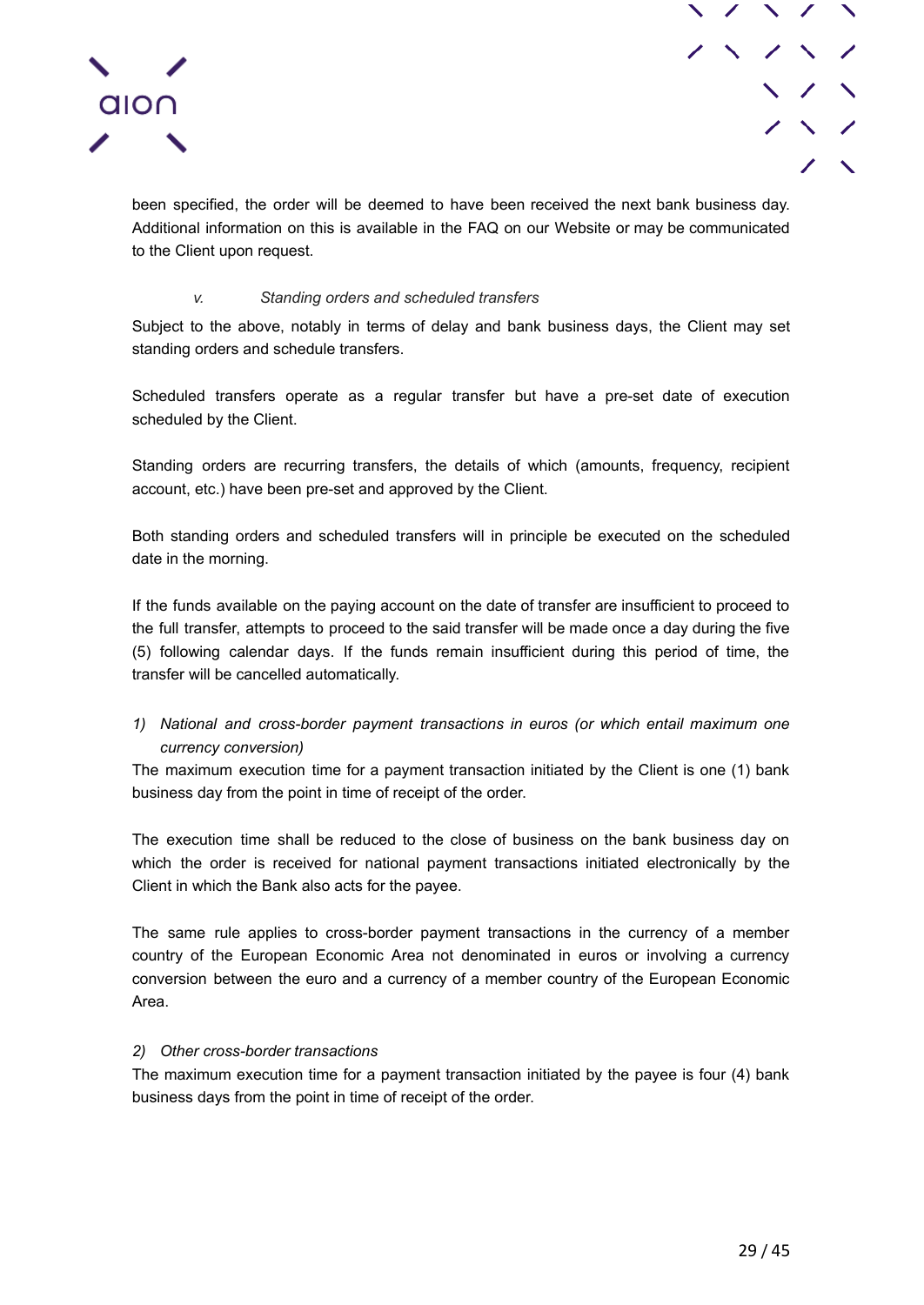



## *3) International payment transactions*

The maximum execution time for a payment transaction initiated by the payer is not subject to any specific time constraint but the Bank will do its utmost to perform such payment in the best delays possible.

## *vi. Multi-signature payments orders (for Client-entities only)*

<span id="page-29-0"></span>For Client-entities which have more than one (1) Proxyholder, an automatic threshold is set to the payments that can be carried out by one Proxyholder acting alone. The applicable threshold is available in the App settings.

Payments above this threshold must be validated by two (2) Proxyholders ("Multisignature").

The threshold is only a technical limit. In accordance with section III.E.2, each Proxyholder may change the threshold or remove the need for Multisignature entirely (selecting "unlimited") in the App settings. Each Proxyholder may change or remove the threshold applicable to any of the Proxyholders (i.e. him/herself included).

<span id="page-29-1"></span>If the threshold is set to zero (0), all payments will need to be validated by two (2) Proxyholders.

- *vii. Liability*
- *1) Unauthorised payment transactions*

An unauthorised payment transaction is any payment transaction made without the approval of the Client.

Are in any event unauthorised payment transactions, any transactions resulting from the fraudulent use of a compromised Device or from the fraudulent use of a payment instrument by a third party such as payment transactions resulting from the loss or theft of the payment instrument and/or deceptive use of the payment instrument without the knowledge of the Client who is the holder of the account that is linked to the payment instrument concerned.

In the case of an unauthorised payment transaction for which the Client acted as the payer and the Bank acted as the payer's bank, the Bank shall refund the amount of this transaction to the Client immediately after noting or being notified of the transaction, and in any event no later than by the end of the following bank business day, except where the Bank has reasonable grounds for suspecting fraud and communicates those grounds to the relevant national authority in writing.

Where applicable, the Bank shall restore the debited payment account to the state in which it would have been had the unauthorised payment transaction not taken place. The credit value date for the Client's payment account is the date on which the amount has been debited.

### *2) Payment transactions initiated with a payment instrument*

If the unauthorised payment transaction has been initiated with a payment instrument, the Client will bear the loss resulting from the use of a lost or stolen payment instrument or from the misappropriation of a payment instrument.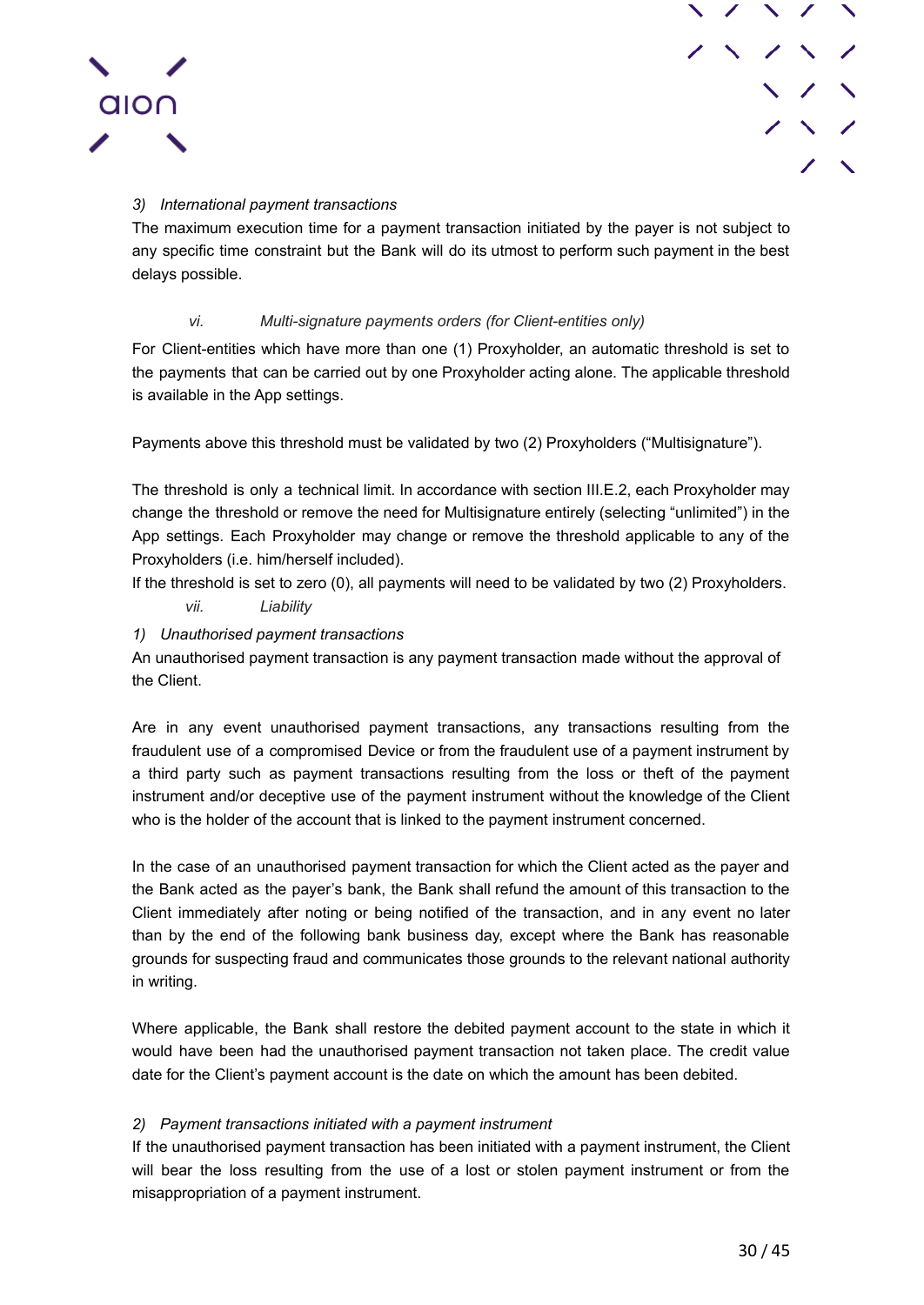



This rule does not apply if:

- the loss, theft or misappropriation of a payment instrument was not detectable to the Client prior to the payment transaction concerned, except where the Client has acted fraudulently itself; or
- the loss was caused by acts or lack of action of an employee, agent or branch of the Bank or of an entity to which its activities were outsourced.

The Client bears no loss in case of payment transactions processed after the Client has either blocked or paused its payment instrument or either informed the Bank via the dedicated feature on the App of its will to do so.

In any event, the Client shall bear all of the losses relating to any unauthorised payment transactions if they were incurred by the Client acting fraudulently or failing to fulfil one or more of the obligations set out in relation with its payment instrument with intent or gross negligence.

### *3) Payment transactions executed in accordance with the unique identifier*

If a payment order is executed in accordance with the unique identifier, the payment order shall be deemed to have been executed correctly with regard to the payee specified by the unique identifier.

The Bank is not obliged to check that the payee's identity corresponds to the unique identifier given by the Client.

However, in case of discrepancy, the Bank will, at the request of the Client, make reasonable efforts to recover the funds involved in the payment transaction.

### *4) Information in case of unauthorised or incorrectly executed payment transaction*

The Client must inform the Bank immediately if payment transactions are carried out without authorisation or have not been executed correctly. All disputes relating to a payment transaction executed by the Bank must be done immediately and ultimately within a period of sixty (60) calendar days starting on the date on which the account statement confirming the transaction has been made available.

If notification of dispute is not made within this deadline, the payment transaction is deemed to be correct, accurate and approved by the Client.

Upon receipt of this notification, the Bank shall examine the complaint and check whether it is valid.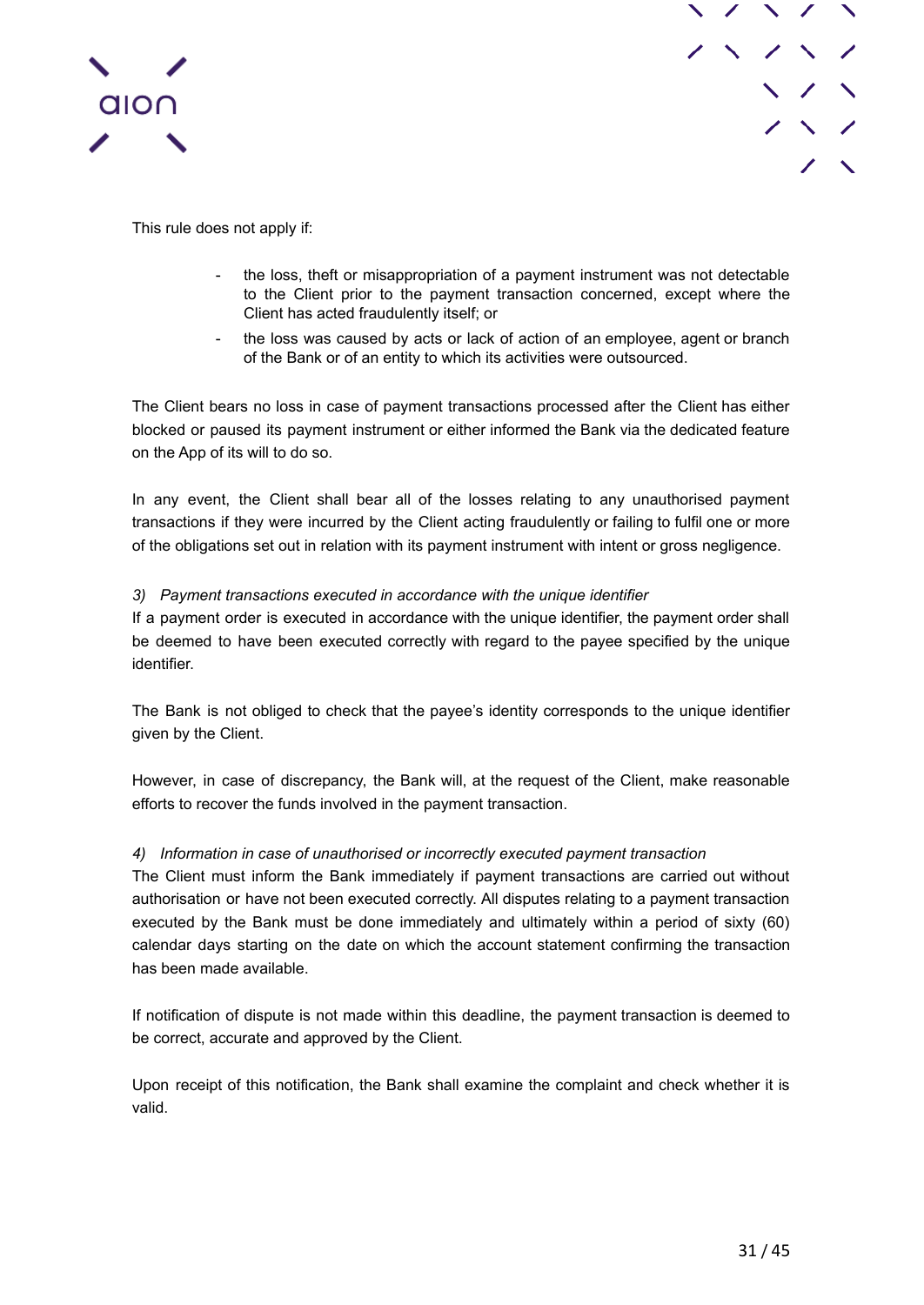

## *5) Unexecuted or defectively executed transactions*

After having examined the merits of the Client's complaint, in the case of an unexecuted payment transaction, of a defectively executed payment transaction or of a payment transaction executed late, the Bank shall, where it is liable in its capacity as the payer's bank, refund the transaction amount to the Client as quickly as possible, value-dated on the date on which the funds were debited from the payment account.

Where applicable, the Bank shall restore the debited payment account to the state in which it would have been had the defective payment transaction not taken place.

If the Bank is liable in its capacity as the payee's bank, it shall immediately place the amount of the payment transaction at the payee's disposal value-dated on the date that would have resulted from the correct execution of the payment transaction. The Bank shall credit, if necessary, the corresponding amount to the payee's payment account.

If, however, the defective execution consists in the late execution (processed outside the maximum execution time), the Client can only claim reimbursement of losses and damage directly attributable to and that could reasonably be foreseen as arising from such late execution.

In the case of an unexecuted or defectively executed national or cross-border payment transaction, the Bank shall regardless of liability under this provision, on request from the Client, immediately make reasonable efforts to trace the payment transaction, and notify the Client of the outcome of its investigation free of charge.

Where the currency applied to a payment transaction is not that of a Member State of the European Economic Area, this provision shall solely apply in respect of those parts of the payment transaction which are carried out in the European Economic Area.

### *6) Exception*

The responsibility of the Bank in the case of unexecuted or defectively executed payment transactions or of payment transactions executed late is, irrespective of the currency, governed by these Terms and Conditions when the other payment service provider involved in the payment transaction is not located in the European Economic Area.

#### *viii. Information after execution of a payment transaction*

<span id="page-31-0"></span>After the amount of an individual payment transaction is debited from the Client's account, the Bank shall make the following information available to the Client:

- a reference enabling the Client to identify each payment transaction and, where appropriate, information relating to the payee;
- the amount of the payment transaction in the currency in which the Client's payment account is debited or in the currency used for the payment order;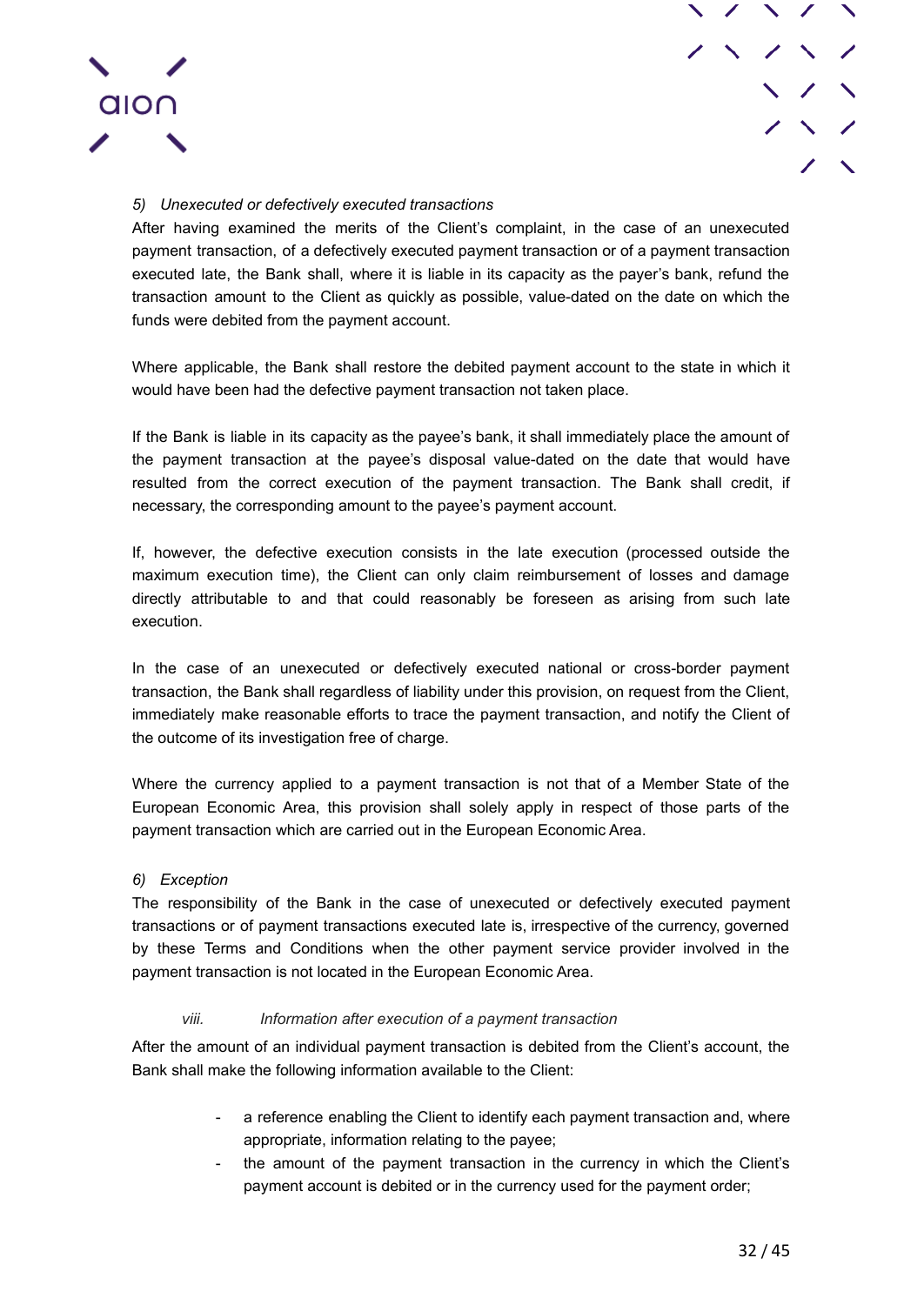



- the amount of any charges applied to the payment transaction;
- where applicable, the exchange rate applied by the Bank to the payment transaction and the amount of the payment transaction after that currency conversion;
- the value date applied in debiting the account.

After crediting an individual payment transaction to the Client's account, the Bank shall make the following information available to the Client:

- a reference enabling the Client to identify the payment transaction and, where appropriate, the payer, as well as any information transferred with the payment transaction;
- the amount of the payment transaction in the currency in which the Client's payment account is credited;
- the amount of any charges applied to the payment transaction;
- where applicable, the exchange rate applied to the payment transaction by the Bank and the payment transaction amount before that currency conversion.
- the value date applied in crediting the account.

## b) Credit transfers

<span id="page-32-0"></span>Credit transfer instructions will always be given through the App's specific functionality by following the instructions and, as the case may be, providing all information requested by the Bank. If the Client wants to defer execution of a credit transfer, the Client must enter a date in the "desired future execution date" field.

The date on which a credit transfer is executed is determined by the desired execution date and the criteria for the payment system used.

Except in the case of deferred execution, a credit transfer submitted to the Bank cannot, in principle, be revoked or changed.

### c) Debit cards

### *i. Debit card creation during onboarding and physical debit cards*

<span id="page-32-2"></span><span id="page-32-1"></span>A digital debit card is created automatically during the onboarding process. This debit card can only be used by the Client and for the Client's professional needs. The card details (i.e. PAN/CVC/Expiry date/PIN code) are available on the App.

The Client can decide to run the additional process of digitization if its Device is identified as eligible to Wallet Providers Services. As the case may be, specific terms and conditions will apply (Appendix II: "Use of Wallet Providers Services").

A physical debit card can be obtained on demand, via the App. The first physical debit card is free of charge (except if the Client requests an express delivery). Subsequent debit cards can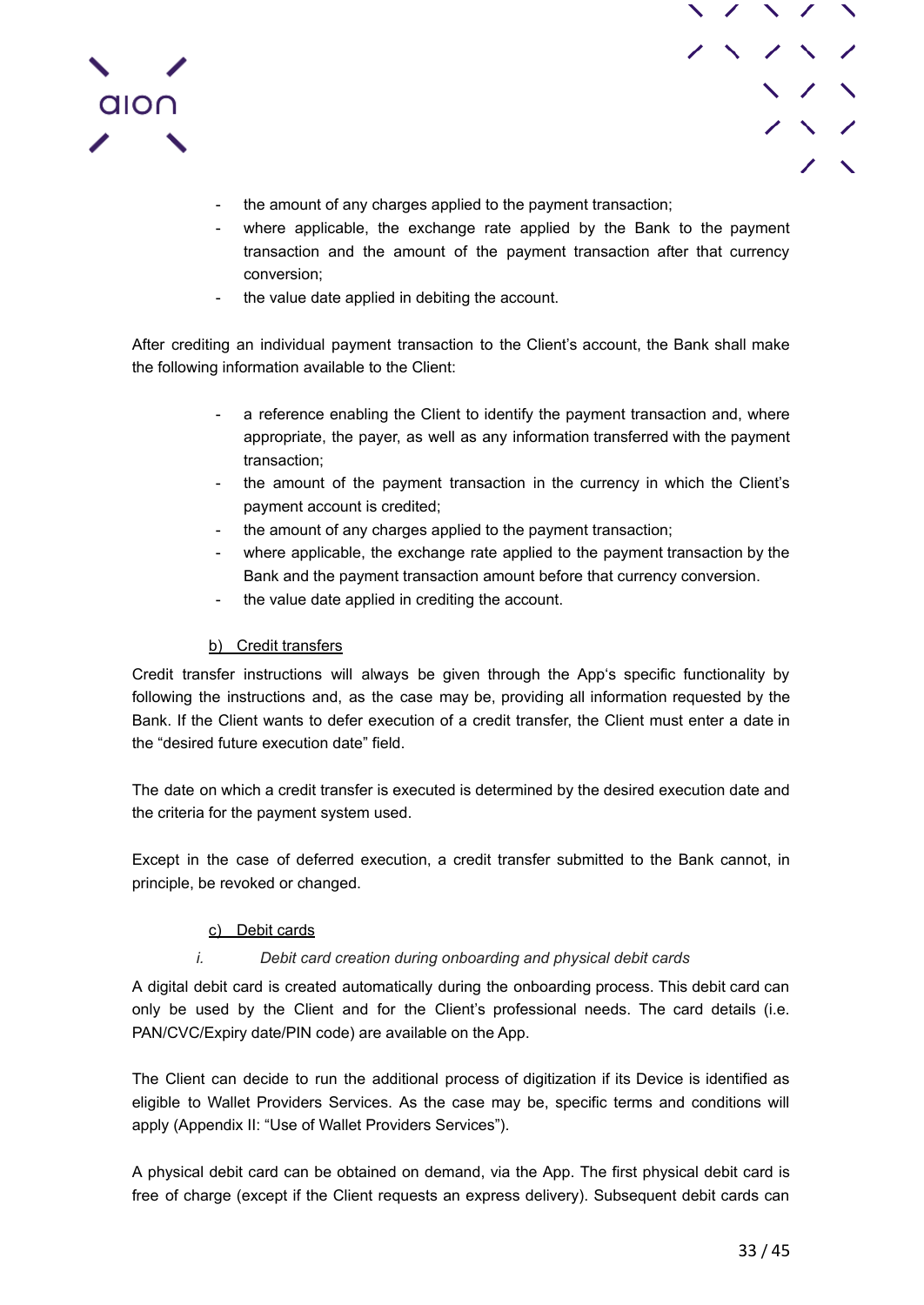

also be obtained in accordance with Appendix I ("Fees and charges list"). The PIN code of the debit card can be generated and viewed on the App by the Client and can be modified in ATMs only (not on the App). The card's expiry date is printed on the card and visible on the App. The Client must not use the card after its expiry date. We will automatically prolong your card, if you meet the requirements listed in the FAQ on our Website.

More information on ordering one or more physical debit card(s) is available on the App or in the FAQ on our Website.

### *ii. Use of the debit card*

<span id="page-33-0"></span>The card is a debit product which can be used to purchase goods and services from retailers which accept Mastercard debit cards.

The Client cannot make purchases exceeding the balance of funds available on the account associated to the Client's card. The balance of the account associated with the Client's card will be reduced by the amount of each purchase the Client makes using the card. If any purchase exceeds the Client's available balance or the card limit (e.g. ATM withdrawal limit) the transaction will be declined.

The Client can use the card to make purchases in-store, via the internet or over the phone. The card can be used to obtain cash through ATMs or cash back service.

### *iii. Debit card settings / limits*

<span id="page-33-1"></span>The Client can actively manage its card via the App. We allow the Client to set available transaction limits and security options. A list of current card management options is available in the dedicated section of the FAQ on our Website.

### *iv. Security of the debit card*

<span id="page-33-2"></span>The Client has to take all reasonable measures to ensure that the debit card and its personalised security features (including the PIN code) are kept secure, and shall disable its debit card via the App and inform the Bank without delay in case of any loss, theft, fraudulent use, suspicious or unauthorised use of the payment instrument through the App or by following the steps in the FAQ on our Website.

The Bank may, at any time and without notice being served, block or suspend a debit card provided to the Client where it has objective grounds for believing that the security of that debit card may have been compromised by unauthorised or fraudulent use or, in the case of a debit card to which a credit contract is attached, that there is a significantly increased risk of the Client being unable to meet its payment obligations.

The Bank will inform the Client as soon as possible of this blocking/suspension.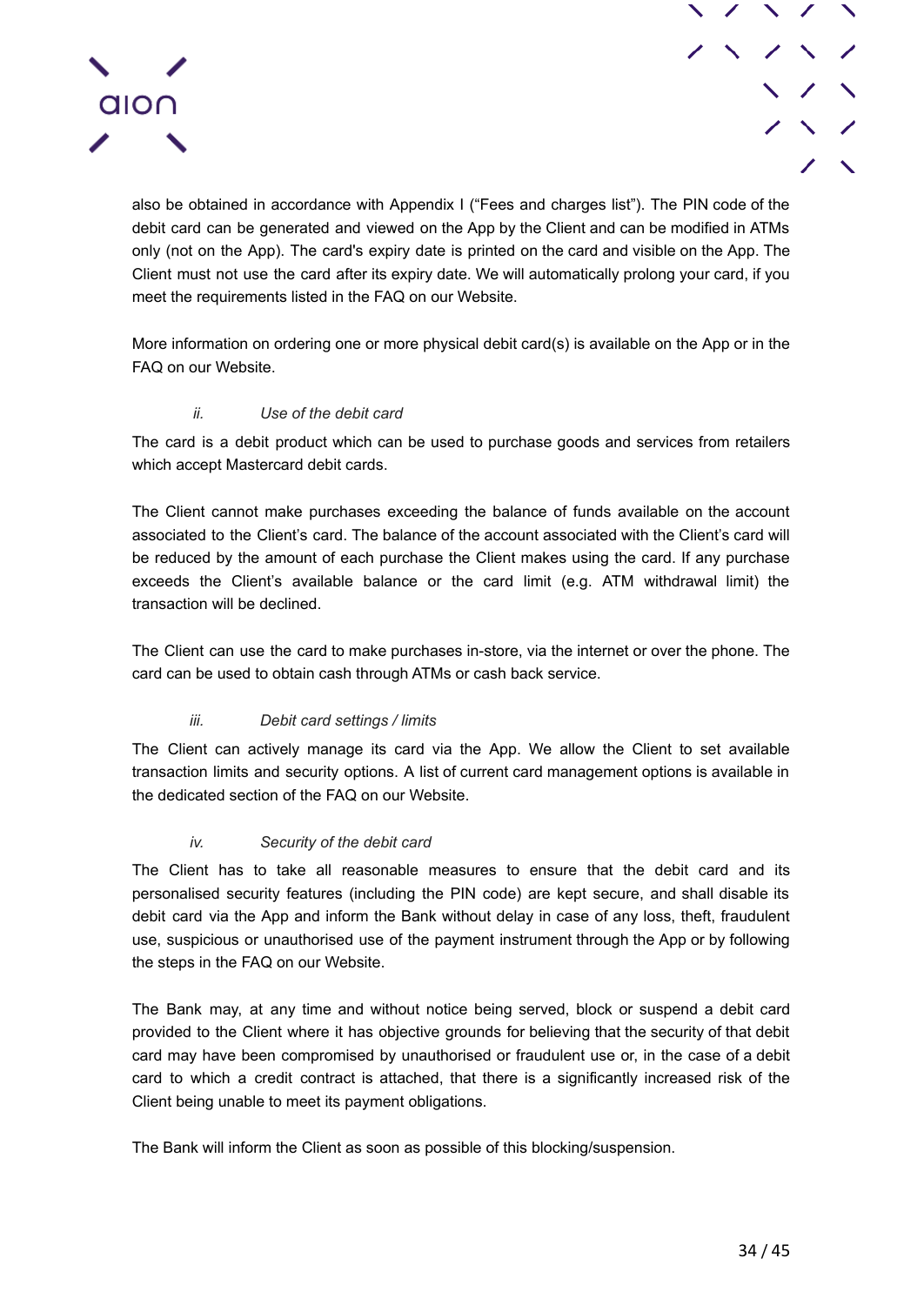



The right to use the debit card automatically terminates on the Client's bankruptcy, dissolution or death.

### *v. Payments with the debit card*

<span id="page-34-0"></span>The Client agrees that any use of the Client's card, eligible Device, card number or PIN code constitutes the Client's authorisation and consent to a transaction. Once a payment with the debit card has been authorised, it cannot be revoked.

We may refuse a transaction if:

- 1. a transaction might exceed the available funds on the account associated with the card;
- 2. a transaction might exceed any of your card limits;
- 3. a transaction is done against the card status and security options set on the App;
- 4. we reasonably believe that we need to do so to keep to the rules of the payment system under which your card is issued;
- 5. we reasonably believe that there are needs to do so to comply with any law or as a matter of good practice.

### *vi. Payments with the debit card in another currency*

<span id="page-34-1"></span>In case the debit card is used to pay in another currency than the currency of the account associated with the card, the Bank will calculate the transaction amount at the time of authorisation to the currency of the account associated with the card using the Bank's internal FX rate. In case the authorisation process for transactions in another currency than the currency of the account associated with the card has not been performed (e.g. in the event of an offline transaction), the Bank will do the best effort to calculate the transaction amount to the currency of the account associated with the card at the rate applicable at the time the transaction is actually performed.

### d) Foreign Exchange Transactions ("Max currency")

### *i. General principle*

<span id="page-34-3"></span><span id="page-34-2"></span>The Bank provides Foreign Exchange Transaction services ("**FX transfers**"). The foreign exchange transaction is an agreement of exchange of currencies of one country for another (sale and purchase of currency) at an agreed exchange rate on a definite date.

The FX transfers performed by the Bank are for payment and not for speculative purposes. The Bank will use the internal rate at the moment of authorisation processing.

### *ii. Use of the interbank rate*

<span id="page-34-4"></span>As a general principle the Bank's internal Fx rates are the interbank rates received from third parties. Usually, internal Fx rates will be better than those published by publicly available sources.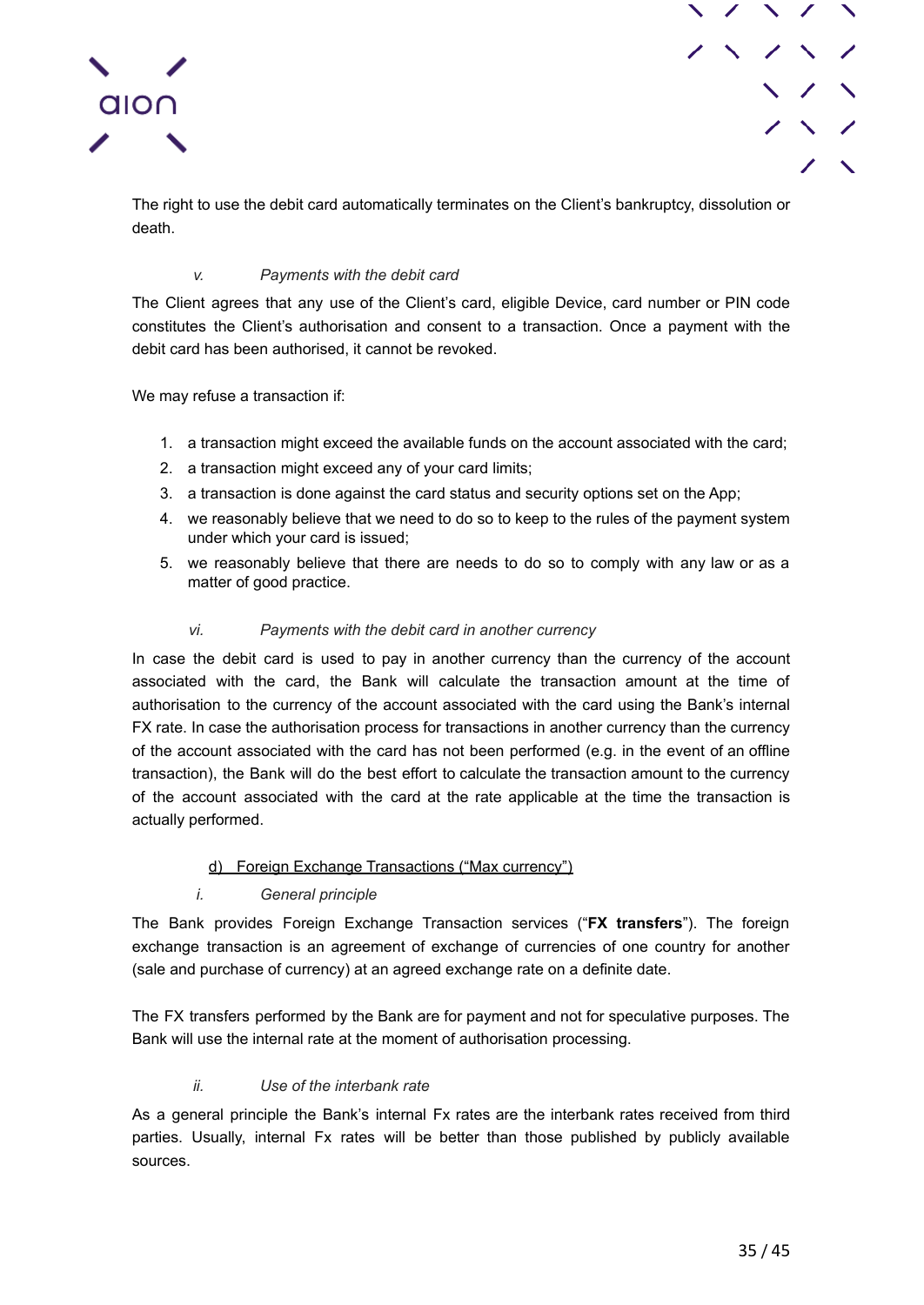



However, in certain conditions, internal Fx rates might not be equal to interbank rates, especially:

- in case of market shock, when the markets are volatile or in case of system failure;
- for illiquid currencies when interbank rates do not exist or are unreliable;
- when the interbank rate is not available for a particular currency and only in the case of card transactions, we will use Mastercard rates.

In these cases, the conversion rate will be corrected to reflect the additional risk inherent to the said cases.

During bank holidays and on weekends, when no interbank rates are available, the Bank will apply fixed rates that are calculated on the basis of the rates that were applicable on the closing of the last bank business day.

As the case may be, additional fees may result from conditions applied by third party providers (ATMs, receiving bank).

## *iii. Cancellation of orders*

<span id="page-35-0"></span>In principle, the Client cannot cancel or revoke an order which it has placed on the App. However, if the Bank has not yet processed the transaction yet, the Client may correct the beneficiary account details.

Standing orders and scheduled transfers can be amended or cancelled until the day before the occurrence of the transfer.

The Bank can allow the Client to cancel the transaction on a discretionary basis. As the case may be, additional fees can be negotiated on a case by case basis.

As the case may be, the Bank will return the amount of the transfer to the account it came from. However, if the conversion already took place, the Bank will convert the purchase currency back into the currency of the debited account at an agreed exchange rate at the time of cancellation, which means that the amount the Bank returns to the Client may be more or less than the initial payment amount.

### *iv. Transaction refusal, suspension or cancellation*

<span id="page-35-1"></span>The Bank can refuse, suspend, or cancel a transaction if:

- as a result of this transaction, the Bank could face action from a regulator or other authority;
- the Client does not have sufficient credit balance: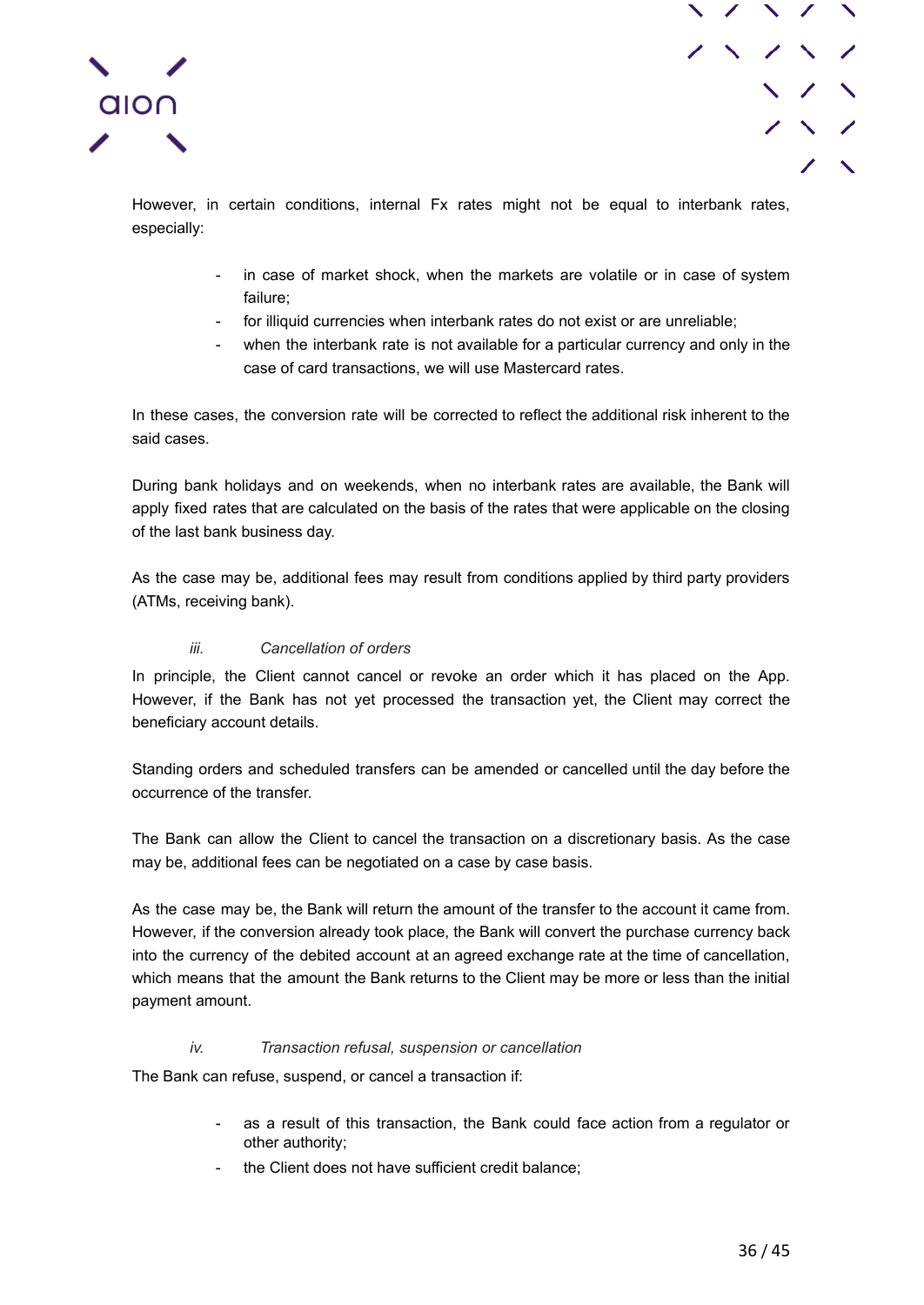

- 
- the transaction may be linked to activities that breach applicable law (including AML-CTF laws).
- The Bank will notify the Client about the reason for the refusal, suspension or cancellation of a transaction (if permitted by law) and also, if possible, about the Bank's reasons for doing so and how the Client can put right any factual errors that led to the Bank's action.

## **3. Instalment loans and overdraft facilities**

<span id="page-36-0"></span>The Client can apply separately for instalment loans and/or overdraft facilities. Application for these services takes place through the App or Web App. The subscription to one of these services is subject to specific agreements setting out the terms and conditions in this respect and may require a separate onboarding process during which the creditworthiness of the Client will be assessed. The instalment loan and/or overdraft facility service may not be available for Clients from Eligible Countries other than Belgium.

## **4. Credit card**

<span id="page-36-1"></span>The Client can apply separately for a credit card linked to the Client's current account held with the Bank. The subscription to this service is subject to a specific agreement setting out the terms and conditions in this respect. Such credit card may not be available for residents of Eligible Countries other than Belgium.

This credit card service is not yet available to the Client at the moment. As soon as this product becomes available this will be announced in the App.

## **5. Basic Business Max services**

<span id="page-36-2"></span>The Bank offers a variety of services which may help the Client with its daily financial planning, accountancy, corporate and tax matters and in dealing with IT security issues ("**Business Max services**" or "**Business Tools services**").

Business Max services consist of Max Accounting and Max Protection services. Max Accounting services relate to functionalities which facilitate control over your business finances. Max Protection services relate to IT security on your devices. The Business Max services as listed under this Section IV.C.5 qualify as Basic Business Max services and are available to Clients subscribed to the Basic Membership as well as to Clients subscribed to the Premium Membership. Certain functionalities of these Business Max services may only be available within the Premium Membership.

The list of Basic Business Max services is subject to changes and the latest information in this respect can be found on the App.

Business Max services may be provided directly by the Bank or by third party service providers cooperating with the Bank. These services are subject to specific terms and conditions as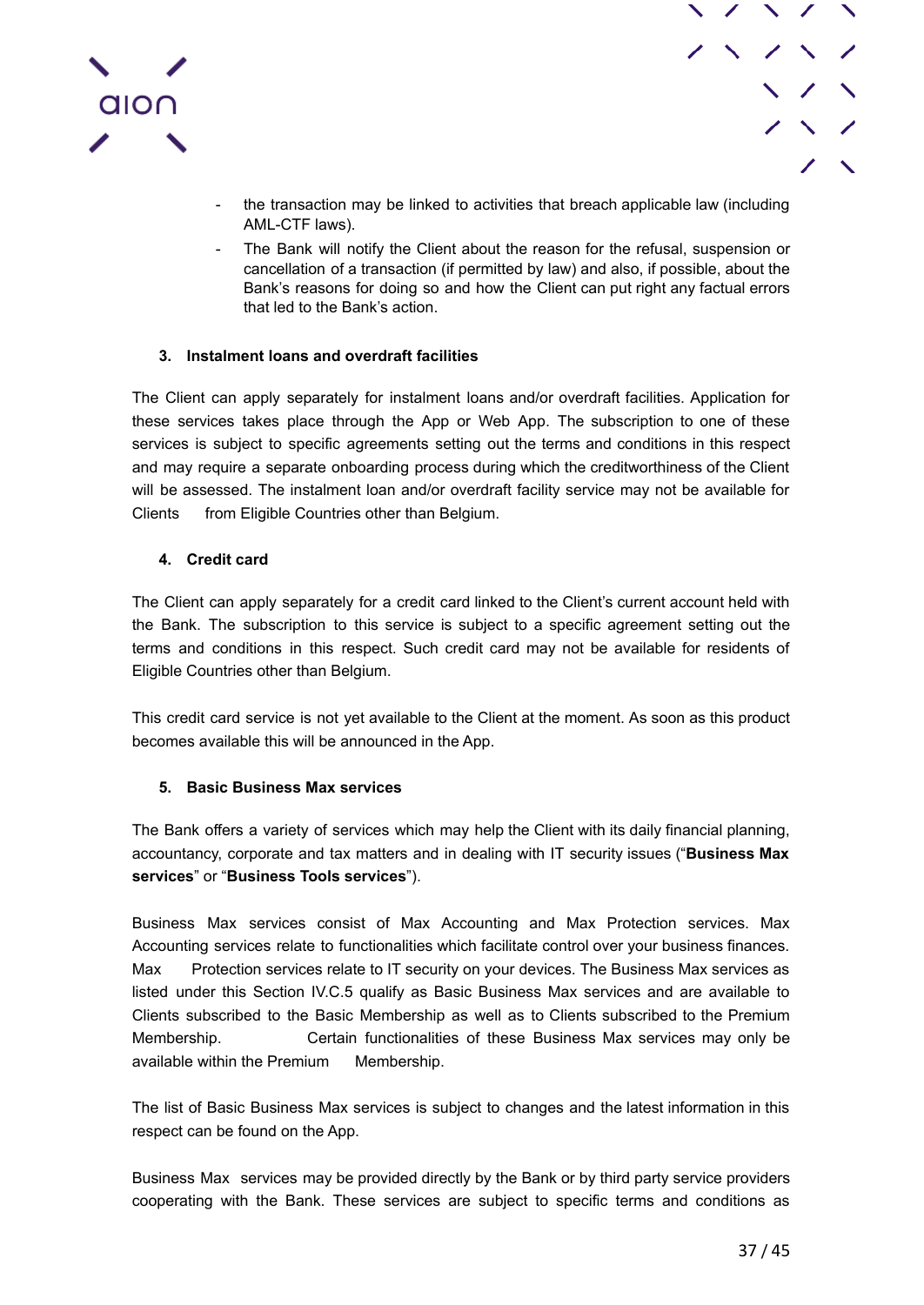

provided to the Client at the moment of applying for the opening of the service concerned. Some or all of these Business Max services may not be available for Clients from Eligible Countries other than Belgium.

### a) Max Accounting services

## *i. Invoice Manager ("My Invoices")*

<span id="page-37-1"></span><span id="page-37-0"></span>The Invoice Manager service is provided by a third party service provider in cooperation with the Bank and is subject to the specific terms and conditions as provided for by Appendix III ("Specific Terms and Conditions of Business Tools Service provided by CashDirector and the Bank – Cash Rules"). Some of the functionalities of Invoice Manager (such as the possibility to personalise invoices by adding your logo or adapting templates) may be available only as part of Premium services. All details related to the specific functionalities are available in the App.

In the framework of the provision of the Invoice Manage service, the Bank remains however in control of the following aspects and the Client may contact the Bank in relation thereto via the chat function in the App.

## *1) Provision of technical infrastructure to the Invoice Manager services platform*

The Bank provides the technical infrastructure required for the use of this service by the Client to the third party service provider.

### *2) Receipt of any fees and charges related to the Client's use of the service*

The fees and charges associated with the use of this service are levied by the Bank. In this way, it is clear to the Client that no fees and charges should be paid by the Client directly to the third party service provider.

### *3) First line complaints handling*

If a Client wishes to file a complaint for any reason whatsoever related to this service, this can be done following the procedure as set out below in Section V ("Customer Happiness Centre and Complaints Handling"). The Bank is responsible for first line processing and handling these complaints and will do so within a reasonable timeframe.

### *ii. My Expenses*

<span id="page-37-2"></span>The My Expenses service is provided by a third party service provider in cooperation with the Bank and is subject to the specific terms and conditions as provided for by Appendix III ("Specific Terms and Conditions of Business Tools Service provided by CashDirector and the Bank – Cash Rules"). Some of the functionalities of the My Expenses service may be available only as part of Premium services. All details related to the specific functionalities are available in the App.

In the framework of the provision of the My Expenses service, the Bank remains however in control of the following aspects and the Client may contact the Bank in relation thereto via the chat function in the App.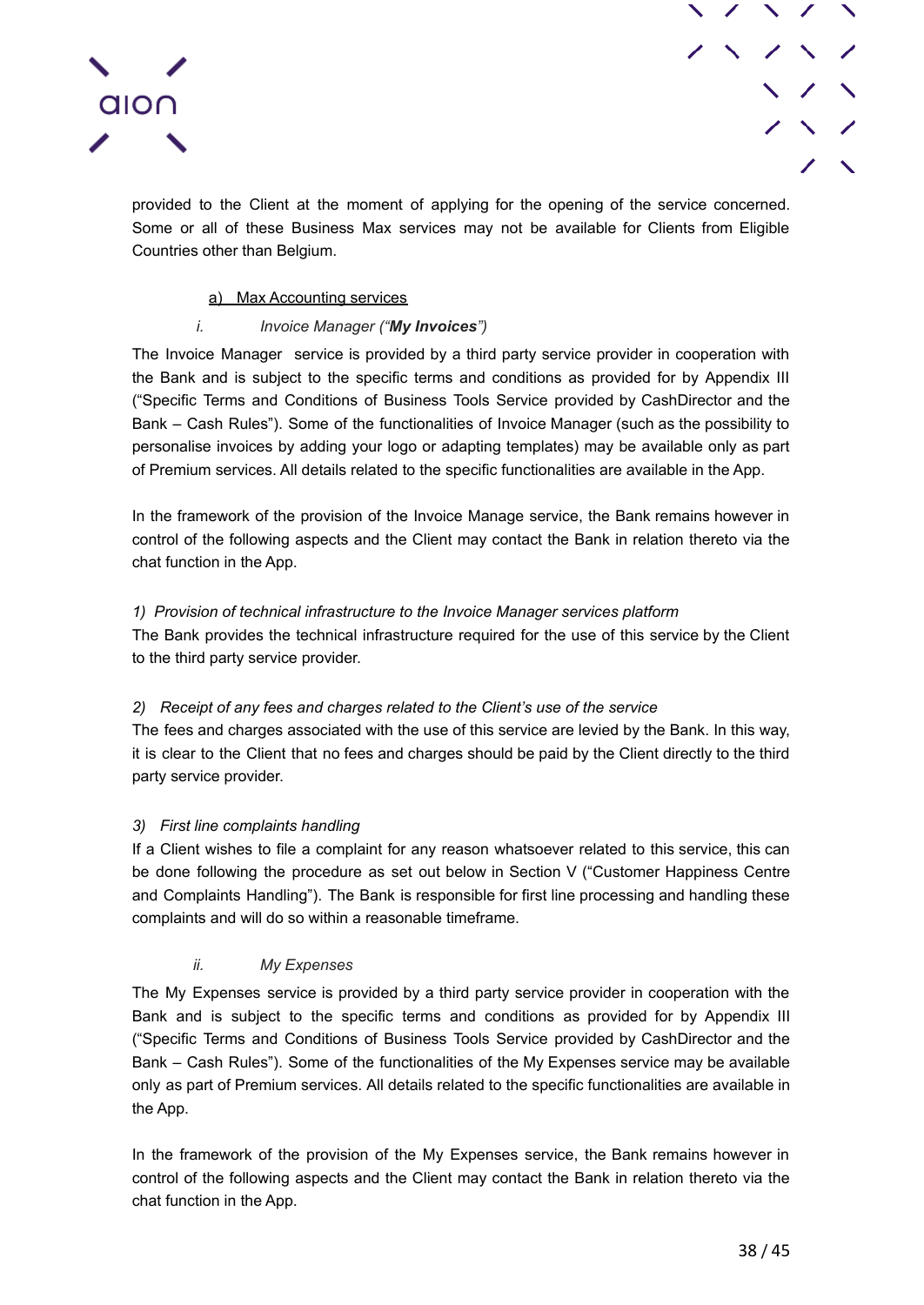



*1) Provision of technical infrastructure to the My Expenses service platform* The Bank provides the technical infrastructure required for the use of this service by the Client to the third party service provider.

## *2) Receipt of any fees and charges related to the Client's use of the service*

The fees and charges associated with the use of this service are levied by the Bank. In this way, it is clear to the Client that no fees and charges should be paid by the Client directly to the third party service provider.

## *3) First line complaints handling*

If a Client wishes to file a complaint for any reason whatsoever related to this service, this can be done following the procedure as set out below in Section V ("Customer Happiness Centre and Complaints Handling"). The Bank is responsible for first line processing and handling these complaints and will do so within a reasonable timeframe.

## b) Max Security services

<span id="page-38-0"></span>Max Security (or "Max Protection") services contain different kinds of services relating to managing Clients' passwords and IT security on Clients' devices. These services must be activated separately by the Client and may be subject to specific terms and conditions as provided to the Client at the moment of applying for the opening of the service concerned.

## *i. ID Theft Monitor Service*

<span id="page-38-1"></span>The ID Theft Monitor Service is subject to the specific terms and conditions as provided to the Client at the moment of applying for the opening of this specific service. All details related to specific functionalities are available in the App.

## *ii. Password Keeper Service*

<span id="page-38-2"></span>The Password Keeper Service enables the Client to safely store the Client's passwords in Password Keeper and access them anytime needed. The Client's passwords will be stored in the Client's device's secure element and encrypted using biometry. Please note that after changing the smartphone or setting it back to factory default settings stored passwords will be lost. All details related to specific functionalities are available in the App.

This service is only available in the App and not on the Web App.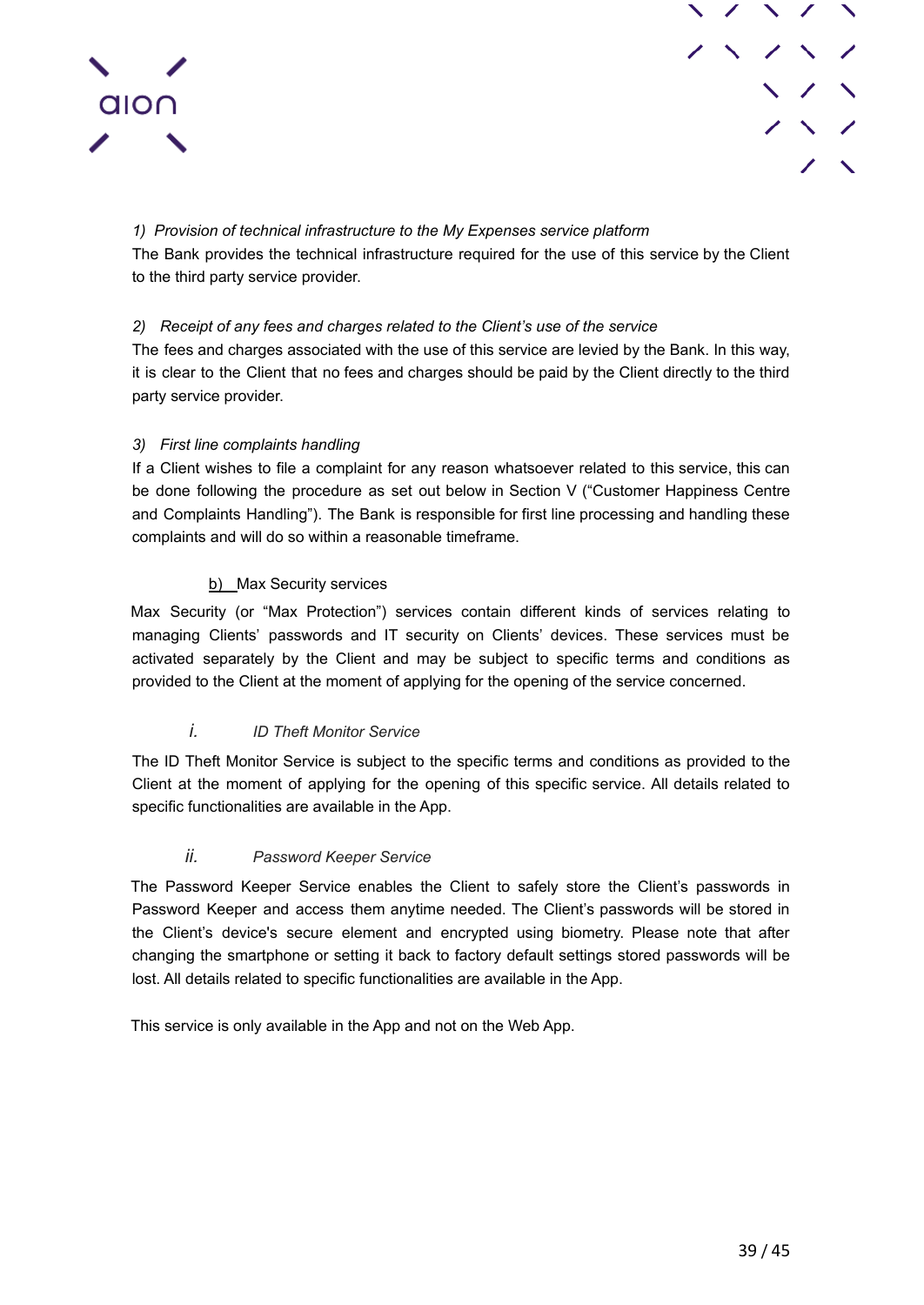



## <span id="page-39-0"></span>**D. Premium services**

## **1. Premium Business Max services**

<span id="page-39-1"></span>The Bank offers a variety of services which may help the Client with its daily financial planning, accountancy, corporate and tax matters and in dealing with IT security issues ("**Business Max services**" or "**Business Tools services**").

The Business Max services as listed under this Section IV.D.1 qualify as Premium Business Max services and are exclusively available to Clients subscribed to the Premium Membership.

The list of Premium Business Max services is subject to changes and the latest information in this respect can be found on the App.

Premium Business Max services may be provided directly by the Bank or by third party service providers cooperating with the Bank. These services may be subject to specific terms and conditions. Some or all of these Premium Business Max services may not be available for Clients from Eligible Countries other than Belgium.

a) Max Accounting services

## *i. Files for accountant ("My Files")*

<span id="page-39-3"></span><span id="page-39-2"></span>The Files for accountant service is provided by a third party service provider in cooperation with the Bank and is subject to the specific terms and conditions as provided for by Appendix III ("Specific Terms and Conditions of Business Tools Service provided by CashDirector and the Bank – Cash Rules").

In the framework of the provision of the My Files service, the Bank remains however in control of the following aspects and the Client may contact the Bank in relation thereto via the chat function in the App.

*1) Provision of technical infrastructure to the Files for accountant service platform*

The Bank provides the technical infrastructure required for the use of this service by the Client to the third party service provider.

### *2) Receipt of any fees and charges related to the Client's use of the service*

The fees and charges associated with the use of this service are levied by the Bank. In this way, it is clear to the Client that no fees and charges should be paid by the Client directly to the third party service provider.

### *3) First line complaints handling*

If a Client wishes to file a complaint for any reason whatsoever related to this service, this can be done following the procedure as set out below in Section V ("Customer Happiness Centre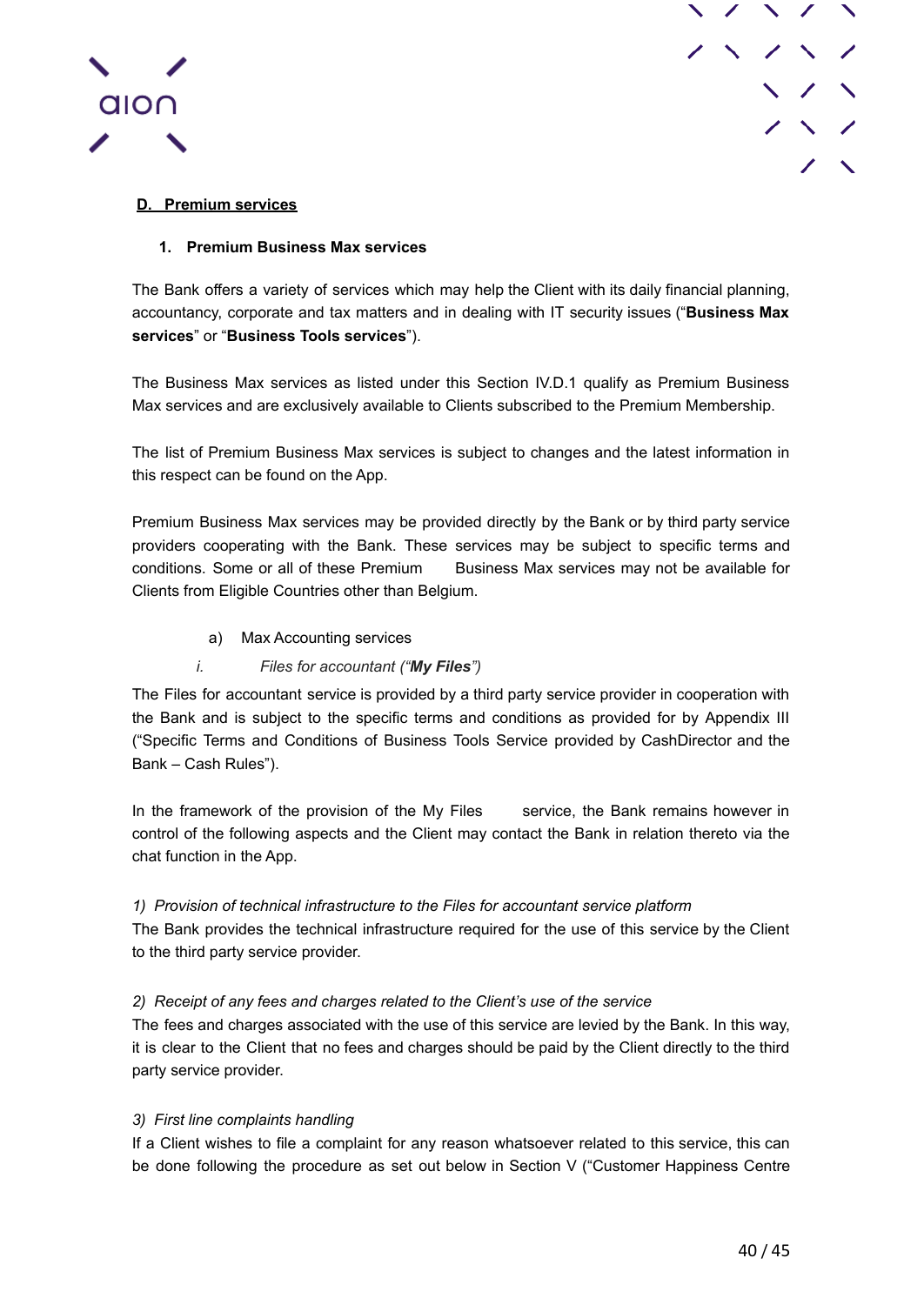



and Complaints Handling"). The Bank is responsible for first line processing and handling these complaints and will do so within a reasonable timeframe.

## *ii. Accounting service ("My Accountant")*

<span id="page-40-0"></span>The My Accountant service is provided by a third party service provider and is subject to specific terms and conditions as provided to the Client at the moment of applying for the opening of this service.

## <span id="page-40-1"></span>**2. Concierge Services**

### a) Introduction

<span id="page-40-2"></span>The terms in this Section IV.D.2 apply to the concierge services provided by the Bank to the Client described in this Section ("**Concierge Services**").

By requesting Concierge Services from the Bank through any available medium (text, email, telephone, etc.), the Client agrees that these terms shall apply to any request or order, directly or indirectly, made to the Bank without restriction.

The Client shall agree to the terms of use and/or sale of each supplier with whom the Client is put in contact for the supply of Concierge Services ("**Supplier**"). The Bank is not a party to such contract. The cancellation of contracts with any Supplier should be settled with the Supplier in respect of its terms of use and/or sale or other contractual arrangements applicable.

### b) Access to the Concierge Services

<span id="page-40-3"></span>Each Client is responsible for its use of the Concierge Services and must ensure that no one other than the Client itself uses the benefits of these Concierge Services. The Client expressly agrees not to use the Concierge Service for professional purposes, *i.e.* to use it for its own clients.

Without prejudice to other sanctions stipulated in these terms or provided by law, the Bank has the absolute right to cancel or suspend the Client's access to the Concierge Services (at its sole discretion) without notification in case of abusive or fraudulent activity, prejudicial behaviour regarding the interests of the Bank, the transmission of false information either to the Bank or to Suppliers by the Client or a third party acting on the Client's behalf.

## c) Concierge Services

<span id="page-40-4"></span>Once the Concierge Services have been activated, the Client can submit requests through the chat functionality in the App.

The Bank will process requests made by the Client and will act as an intermediary between the Client and selected Suppliers. The requests are carried out by the Bank in the name and on behalf of the Client to the Suppliers in the context of a mandate given by the Client to the Bank.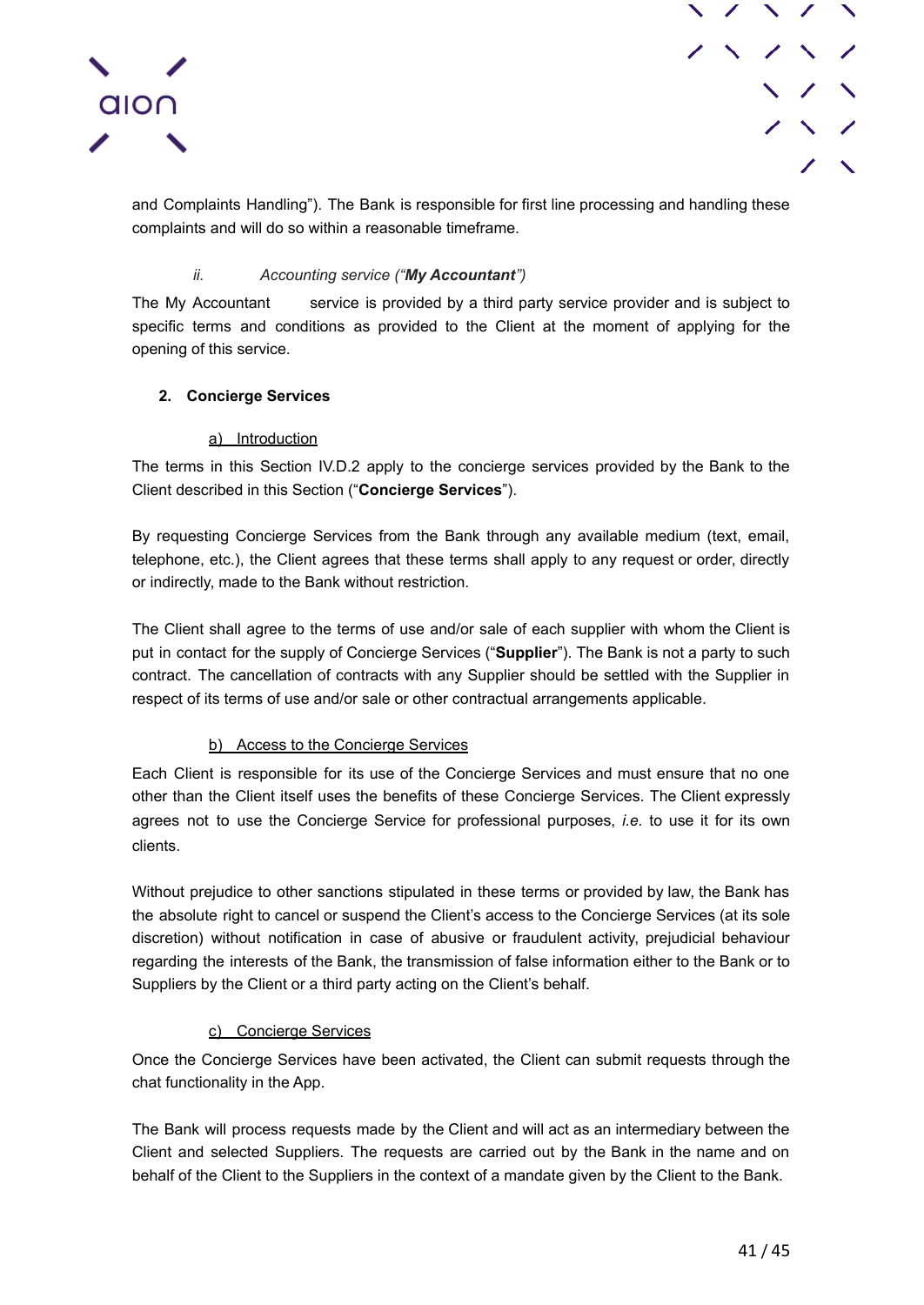



Requests submitted to the Bank by Clients should respect at all times the requirements of the law and code of ethics. If this is not the case, the Bank reserves the right to refuse the Client's request.

In certain countries, access to some of the Concierge Services provided by the Bank may be restricted. No Concierge Services will be provided by the Bank to a Client should they not comply with the applicable laws in the country where the Concierge Services are being delivered.

All orders made by the Client are subject to availability by the Supplier. If a requested Concierge Service becomes unavailable, the Bank will do its utmost to provide the Client with an alternative option of a similar description and/or standard. Should the Client decide not to accept this proposition, the Bank will cancel the request. No compensation whatsoever can be claimed by the Client in such case.

The Bank will liaise with Suppliers in the name and on behalf of the Client. The Client can also contact the Supplier directly if necessary or requested expressly by the Supplier.

Clients will benefit from several advantages and offers provided by selected Suppliers negotiated on their behalf by the Bank. Suppliers are free to modify their terms and conditions of use and/or sale at any time. The Bank will not be held responsible for any of these changes.

### d) Payment

<span id="page-41-0"></span>Concierge Services will be billed to the Client according to the specified prices given by the selected Suppliers. The Client can also request that the Bank uses the Client's credit card information to pay for Concierge Services directly to the Supplier.

Validation from a Client further to a proposal sent by any medium by the Bank will be considered as an acceptance and the Client's credit card will be charged the order amount.

The Client must ensure that the credit card details provided are correct and accurate and make sure that sufficient funds are available on the current account linked to the Client's credit card concerned to cover all requested purchases.

As soon as an order is validated by the Client, payment must be immediately made. In case of payment delay, the Bank shall not be held liable for changes in prices and/or availability of the order products and/or services. In case of a payment delay, penalties may be applied by the relevant Supplier based on its specific terms and conditions. Certain types of Concierge Services can in some cases generate additional costs.

The Client hereby gives to the Bank the authorisation to charge the amount of these costs to the current account linked to the Client's credit card concerned. Under no circumstances, the Bank will make an advanced payment on behalf of its Clients. Payment of Concierge Services will be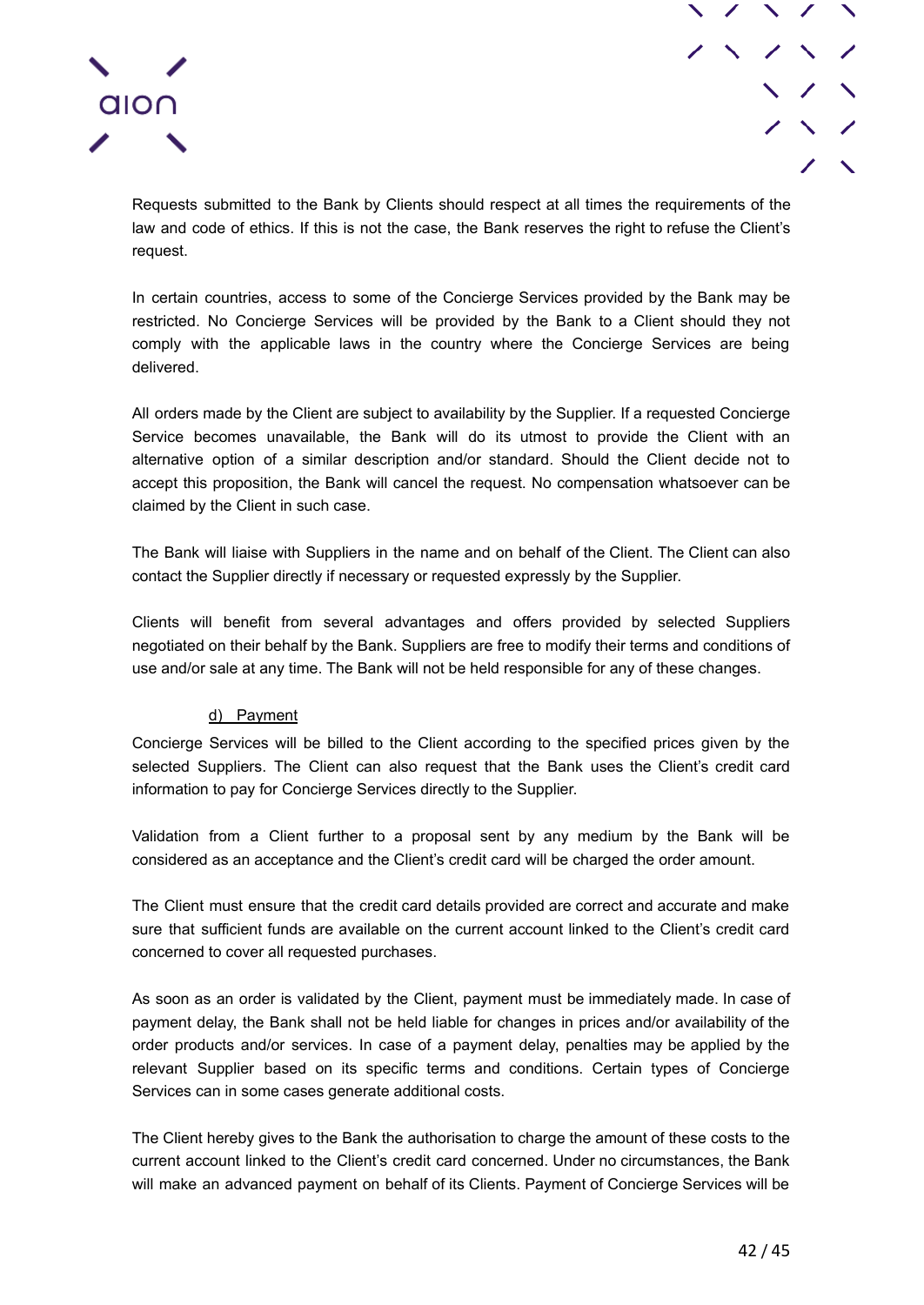



made in accordance with the general terms and conditions of the Supplier at the time of the purchase.

## e) Specific Services

<span id="page-42-0"></span>**Shopping**: At the Client's request, the Bank may make purchases on the Client's behalf. Every step will be invoiced after the approval of the Client.

**Restaurants and Clubs**: For certain third party providers such as certain restaurant and club booking, credit card details are requested to secure it. The Client authorises the Bank to use its credit card details to this effect.

**Tickets**: The Bank commits to do all within its power to contact specialised Suppliers to find and obtain the best possible tickets to all events on behalf of its Clients. Should an event be sold out, the Bank may use specific Suppliers. Consequently, ticket prices may vary at any time and be different for the face value because of agency, processing and/or administrative fees. Every sale is final; no refunds or cancellation will be issued after the purchase of the ticket. Clients must check event schedules as organisers or producers may change the event's date and time without prior notice. The Bank cannot be held responsible for the loss of tickets or for delivery problems or if the event is cancelled or postponed. In case of cancellation or postponement by the artist, producer or organizer, the Bank may only refund the ticket face value, subject to reimbursement by the producer or the organiser.

## f) Bank's commitments

<span id="page-42-1"></span>The Bank is committed to satisfying all requests made by the Client in the shortest possible time and to provide advice in relation to these requests.

The Bank acts as an intermediary between the Client and the Supplier.

The Bank shall provide the necessary means to satisfy requests to the fullest extent possible.

### g) Liability

<span id="page-42-2"></span>The Client agrees that the Bank acts according to the requests and requirements made by the Client.

The Bank shall not be held responsible for any errors due to the inaccurate nature or misleading information given by the Client. The Bank shall not be held responsible for the recommendation and choice of Suppliers and the Bank has the right to refuse or cancel any order in the event of an existing dispute with the Client.

The Bank will not be held responsible for any delays or failures to carry out its obligations in the event of unforeseen circumstances "force majeure" (*e.g.* strikes, power cuts, fire, floods etc…).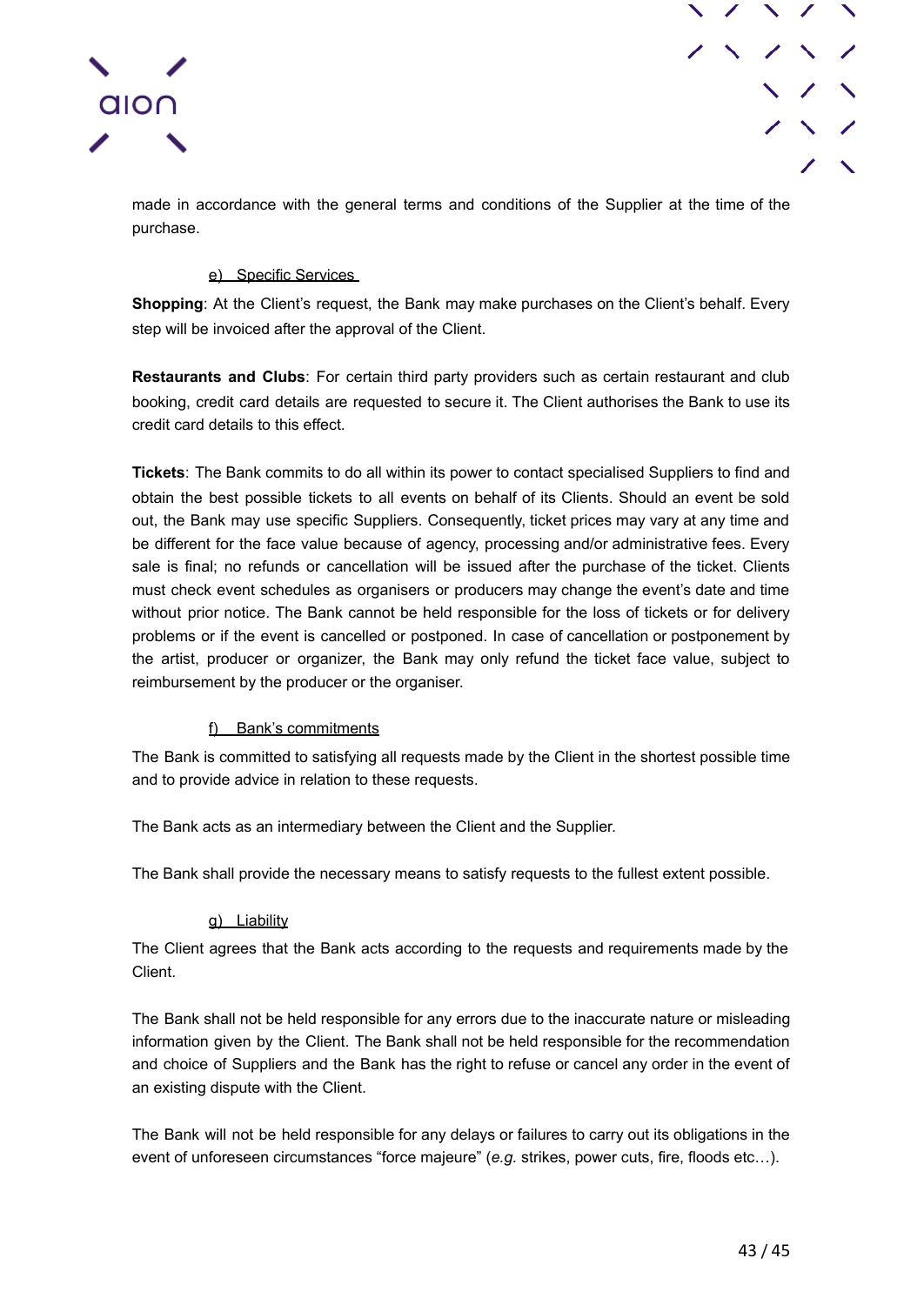



The Suppliers take full responsibility for the services, benefits and products they provide.

If the Client does not abide by the present terms, the Client's liability may be engaged.

## h) Complaints

<span id="page-43-0"></span>In case the answer given by the concierge does not satisfy the Client's request, the Client may address its complaint to our Relationship Service Members: [info@aion.be](mailto:info@aion.be). A concierge will call the Client as soon as possible.

## **V. CUSTOMER HAPPINESS CENTRE AND COMPLAINTS HANDLING**

## <span id="page-43-2"></span><span id="page-43-1"></span>**A. Customer Happiness Centre**

All Clients shall have a 24/7 access to the self-service of the Customer Happiness Centre. This self-service is a service which generates automated answers.

Clients shall have a direct access to a chat with human employees. This chat will be available on bank business days and during business working hours (9:00 am to 5:00 pm). Bank business days are subject to changes. Please refer to the FAQ on our Website for more information on the bank business days. Contact with the Bank is also possible via the following email address: [info@aion.be](mailto:info@aion.be).

If the need arises, contacts by text messages, phone or email will be organised.

Clients who have lost their phone and cannot access the relevant section of the Bank's Website (for example due to card restriction) may reach the emergency centre using the phone number, which the Client finds in the FAQ on our Website. Please note that this channel should only be used if the relevant sections of the Bank's App or Website are unavailable.

## <span id="page-43-3"></span>**B. Issue reporting, complaints handling & extrajudicial recourse**

A Client who wants to report an issue should refer to the relevant instructions available on the App or the FAQ on our Website. The Customer Happiness Centre will always attempt to find an adequate solution within a reasonable timeframe.

If the Client is of the opinion that the Customer Happiness Centre did not find an appropriate solution to its problem, the Client will be able to start an official complaint procedure. Complaints shall be sent by email to [complain@aion.be](mailto:complain@aion.be).

Complaints will be handled within the timeframe provided by applicable regulation. Answers and complaints resolution shall be sent in PDF format to the e-mail address of the Client, provided during the onboarding process.